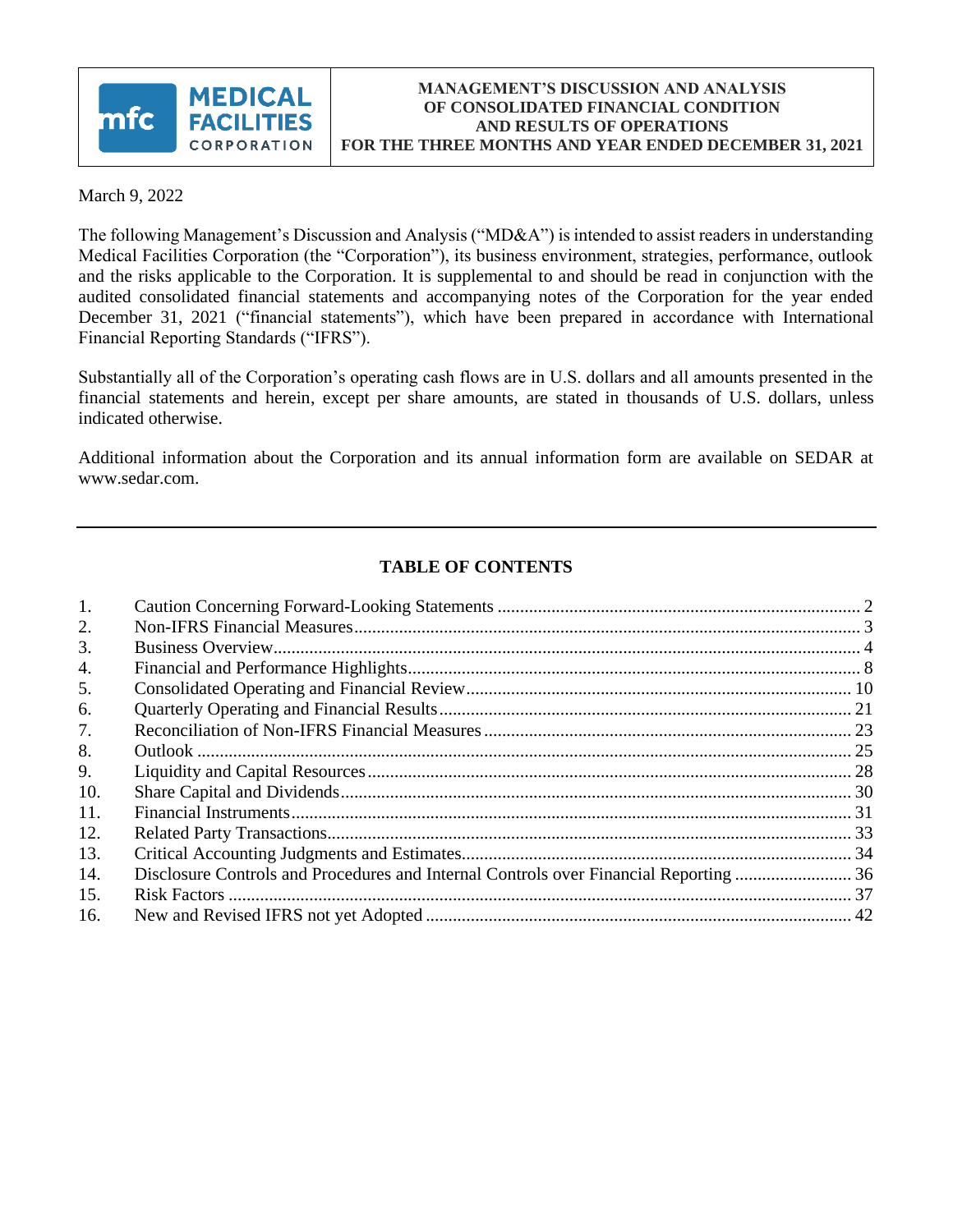#### <span id="page-1-0"></span>**1. CAUTION CONCERNING FORWARD-LOOKING STATEMENTS**

Certain information in this MD&A may constitute "forward‐looking information" within the meaning of applicable securities legislation. All information contained in this MD&A, other than statements of current and historical fact, is forward-looking information. Forward-looking information includes, but is not limited to, the discussion of the Corporation's business and operating initiatives, focuses and strategies, expectations of future performance and consolidated financial results, and expectations with respect to cash flows and level of liquidity. Generally, forward‐looking information can be identified by use of words such as "may", "will", "could", "should", "would", "expect", "believe", "plan", "anticipate", "intend", "forecast", "objective" and "continue" (or the negative thereof) and other similar terminology. All of the forward‐looking information in this MD&A is qualified by this cautionary statement.

Forward‐looking information is not, and cannot be, a guarantee of future results or events. Forward-looking information is based on, among other things, opinions, assumptions, estimates and analyses that, while considered reasonable at the date the forward‐looking information is provided, inherently are subject to significant risks, uncertainties, contingencies and other factors that may cause actual results, performance or achievements, industry results or events to be materially different from those expressed or implied by the forward-looking information. The material factors or assumptions that were identified and applied in drawing conclusions or making forecasts or projections set out in the forward-looking information include, but are not limited to: the successful execution of business strategies, consistent and stable economic conditions and conditions in the financial markets, and the consistent and stable legislative environment in which the Corporation operates.

Inherent in the forward‐looking information are known and unknown risks, uncertainties and other factors that could cause actual results, performance or achievements, or industry results, to differ materially from any results, performance or achievements expressed or implied by such forward‐looking information. Those risks, uncertainties and other factors that could cause actual results to differ materially from the forward‐looking information include, but are not limited to: the duration and impact of the novel coronavirus SARS-CoV-2 ("COVID-19") on the Corporation's financial position and operations, ability to obtain and maintain contractual arrangements with insurers and other payors, ability to attract and retain qualified physicians, availability of qualified personnel or management, legislative and regulatory changes, capital expenditures, general state of the economy, competition in the industry, opportunity to acquire accretive businesses, integration of acquisitions, currency risk, interest rate risk, success of new service lines introductions, ability to maintain profitability and manage growth, revenue and cash flow volatility, credit risk, operating risks, performance of obligations/maintenance of client satisfaction, information technology governance and security, risk of future legal proceedings, insurance limits, income tax matters, ability to meet solvency requirements to pay dividends, leverage and restrictive covenants, unpredictability and volatility of common share price, and issuance of additional common shares diluting existing shareholders' interests, and other factors set forth under the heading "Risk Factors" in the this MD&A and under the heading "Risk Factors" in the Corporation's most recently filed annual information form (which is available on SEDAR at www.sedar.com).

Given these risks, uncertainties and other factors, investors should not place undue reliance on forward-looking information as a prediction of actual results. The forward‐looking information reflects management's current expectations and beliefs regarding future events and operating performance and is based on information currently available to management. Although management has attempted to identify important factors that could cause actual results to differ materially from the forward‐looking information contained herein, there are other factors that could cause results not to be as anticipated, estimated or intended. The forward‐looking information contained herein is current as of the date of this MD&A and, except as required under applicable law, the Corporation does not undertake the obligation to publicly revise these forward-looking statements to reflect subsequent events or circumstances.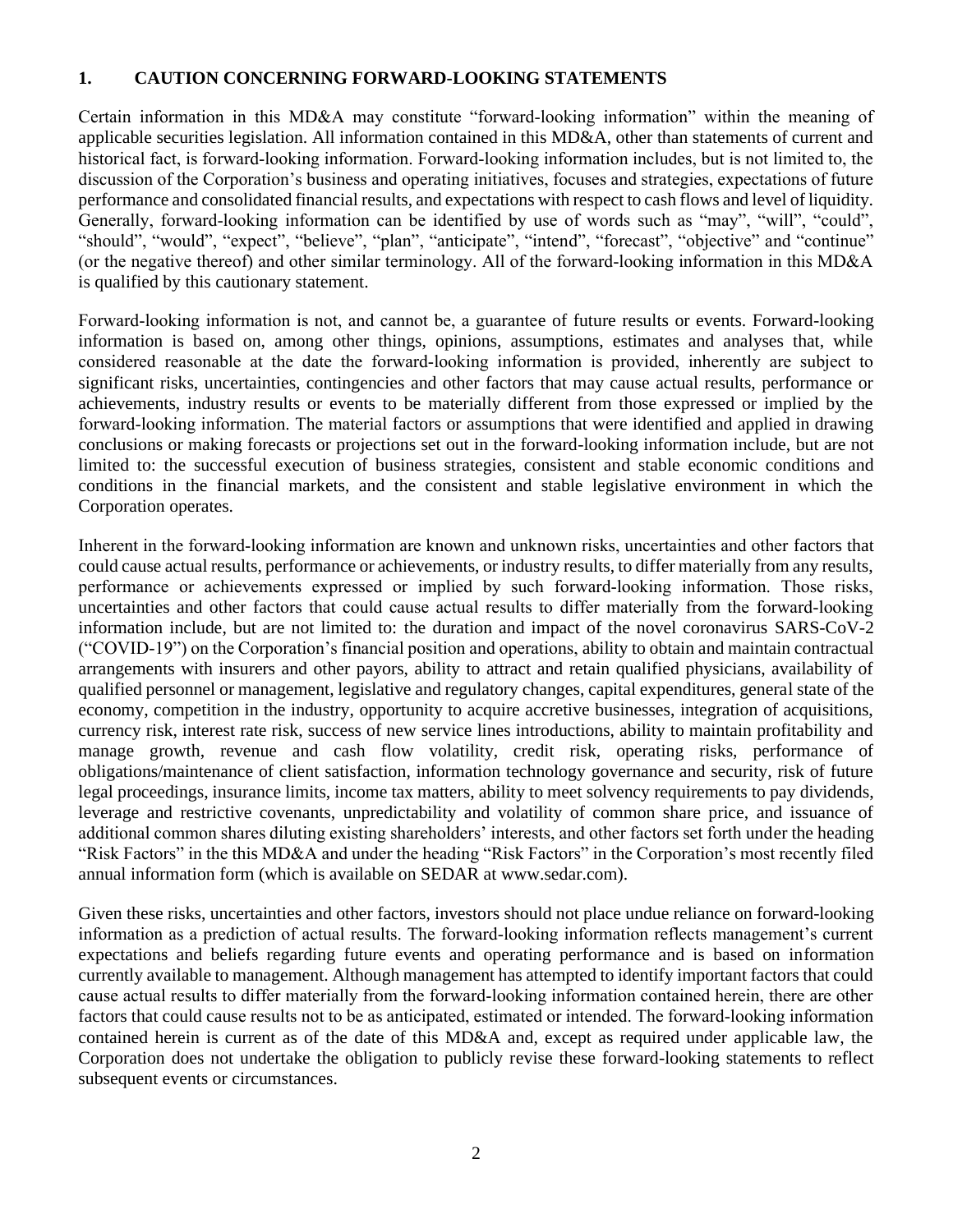## <span id="page-2-0"></span>**2. NON-IFRS FINANCIAL MEASURES**

The Corporation uses certain non-IFRS financial measures which it believes provide useful measures for evaluation and assessment of the Corporation's performance. They are presented on a uniform basis from period to period, thereby allowing for consistent comparability. Management believes that the non-IFRS financial measures presented in this MD&A (i) are relevant for users of the Corporation's financial statements to assess the Corporation's performance and ability to pay dividends, and (ii) may be used to calculate certain ongoing rights and obligations of the Corporation. Non-IFRS financial measures do not have any standard meaning prescribed by IFRS, are unlikely to be comparable to similar measures presented by other issuers, and should not be considered as alternatives to comparable measures determined in accordance with IFRS as indicators of the Corporation's financial performance, including its liquidity, cash flows, and profitability.

The Corporation uses the following non-IFRS financial measures which are presented in Sections 5 and 6 of this MD&A under the heading "Reconciliation of net income for the period from continuing operations to EBITDA and Adjusted EBITDA" and in Section 7 of this MD&A under the heading "Reconciliation of Non-IFRS Financial Measures", and reconciled to the applicable IFRS measures:

- **Cash available for distribution** is a non-IFRS financial measure of cash generated from operations during a reporting period which is available for distribution to common shareholders. Cash available for distribution is derived from net cash provided by operating activities, before certain non-cash adjustments, including (i) net changes in non-cash operating working capital, (ii) share-based compensation, (iii) interest expense on exchangeable interest liability, and (iv) the difference between accrual-based amounts and actual cash flows related to interest and taxes, less (v) maintenance capital expenditures, (vi) payment of lease liabilities, (vii) repayments of notes payable by the Facilities (as defined below), and (viii) non-controlling interest in cash flows of the Facilities. The Corporation calculates cash available for distribution in U.S. dollars and translates it into Canadian dollars using the average exchange rate applicable during the period per the Bank of Canada. Management believes that cash available for distribution is relevant in understanding the Corporation's ability to earn cash and pay dividends to its shareholders.
- **Cash available for distribution per common share** is a non-IFRS financial measure calculated as the cash available for distribution divided by the weighted average number of common shares outstanding during the period.
- **Distributions** is a non-IFRS financial measure of cash distributed to holders of common shares, more commonly referred to as dividends declared.
- **Distributions per common share** is a non-IFRS financial measure calculated as the distributions divided by the weighted average number of common shares outstanding during the period.
- **Earnings before interest, taxes, depreciation and amortization** ("EBITDA") is a non-IFRS financial measure defined as net income for the period before (i) finance costs, (ii) income taxes, (iii) depreciation of property and equipment, (iv) depreciation of right-of-use assets, (v) amortization of other intangibles, and (vi) share of equity loss (income) in associates. Management believes that EBITDA is relevant in understanding the Corporation's ability to service its debt, finance capital expenditures and pay dividends to its shareholders.
- **Adjusted EBITDA** is a non-IFRS financial measure defined as EBITDA before transaction costs on the sale of controlling interest in Unity Medical and Surgical Hospital ("UMASH").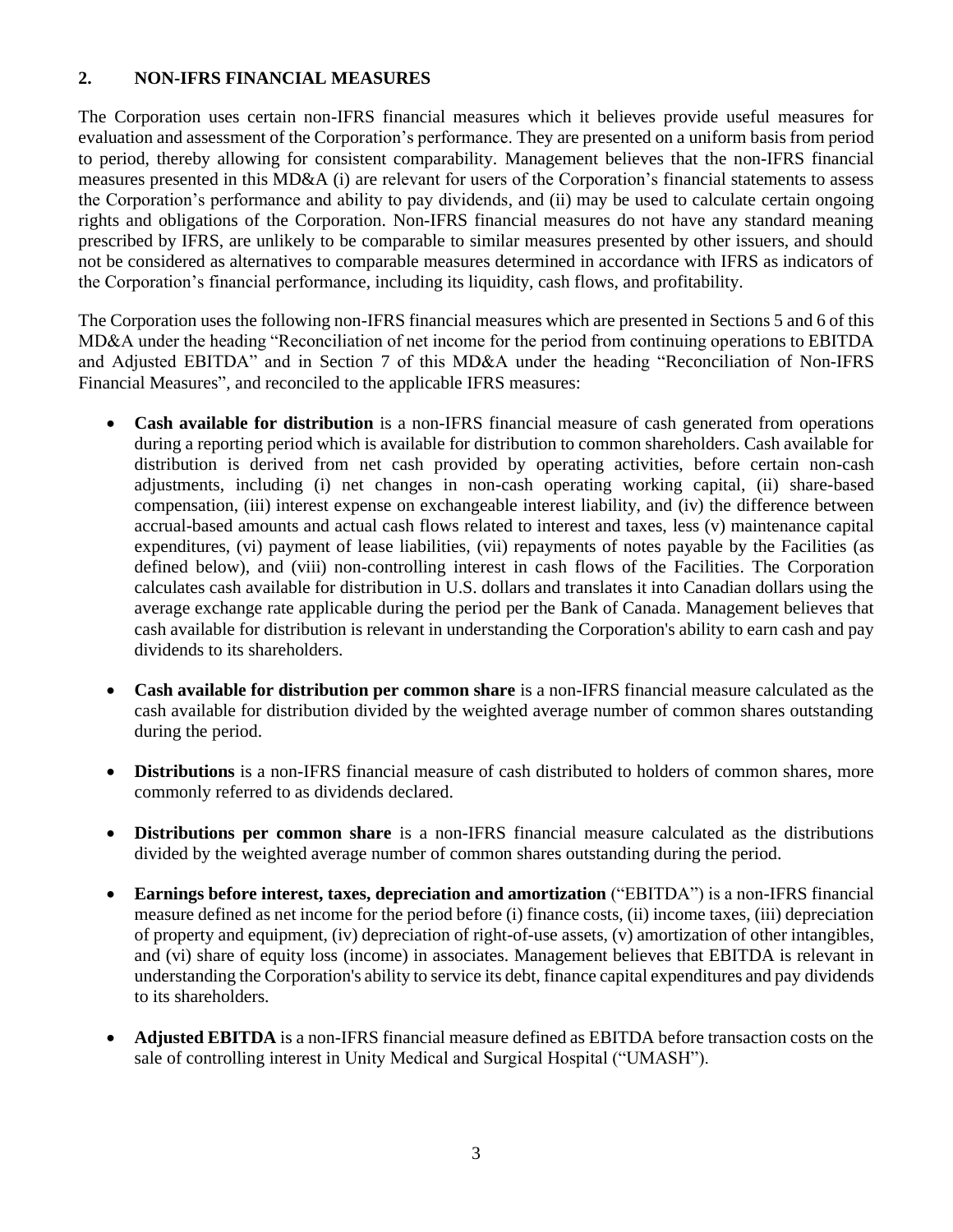• **Payout ratio** is a non-IFRS financial measure calculated as total distributions per common share in Canadian dollars divided by cash available for distribution per common share in Canadian dollars. Management monitors the payout ratio to ensure the Corporation can adhere to its dividend policy.

## <span id="page-3-0"></span>**3. BUSINESS OVERVIEW**

The Corporation is a British Columbia corporation. The capital of the Corporation is in the form of publicly traded common shares. The Corporation's current quarterly dividend on its common shares is Cdn\$0.0805 per common share (refer to Section 10 "Share Capital and Dividends" of this MD&A under the heading "Dividends").

The Corporation's operations are based in the United States. Through its wholly-owned U.S.-based subsidiaries, Medical Facilities America, Inc. ("MFA") and Medical Facilities (USA) Holdings, Inc. ("MFH"), the Corporation owns controlling interests in, and/or controls by virtue of retaining approval rights over certain significant governance matters, and derives substantially all of its income from, 10 limited liability entities (each a "Facility" and, collectively, the "Facilities"), each of which own either a specialty surgical hospital (an "SSH") or an ambulatory surgery center (an "ASC"). The 10 Facilities are comprised of four SSHs located in Arkansas, Oklahoma, and South Dakota, and six ASCs located in California, Michigan, Missouri, Nebraska, Ohio and Pennsylvania. ASCs are specialized surgical centers that only provide outpatient procedures, whereas SSHs are licensed for both inpatient and outpatient surgeries. The SSHs and ASCs provide facilities, including staffing, surgical materials and supplies, and other support necessary for scheduled surgical, pain management, imaging, and diagnostic procedures and derive their revenue primarily from the fees charged for the use of these facilities. The Facilities mainly focus on a limited number of clinical specialties such as orthopedics, neurosurgery, pain management and other non-emergency elective procedures. In addition, two of the SSHs provide urgent care services.

## **COVID-19**

On March 11, 2020, the World Health Organization designated COVID-19 as a global pandemic. The outbreak began to impact the Corporation's and Facilities' operations in the latter half of March 2020. All Facilities were affected by the pandemic as elective cases were restricted, either voluntarily or by U.S. state or local government mandate, including the temporary closure of three of the MFC Nueterra ASCs, which reopened in May 2020. Management expects patient volumes and revenues will continue to be negatively impacted until the effects of the pandemic have fully subsided, and the economy stabilizes.

Management believes the extent of the COVID-19 pandemic's adverse impact on the Corporation's operating results and financial condition will be driven by many factors, most of which are beyond management's control and ability to forecast. Such factors include, but are not limited to, the scope and duration of past and potential future stay-at-home policies and business closures, continued decreases in patient volumes for an indeterminable length of time, increases in the number of uninsured and underinsured patients as a result of higher unemployment, incremental expenses required for supplies and personal protective equipment, changes in professional and general liability exposure, the efficacy of the COVID-19 vaccines against the virus and its variants, and the overall vaccine acceptance rate. Because of these and other uncertainties, management cannot estimate the length or severity of the impact of the pandemic on the business. Decreases in cash flows and results of operations may have an impact on the inputs and assumptions used in significant accounting estimates, including management's assessment of future compliance with financial covenants, estimated implicit price concessions related to uninsured patient accounts, professional and general liability reserves, and potential impairments of goodwill and long-lived assets.

The *Coronavirus Aid, Relief, and Economic Security (CARES) Act* (the "CARES Act") was signed into law on March 27, 2020. The CARES Act includes provisions for financial assistance to hospitals, surgery centers and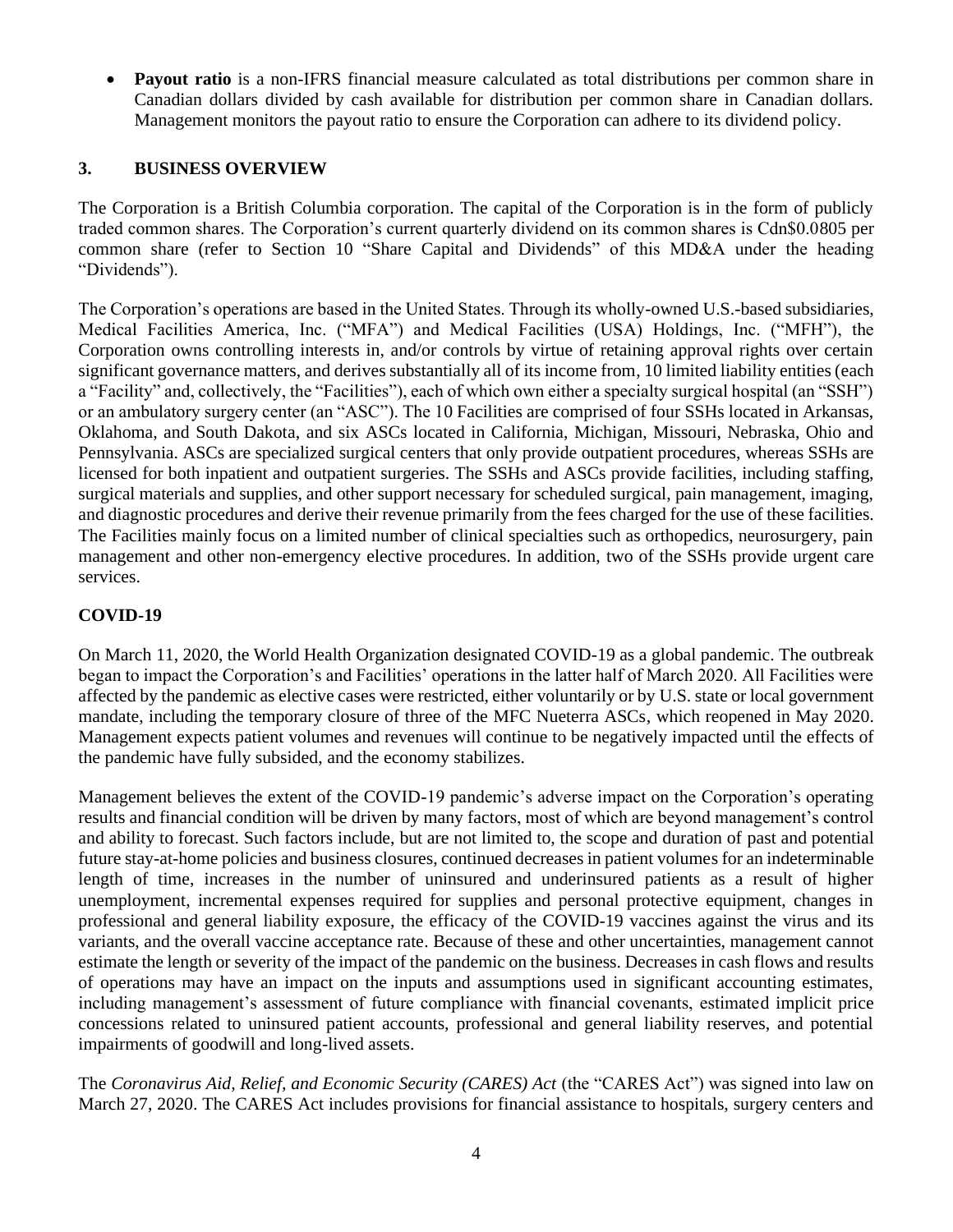health care providers via, among other provisions, the Public Health and Social Services Emergency Fund ("PHSSEF"), the Paycheck Protection Program ("PPP"), the Employee Retention Credit ("ERC"), and expansion of an existing Centers for Medicare and Medicaid Services ("CMS") accelerated payment program.

The PHSSEF is administered by the Department of Health and Human Services ("HHS") to provide eligible healthcare providers with relief funds to cover non-reimbursable expenses, including lost revenue, attributable to COVID-19. Funds not utilized for eligible expenses and not applied to lost revenues must be returned. The recognition of amounts received is conditioned upon receipt of the funds, the provision of care for individuals with possible or actual cases of COVID-19 after January 31, 2020, and certification that the payment will be used to prevent, prepare for and respond to COVID-19. For the year ended December 31, 2021, the Facilities have received \$7.2 million in total funding from the HHS (December 31, 2020: \$14.5 million), and recognized \$9.7 million in revenue as government stimulus income (December 31, 2020: \$11.5 million). An amount of \$0.5 million may be repayable, and was recorded as a liability as of December 31, 2021 (December 31, 2020: \$3.0 million).

The PPP expands the guaranteed lending program under Section 7(a) of the *Small Business Act* administered by the US Small Business Administration ("SBA"). The loan amounts received are eligible for forgiveness to the extent they are used for certain qualifying expenses and to maintain payroll levels and related expenses during the 8 to 24-week period following loan origination. For the year ended December 31, 2021, certain Facilities have received \$1.5 million in forgivable loans under the PPP (December 31, 2020: \$12.2 million), and recognized all of it in revenue as government stimulus income (December 31, 2020: \$12.2 million). Loans received under the PPP of \$1.6 million during the year ended December 31, 2020 have been forgiven in full by the SBA, while the remaining loans of \$10.6 million are pending additional review. For the loans received under the PPP for the year ended December 31, 2021, income has been recognized during the period based on reasonable assurance that the Facilities have met the requirements for forgiveness. However, there is some uncertainty over the final outcome as applications for forgiveness of the PPP loans must still be formally approved subsequent to December 31, 2021.

Under the expansion of the Medicare Accelerated and Advance Payment Program most providers and suppliers could request an advance of three to six months of Medicare payments. Certain Facilities received net advances of \$23.2 million for the year ended December 31, 2020. Repayment of these accelerated/advance payments commences one year after issuance, upon which payments will be recouped against Medicare claims at a rate of 25% for eleven months, followed by a rate of 50% for the succeeding six months, after which any remaining balance will need to be repaid in full within one month. The initial 11-month recoupment period began in April 2021, such that \$8.0 million has been recouped as at December 31, 2021. The remaining \$15.2 million is recorded as a liability under payor advances and government stimulus funds repayable as at December 31, 2021.

The ERC is a refundable tax credit against certain employment taxes that can be claimed by eligible employers, whose business has been financially impacted by COVID-19, in their quarterly employment tax returns. For the year ended December 31, 2021, certain Facilities have had claims approved under the ERC and recorded government stimulus income of \$0.2 million (December 31, 2020: \$0.4 million). Certain Facilities have also submitted additional claims under the ERC which are pending approval.

In addition to the CARES Act, the *Families First Coronavirus Response Act* ("FFCRA") was signed into law on March 18, 2020. This program mandates COVID-19 related family medical and paid sick leaves for employees and provides tax credits to reimburse employers for both sick leave and family medical leave. For the year ended December 31, 2021, certain Facilities have qualified for the tax credits under the FFCRA and recorded government stimulus income of \$0.1 million (December 31, 2020: \$0.9 million).

For the year ended December 31, 2021, certain Facilities have also received other stimulus funds under state programs of \$1.8 million (December 31, 2020: \$1.0 million), and recognized \$1.7 million in revenue as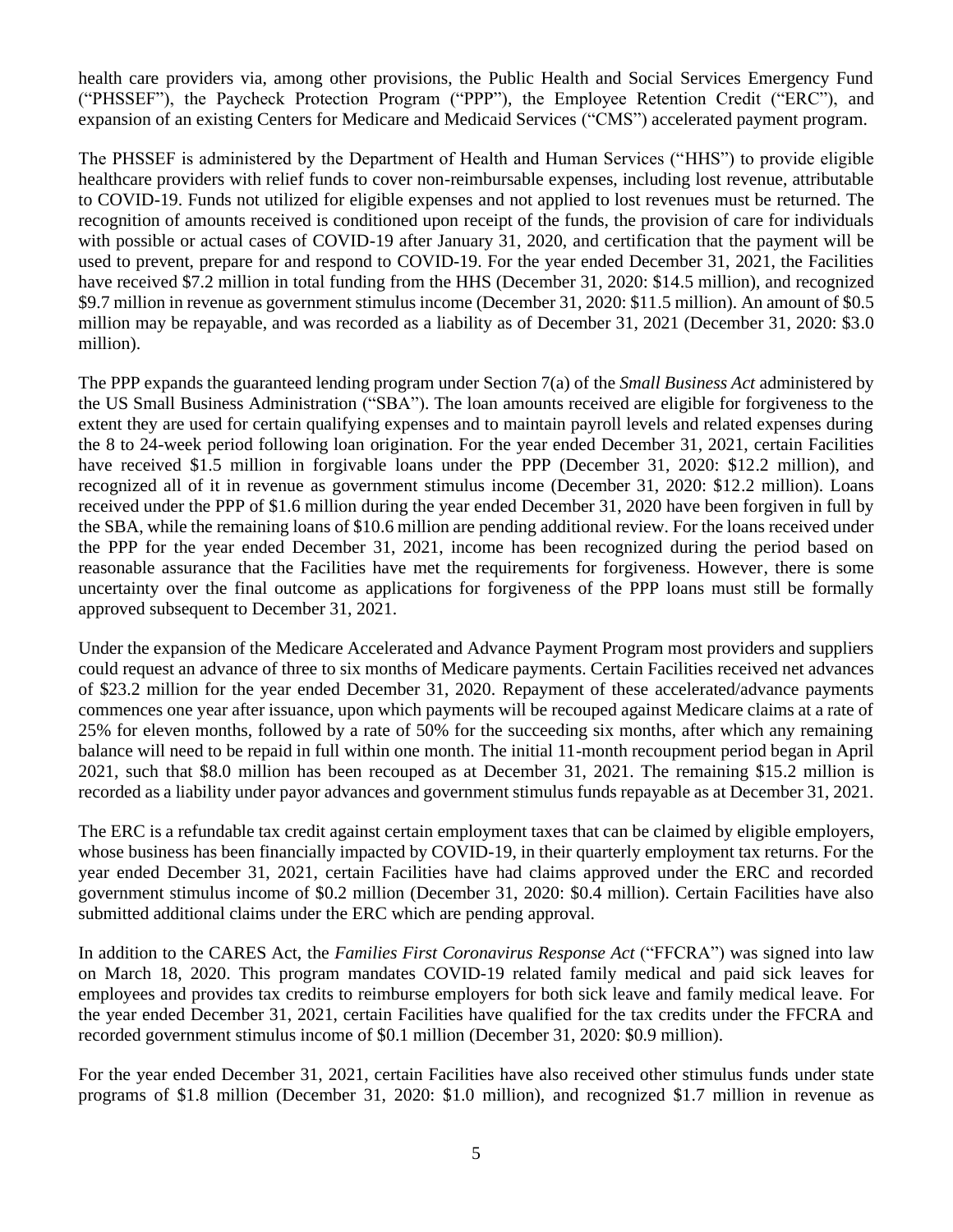government stimulus income (December 31, 2020: \$1.0 million). The remaining amount of \$0.1 million is recorded as a liability as at December 31, 2021, and is expected to be recognized as income in future quarters.

On December 27, 2020, the Consolidated Appropriations Act, 2021 (the "CA Act") was signed into law, introducing a \$900 billion stimulus relief package aimed to respond to the economic fallout caused by the COVID-19 pandemic. Among other provisions, the CA Act enhanced and expanded certain provisions of the previous relief package, the CARES Act. This included an additional \$284.5 billion in funding for first and second rounds of more easily forgivable PPP loans, and an extension and expansion of the ERC. The Facilities may be eligible for further funding under the CA Act.

On March 11, 2021, the American Rescue Plan Act, 2021 (the "ARP Act") was signed into law, which is a \$1.9 trillion economic stimulus package intended to facilitate recovery in the United States from the economic and health effects of COVID-19. Among its provisions, the ARP Act includes \$7.25 billion in appropriations to the SBA for the PPP, and a further extension of the ERC. The Facilities may be eligible for further funding under the ARP Act.

There is uncertainty regarding the implementation, duration and impact of the CARES Act, the CA Act, the ARP act, and other existing or future stimulus legislation, if any. There can be no assurance as to the total amount of financial assistance or types of assistance the Facilities will receive, that the Facilities will be able to comply with the applicable terms and conditions to retain such assistance, that the Facilities will be able to benefit from provisions intended to increase access to resources and ease regulatory burdens for health care providers or that additional stimulus legislation will be enacted. Any loans not forgiven will result in a reversal of income previously recorded and a recording of a liability.

## **Sale of Controlling Interest in UMASH**

On February 24, 2020, the Corporation sold the majority of its interest (decreasing to 31.7% from 87.6%) in UMASH. As of the date of the transaction, the Corporation no longer consolidates the financial results of UMASH and accounts for its interest under the equity method of accounting. On June 30, 2020, the Corporation sold the real estate assets underlying UMASH. In connection with the sale of controlling interest in UMASH, the Corporation recorded an impairment gain of \$0.7 million on the loan receivable from UMASH ("loan receivable") during the year ended December 31, 2020.

## **Other Information**

On December 22, 2021, the operations of an urgent care centre affiliated with Black Hills Surgical Hospital, LLP, located in Spearfish, South Dakota, were shut down. As a result of its closure, the urgent care centre's premises lease was terminated, and the Corporation recorded a pre-tax gain of \$0.1 million on termination. This gain is included in general and administrative expenses from continuing operations.

Facility service revenue ("revenue") and certain directly related expenses are subject to seasonal fluctuations due to the timing of case scheduling, which can be impacted by the vacation schedules of surgeons, as well as the extent to which patients have remaining deductibles on their insurance coverage, based on the time of year. Occupancy related expenses, certain operating expenses, depreciation and amortization, and interest expense remain relatively steady throughout the year.

Revenue for any given period is dependent on the volume of the procedures performed as well as the acuity and complexity of the procedures ("case mix") and composition of payors ("payor mix"), including federal and state agencies (under the Medicare and Medicaid programs), managed care health plans, commercial insurance companies and employers. Various payors have different reimbursement rates for the same type of procedure which are generally based on either predetermined rates per procedure or discounted fee-for-service rates. Medicare and Medicaid typically have lower reimbursement rates than other payors.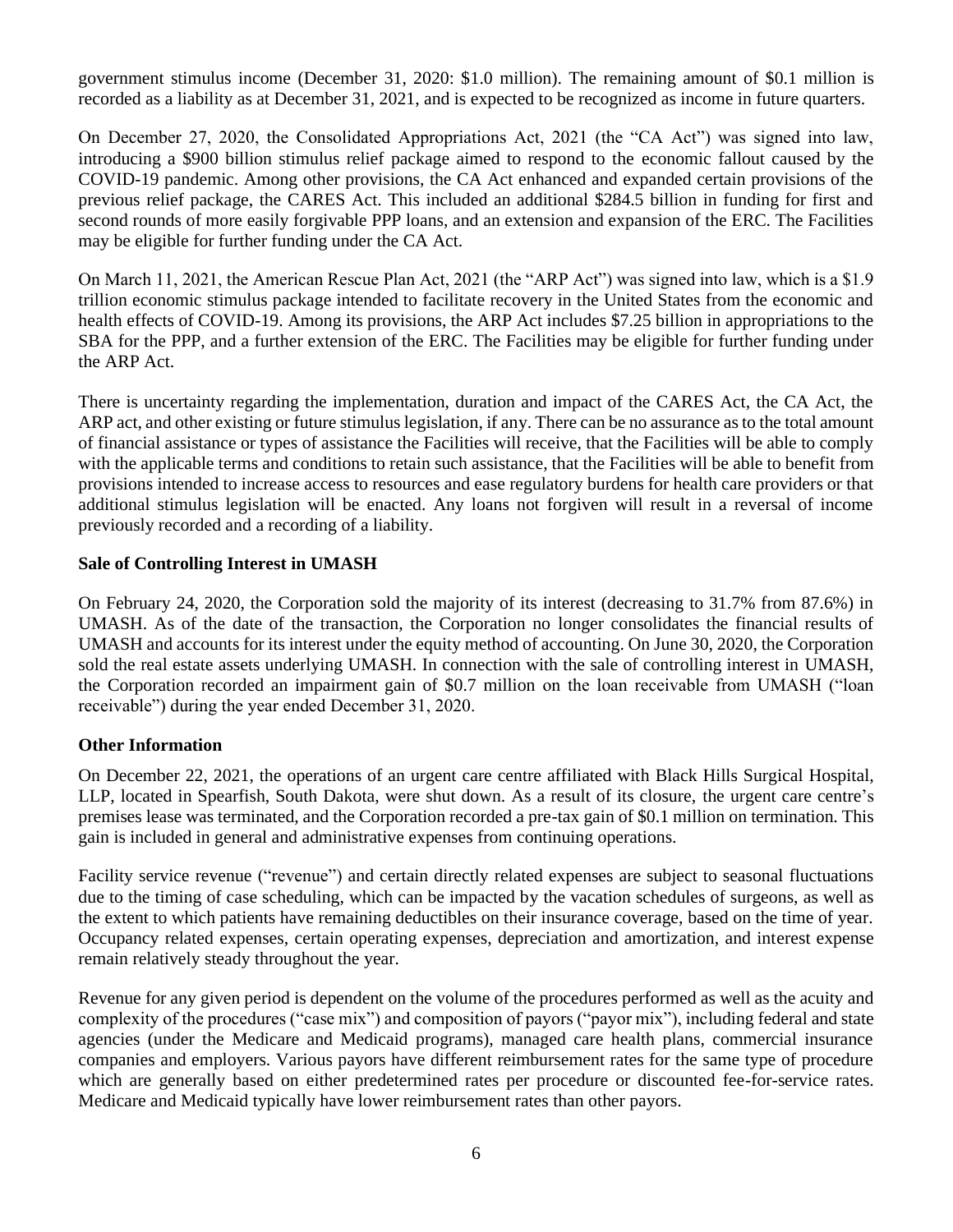Revenue is recorded in the period when healthcare services are provided based upon established billing rates less adjustments required by contractual arrangements with the payors. Estimates of contractual adjustments under payor arrangements are based upon the payment terms specified in the related contractual agreements and payment history.

The volume of procedures performed at the Facilities depends on, among other things, (i) the Facilities' ability to deliver high quality care and superior services to patients and their family members, (ii) the Facilities' success in encouraging physicians to perform procedures at the Facilities through, among other things, maintenance of an efficient work environment for physicians as well as availability of facilities, and (iii) the Facilities' establishment and maintenance of strong relationships with major third-party payors in the geographic areas served. The case mix at each Facility is a function of the clinical specialties of the physicians and medical staff and is also dependent on the equipment and infrastructure at each Facility.

Non-controlling interests in the Facilities are indirectly owned, primarily by physicians practicing at the Facilities. Upon acquisition by the Corporation of indirect controlling interests in the SSHs located in Arkansas, Oklahoma, and South Dakota, the non-controlling interest owners were granted the right to exchange up to 14% (5% in the case of ASH) of the ownership interest in their respective Facilities for common shares of the Corporation. The liability associated with this derivative instrument is recorded on the consolidated balance sheet. To date, the non-controlling interest owners of two of the eligible Facilities have exercised portions of their exchangeable interests.

|                                     | <b>Arkansas</b><br><b>Surgical</b><br>Hospital<br>("ASH") | Oklahoma<br><b>Spine</b><br>Hospital<br>("OSH") | <b>Black Hills</b><br><b>Surgical</b><br>Hospital<br>("BHSH") | <b>Sioux Falls</b><br><b>Specialty</b><br>Hospital<br>("SFSH") | <b>The Surgery</b><br>Center of<br><b>Newport Coast</b><br>("SCNC") | <b>MFC Nueterra</b><br><b>ASCs</b> |
|-------------------------------------|-----------------------------------------------------------|-------------------------------------------------|---------------------------------------------------------------|----------------------------------------------------------------|---------------------------------------------------------------------|------------------------------------|
| Location                            | North Little Rock                                         | Oklahoma City                                   | <b>Rapid City</b>                                             | <b>Sioux Falls</b>                                             | Newport Beach                                                       |                                    |
|                                     | Arkansas                                                  | Oklahoma                                        | South Dakota                                                  | South Dakota                                                   | California                                                          | Five locations <sup>(3)</sup>      |
| Year Opened                         | 2005                                                      | 1999                                            | 1997                                                          | 1985                                                           | 2004                                                                | 1997-2007                          |
| Year Acquired by the<br>Corporation | 2012                                                      | 2005                                            | 2004                                                          | 2004                                                           | 2008                                                                | 2018                               |
| Ownership Interest                  | 51.0%                                                     | 64.0%                                           | 54.2%                                                         | 51.0%                                                          | 51.0%                                                               | $30 - 59%$ <sup>(3)</sup>          |
| Non-controlling Interest            | 49.0%                                                     | 36.0%                                           | 45.8%                                                         | 49.0%                                                          | 49.0%                                                               | $70-41%^{(3)}$                     |
| Exchangeable Interest               | 5.0%                                                      | 1.0%                                            | 10.8%                                                         | 14.0%                                                          |                                                                     |                                    |
| Size                                | 126,000 sq ft                                             | 61,000 sq ft                                    | 86,000 sq ft                                                  | 76,000 sq ft                                                   | 7.000 sa ft                                                         | 5,000-14,000<br>sa ft              |
| Operating/Procedure<br><b>Rooms</b> | 13/2                                                      | 7/2                                             | 11 <sup>(2)</sup>                                             | 15                                                             | 2/1                                                                 | 13/7                               |
| <b>Overnight Rooms</b>              | $41^{(1)}$                                                | 25                                              | 26                                                            | 33                                                             |                                                                     |                                    |

#### **Summary of Facility Information as of December 31, 2021**

*(1) Licensed for 49 beds.*

*(2) Licensed for 12 rooms.*

*(3) Through the MFC Nueterra Partnership, the Corporation owns indirect interests between approximately 30% to 59% in five ASCs, situated in Michigan, Missouri, Nebraska, Ohio, and Pennsylvania.*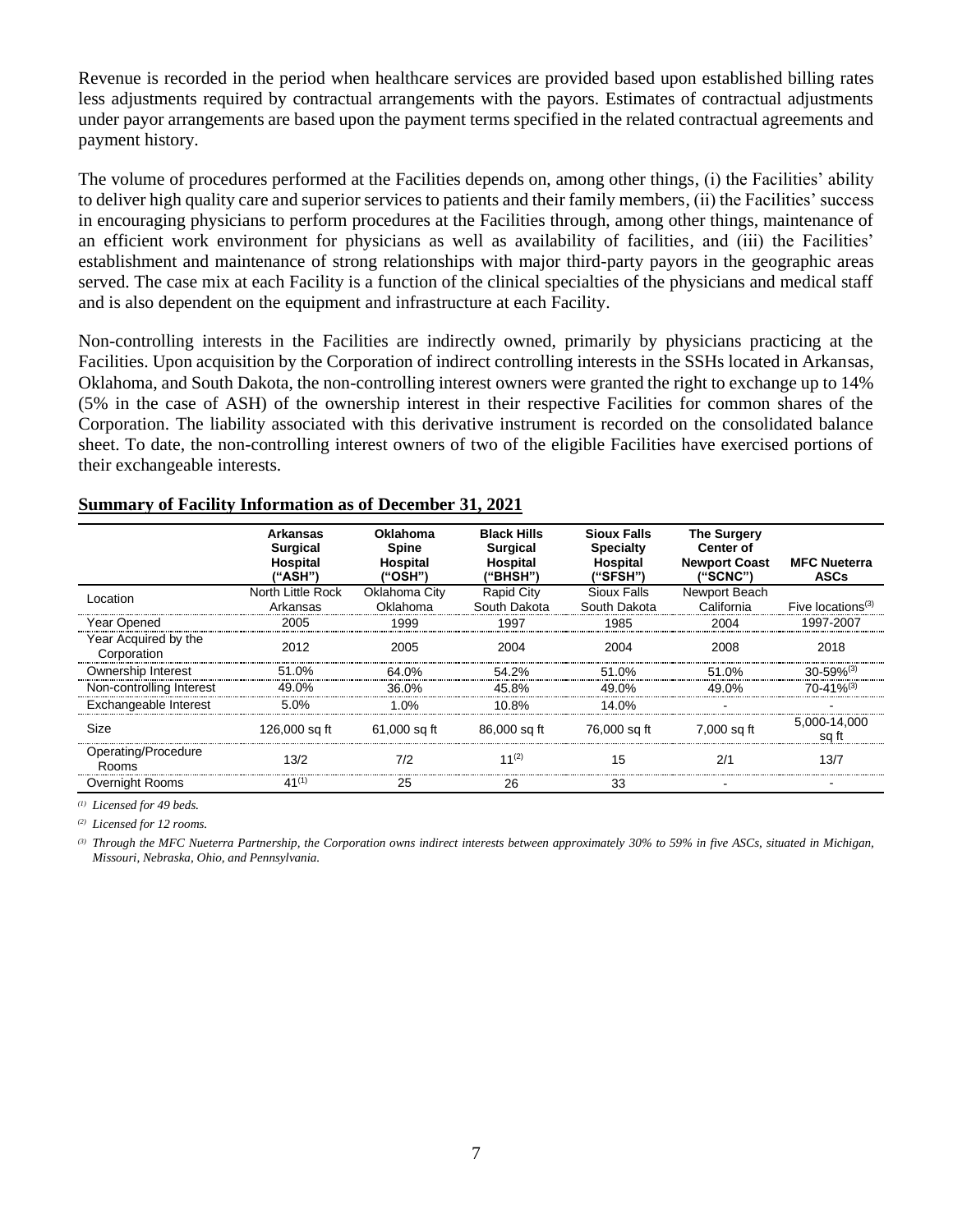#### <span id="page-7-0"></span>**4. FINANCIAL AND PERFORMANCE HIGHLIGHTS**

#### **Selected Financial Information from Continuing Operations**

|                                                                                            |     |                      |     | Year Ended December 31, |     |                      |
|--------------------------------------------------------------------------------------------|-----|----------------------|-----|-------------------------|-----|----------------------|
| In thousands of U.S. dollars, except per share amounts and as indicated otherwise          |     | 2021                 |     | 2020                    |     | 2019                 |
| Facility service revenue                                                                   |     | 398,633              |     | 363,854                 |     | 398,103              |
| Government stimulus income                                                                 |     | 13,099               |     | 26,008                  |     |                      |
| Total revenue and other income                                                             |     | 411,732              |     | 389,862                 |     | 398,103              |
| Operating expenses                                                                         |     | 334,374              |     | 322,068                 |     | 353,548              |
| Income from operations                                                                     |     | 77.358               |     | 67.794                  |     | 44,555               |
| Net income for the period from continuing operations<br>Attributable to:                   |     | 46,493               |     | 37,422                  |     | 59,677               |
| Owners of the Corporation <sup>(1)</sup>                                                   |     | 15,500               |     | 9,591                   |     | 37,647               |
| Non-controlling interest <sup>(1)</sup>                                                    |     | 30,993               |     | 27,831                  |     | 22,030               |
| Net loss for the period from discontinued operations, net of tax                           |     |                      |     | (1,739)                 |     | (34, 255)            |
| Earnings per share from continuing operations attributable to owners of the<br>Corporation |     |                      |     |                         |     |                      |
| <b>Basic</b>                                                                               |     | \$0.50               |     | \$0.31                  |     | \$1.21               |
| Fully diluted                                                                              |     | \$0.50               |     | \$0.31                  |     | \$0.33               |
| EBITDA <sup>(2)</sup>                                                                      |     | 104,127              |     | 95,682                  |     | 74,347               |
| Adjusted EBITDA <sup>(2)</sup>                                                             |     | 104,127              |     | 96,132                  |     | 96,347               |
| Cash available for distribution (2)                                                        | C\$ | 37,448               | C\$ | 40,005                  | C\$ | 27,533               |
| Distributions <sup>(2)</sup>                                                               | C\$ | 9,011                | C\$ | 8,710                   | C\$ | 30,590               |
| Cash available for distribution per common share (2)                                       | C\$ | 1.204                | C\$ | 1.286                   | C\$ | 0.886                |
| Distributions per common share (2)                                                         | C\$ | 0.290                | C\$ | 0.280                   | C\$ | 0.984                |
| Payout ratio <sup>(2)</sup>                                                                |     | 24.1%                |     | 21.8%                   |     | 111.1%               |
|                                                                                            |     | December 31,<br>2021 |     | December 31,<br>2020    |     | December 31,<br>2019 |
| <b>Total assets</b>                                                                        |     | 446,966              |     | 456,996                 |     | 470,547              |
| Total long-term financial liabilities                                                      |     | 126.118              |     | 133.906                 |     | 185.304              |

*(1) Net income from continuing operations attributable to owners of the Corporation fluctuates significantly between the periods due to variations in finance costs, primarily in the value of exchangeable interest liability and, until December 31, 2019, in the value of convertible debentures, impairment loss (gain) recorded on the loan receivable, and income taxes. These charges are incurred at corporate level rather than at Facility level. On the other hand, net income from continuing operations attributable to non-controlling interest represents the interest of the Facilities' non-controlling interest holders in the net income of the Facilities on a stand-alone basis and, therefore, does not vary as significantly between the periods.*

*(2) Non-IFRS financial measure. Please refer to Section 2 under the heading "Non-IFRS Financial Measures", Section 7 under the heading "Reconciliation of Non-IFRS Financial Measures" and Sections* 5 and 6 under the heading "Reconciliation of net income for the period from continuing operations to EBITDA *and Adjusted EBITDA."*

#### **Selected Financial Information for the Year Ended December 31, 2021 compared to the Year Ended December 31, 2020**

For the year ended December 31, 2021, total revenue and other income from continuing operations was \$411.7 million, an increase of 5.6% from \$389.9 million for the same period in 2020. Facility service revenue from continuing operations of \$398.6 million increased by 9.6% from \$363.9 million for the same period in 2020, primarily due to higher surgical case volume, attributable to the Facilities' ongoing recovery from the negative impacts of the COVID-19 pandemic which forced the Facilities to curtail their elective surgeries or temporarily cease operations from the second half of March 2020 to the first half of May 2020. EBITDA was \$104.1 million or 25.3% of total revenue and other income from continuing operations compared to \$95.7 million or 24.5% of total revenue and other income from continuing operations for the same period last year, up mainly due to higher facility service revenue, driven by the rebound of case volumes, which exceeded the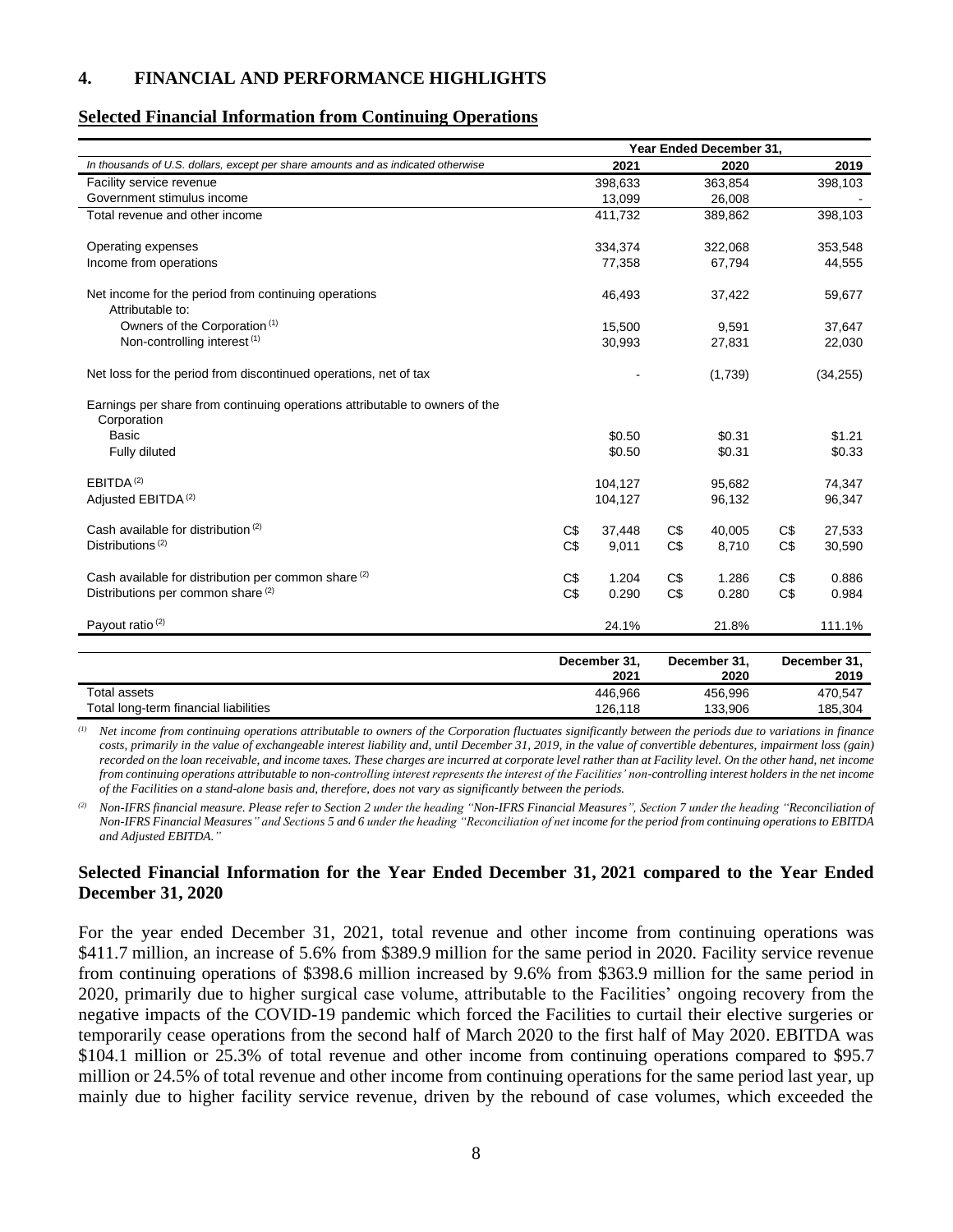corresponding increase in operating expenses, partly offset by the decrease in government stimulus income. Excluding the impact of transaction costs on the sale of controlling interest in UMASH in the prior year, Adjusted EBITDA was \$96.1 million or 24.7% of total revenue and other income from continuing operations for the year ended December 31, 2020. Net income for the period from continuing operations was \$46.5 million compared to net income of \$37.4 million for the same period in 2020, with the increase mostly attributable to higher income from operations at the Facilities, and lower share of equity loss in associates, partly offset by higher interest expense on exchangeable interest liability. Net loss for the period from discontinued operations, net of tax, was nil compared to \$1.7 million for the same period in 2020, consisting of the net operating results of UMASH and RRI Mishawaka Hospital, LP ("RRIMH").

The Corporation generated cash available for distribution of Cdn\$37.4 million, representing a decrease of Cdn\$2.6 million or 6.4% from Cdn\$40.0 million for the same period in the prior year. Distributions per common share increased between the years by Cdn\$0.010 to Cdn\$0.290, while the payout ratio was 24.1% for this period compared to 21.8% for the year ended December 31, 2020. For a reconciliation of the foregoing non-IFRS financial measures to the applicable IFRS measures, see Section 7 under the heading "Reconciliation of Non-IFRS Financial Measures."

## **Selected Financial Information for the Year Ended December 31, 2020 compared to the Year Ended December 31, 2019**

For the year ended December 31, 2020, total revenue and other income from continuing operations was \$389.9 million, a decrease of 2.1% from \$398.1 million for the same period in 2019. Facility service revenue from continuing operations of \$363.9 million decreased by 8.6% from \$398.1 million for the same period in 2019, primarily due to a decline in case volume as a result of the COVID-19 pandemic which forced the Facilities to reduce their elective surgeries or temporarily cease operations from the second half of March to the first half of May 2020. This was partly offset by the recognition of government stimulus income of \$26.0 million during the year ended December 31, 2020. EBITDA for the year ended December 31, 2020 was \$95.7 million or 24.5% of total revenue and other income from continuing operations compared to \$74.3 million or 18.7% of total revenue and other income from continuing operations for the same period in 2019 due to the goodwill impairment charge of \$22.0 million in 2019 relating to the MFC Nueterra ASCs cash-generating unit, as well as lower operating expenses, partly offset by lower total revenue and other income. Excluding the impact of transaction costs on the sale of controlling interest in UMASH and the 2019 impairment charge, Adjusted EBITDA for the year ended December 31, 2020 was \$96.1 million or 24.7% of total revenue and other income from continuing operations compared to \$96.3 million or 24.2% of total revenue and other income from continuing operations for the same period in 2019. Net income for the period from continuing operations for the year ended December 31, 2020 was \$37.4 million compared to net income of \$59.7 million for the same period in 2019, with the decrease mostly attributable to the relative changes in the value of exchangeable interest liability (refer to Section 5 "Consolidated Operating and Financial Review" of this MD&A under the heading "Change in Value of Exchangeable Interest Liability"), partly offset by lower operating expenses due to the impairment charge in 2019. Net loss for the year ended December 31, 2020 from discontinued operations, net of tax, was \$1.7 million compared to \$34.3 million for the same period in 2019, mainly due to the \$29.5 million impairment charge on goodwill and other intangibles in the UMASH/RRIMH cash-generating unit in 2019.

The Corporation generated cash available for distribution of Cdn\$40.0 million for the year ended December 31, 2020, representing an increase of Cdn\$12.5 million or 45.3% from Cdn\$27.5 million for the same period in 2019. Distributions per common share decreased between the years by Cdn\$0.704 to Cdn\$0.280, while the payout ratio was 21.8% for the year ended December 31, 2020 compared to 111.1% for the same period in 2019. For a reconciliation of the foregoing non-IFRS financial measures to the applicable IFRS measures, see Section 7 under the heading "Reconciliation of Non-IFRS Financial Measures".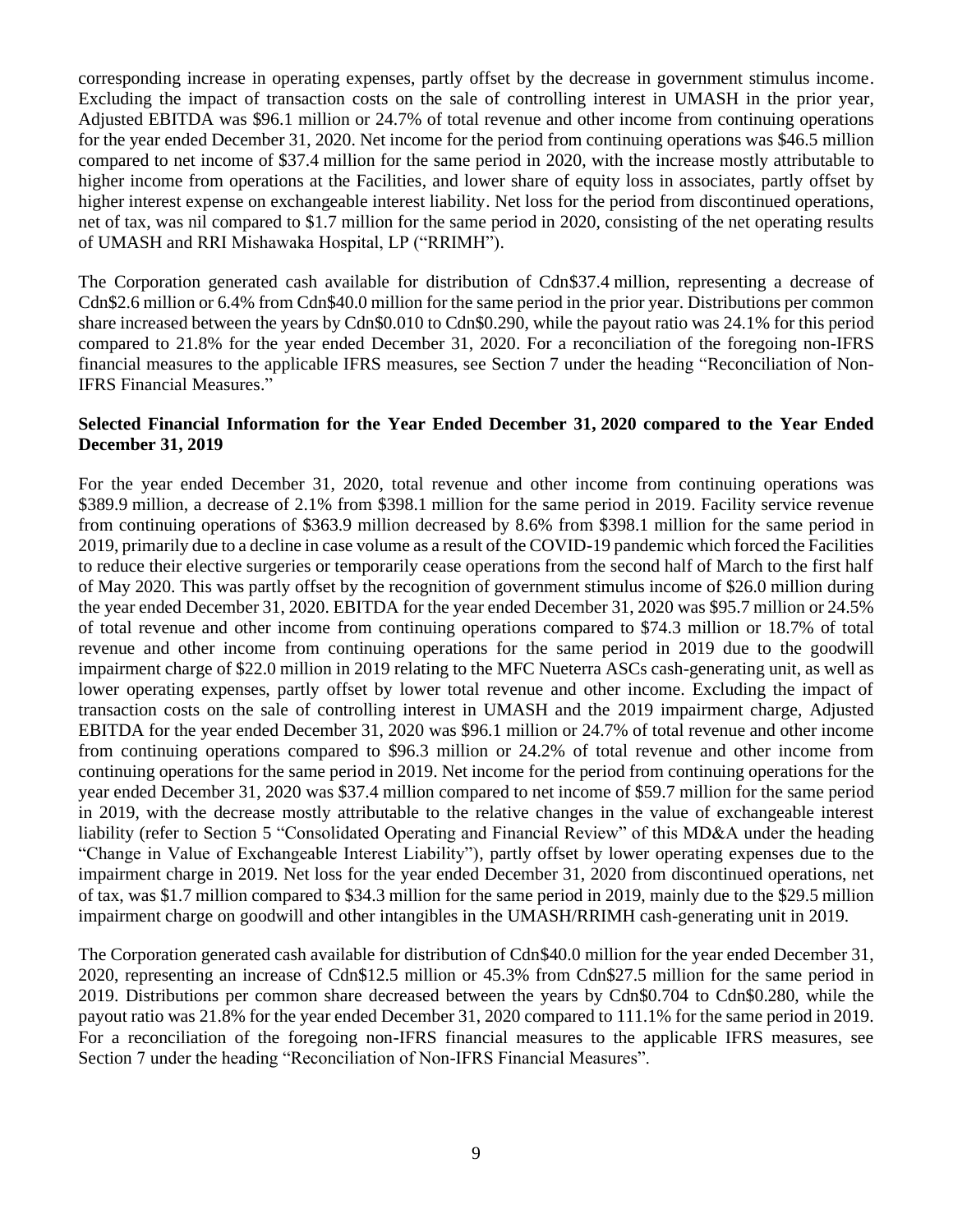## <span id="page-9-0"></span>**5. CONSOLIDATED OPERATING AND FINANCIAL REVIEW**

# **Continuing Operations for the Three Months Ended December 31, 2021**

The following table and discussion compare operating and financial results from continuing operations of the Corporation for the three months ended December 31, 2021 to the three months ended December 31, 2020.

| <b>Unaudited</b>                                                                     | <b>Three Months Ended</b><br>December 31. |          |           |             |
|--------------------------------------------------------------------------------------|-------------------------------------------|----------|-----------|-------------|
| In thousands of U.S. dollars, except per share amounts                               | 2021                                      | 2020     | \$ Change | % Change    |
| Revenue and other income                                                             |                                           |          |           |             |
| Facility service revenue                                                             | 110,677                                   | 107,111  | 3,566     | 3.3%        |
| Government stimulus income                                                           | 5,742                                     | 2,372    | 3,370     | 142.1%      |
|                                                                                      | 116,419                                   | 109,483  | 6,936     | 6.3%        |
|                                                                                      |                                           |          |           |             |
| <b>Operating expenses</b>                                                            |                                           |          |           |             |
| Salaries and benefits                                                                | 31,804                                    | 30,359   | 1,445     | 4.8%        |
| Drugs and supplies                                                                   | 37,316                                    | 34,895   | 2,421     | 6.9%        |
| General and administrative expenses                                                  | 15,346                                    | 15,808   | (462)     | $(2.9\%)$   |
| Depreciation of property and equipment                                               | 2,356                                     | 2,404    | (48)      | $(2.0\%)$   |
| Depreciation of right-of-use assets                                                  | 2,545                                     | 2,549    | (4)       | $(0.2\%)$   |
| Amortization of other intangibles                                                    | 1,550                                     | 1,867    | (317)     | $(17.0\%)$  |
|                                                                                      | 90,917                                    | 87,882   | 3,035     | 3.5%        |
|                                                                                      |                                           |          |           |             |
| Income from operations                                                               | 25,502                                    | 21,601   | 3,901     | 18.1%       |
| <b>Finance costs</b>                                                                 |                                           |          |           |             |
| Change in value of exchangeable interest liability                                   | (635)                                     | 13,534   | (14, 169) | (104.7%)    |
| Interest expense on exchangeable interest liability                                  | 2,152                                     | 2,062    | 90        | 4.4%        |
| Interest expense, net of interest income                                             | 1,439                                     | 1,491    | (52)      | (3.5%)      |
| Loss (gain) on foreign currency                                                      | 47                                        | (2)      | 49        | 2,450.0%    |
|                                                                                      | 3,003                                     | 17,085   | (14,082)  | (82.4%)     |
|                                                                                      |                                           |          |           |             |
| Share of equity loss (income) in associates                                          | (12)                                      | 231      | (243)     | $(105.2\%)$ |
|                                                                                      |                                           |          |           |             |
| Income before income taxes                                                           | 22,511                                    | 4,285    | 18,226    | 425.3%      |
| Income tax expense (recovery)                                                        | 1,608                                     | (1, 331) | 2,939     | 220.8%      |
|                                                                                      |                                           |          |           |             |
| Net income for the period from continuing operations                                 | 20,903                                    | 5,616    | 15,287    | 272.2%      |
| Attributable to:                                                                     |                                           |          |           |             |
| Owners of the Corporation                                                            | 10,252                                    | (3,071)  | 13,323    | 433.8%      |
| Non-controlling interest                                                             | 10,651                                    | 8,687    | 1,964     | 22.6%       |
| Basic earnings (loss) per share attributable to owners of the Corporation            | \$0.33                                    | (\$0.10) | 0.43      | 430.0%      |
| Fully diluted earnings (loss) per share attributable to owners of the Corporation    | \$0.32                                    | (\$0.10) | 0.42      | 420.0%      |
|                                                                                      |                                           |          |           |             |
| Reconciliation of net income for the period from continuing operations to EBITDA (1) |                                           |          |           |             |
| Net income for the period from continuing operations                                 | 20,903                                    | 5,616    | 15,287    | 272.2%      |
| Income tax expense (recovery)                                                        | 1,608                                     | (1, 331) | 2,939     | 220.8%      |
| Share of equity loss (income) in associates                                          | (12)                                      | 231      | (243)     | $(105.2\%)$ |
| Finance costs                                                                        | 3,003                                     | 17,085   | (14,082)  | $(82.4\%)$  |
| Depreciation of property and equipment                                               | 2,356                                     | 2,404    | (48)      | $(2.0\%)$   |
| Depreciation of right-of-use assets                                                  | 2,545                                     | 2,549    | (4)       | (0.2%)      |
| Amortization of other intangibles                                                    | 1,550                                     | 1,867    | (317)     | $(17.0\%)$  |
| EBITDA <sup>(1)</sup>                                                                | 31,953                                    | 28,421   | 3,532     | 12.4%       |

*(1) Non-IFRS financial measure. Please refer to Section 2 under the heading "Non-IFRS Financial Measures" for a discussion of such measures.*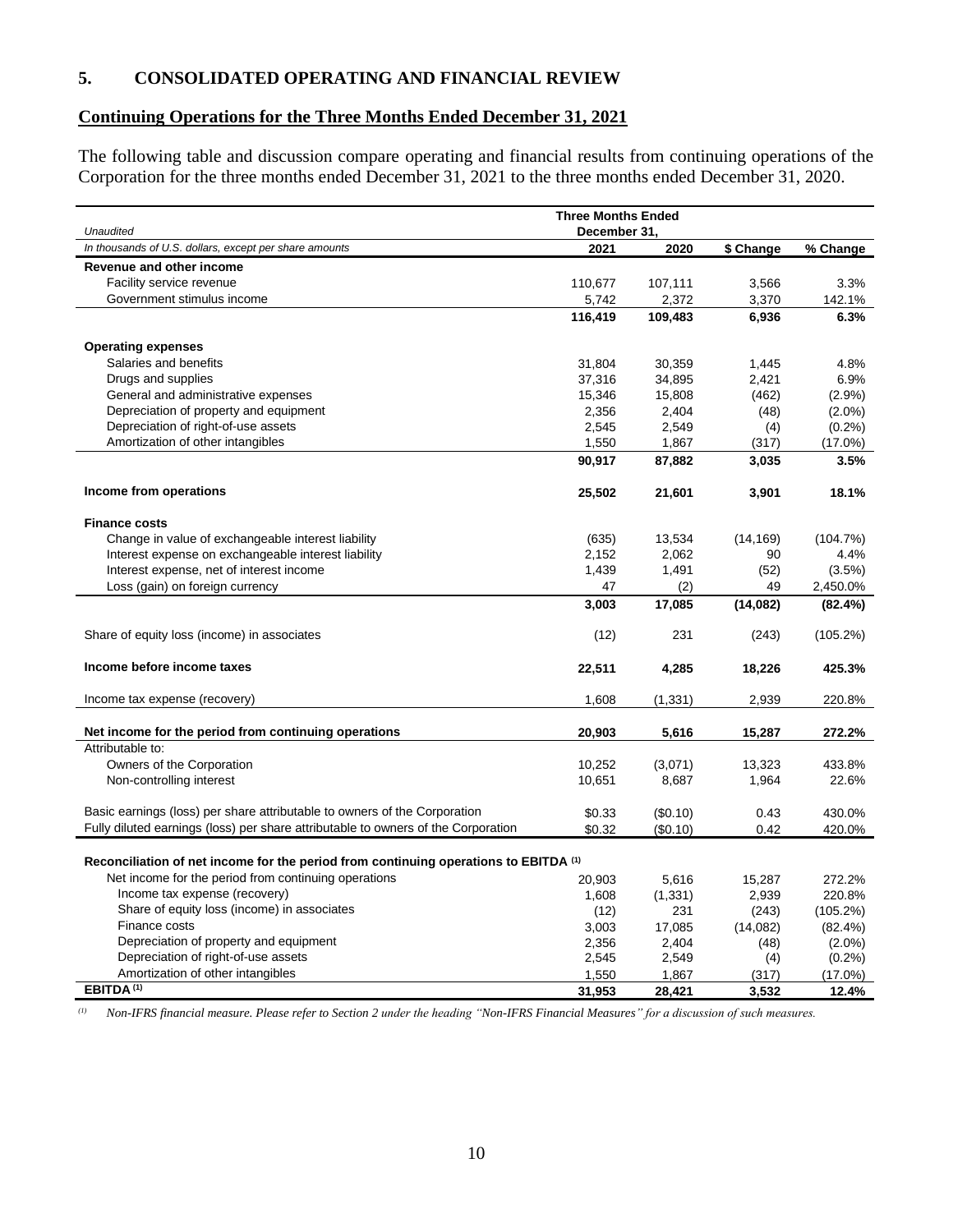#### **Revenue and Other Income**

| Unaudited                      | Three Months Ended December 31. |         |           |          |  |  |
|--------------------------------|---------------------------------|---------|-----------|----------|--|--|
| In thousands of U.S. dollars   | 2021                            | 2020    | \$ Change | % Change |  |  |
| <b>ASH</b>                     | 18,793                          | 18,167  | 626       | 3.4%     |  |  |
| OSH                            | 21,154                          | 17.958  | 3.196     | 17.8%    |  |  |
| <b>BHSH</b>                    | 26.822                          | 26,307  | 515       | 2.0%     |  |  |
| <b>SFSH</b>                    | 38.409                          | 37.339  | 1.070     | 2.9%     |  |  |
| <b>SCNC</b>                    | 2.775                           | 2.003   | 772       | 38.5%    |  |  |
| <b>MFC Nueterra ASCs</b>       | 8.466                           | 7.709   | 757       | 9.8%     |  |  |
| Total revenue and other income | 116.419                         | 109.483 | 6.936     | 6.3%     |  |  |

For the three months ended December 31, 2021, total revenue and other income increased from the same period in 2020 by \$6.9 million or 6.3%, while facility service revenue increased by \$3.6 million or 3.3%. The increase was primarily attributable to government stimulus income (\$3.4 million), along with the combined impact of case and payor mix (\$2.8 million), and an increase in pain procedures (\$1.2 million). This was partly offset by the shutdown of one of BHSH's urgent care centres (\$0.4 million).

Total surgical cases increased by 1.5%, as outpatient cases increased by 5.0% and observation cases increased by 31.1%, while inpatient cases decreased by 20.6%. Surgical case volume was up at SFSH, BHSH and SCNC, while the remaining Facilities experienced slight decreases. Surgical case volume increase by payor compared to the same period last year came predominantly from Blue Cross/Blue Shield and Medicare, which increased by 4.2% and 3.1%, respectively. Pain cases were up by 27.6% compared to the same period last year.

The ability to qualify for government stimulus funds under the various programs, and the timing of receipts and recognition of income may differ between individual Facilities.

The above factors are reflected in each Facility's revenue as follows:

- ASH's revenue increased mainly due to case mix, based on increases in higher acuity orthopedic cases, and an increase in pain procedures, partly offset by lower surgical case volume, and a reduction in government stimulus income.
- OSH's revenue increased mainly due to higher government stimulus income, the combined impact of case and payor mix, including growth in high acuity spine cases, and an increase in pain procedures.
- BHSH's revenue increased mainly due to higher government stimulus income, higher surgical case volume, and case mix, which included more high acuity orthopedic cases, partly offset by the shutdown of one of BHSH's urgent care centres, and a decrease in imaging revenue.
- SFSH's revenue increased mainly due to higher government stimulus income, complemented by case mix, driven by a higher percentage of orthopedic cases and price increases for certain procedures, a decrease in bad debt due to fewer self-pay discounts, and higher surgical case volume, partly offset by payor mix, due to a reduction in Workers' Compensation cases.
- SCNC's revenue increased mainly due to higher government stimulus income, along with case mix, stemming from increased total joints, and higher surgical case volume, partly offset by payor mix, resulting from increased Medicare driven by total joints.
- MFC Nueterra ASCs' revenue increased mainly due to higher government stimulus income, an increase in pain procedures, and the combined impact of case and payor mix, partly offset by lower surgical case volume.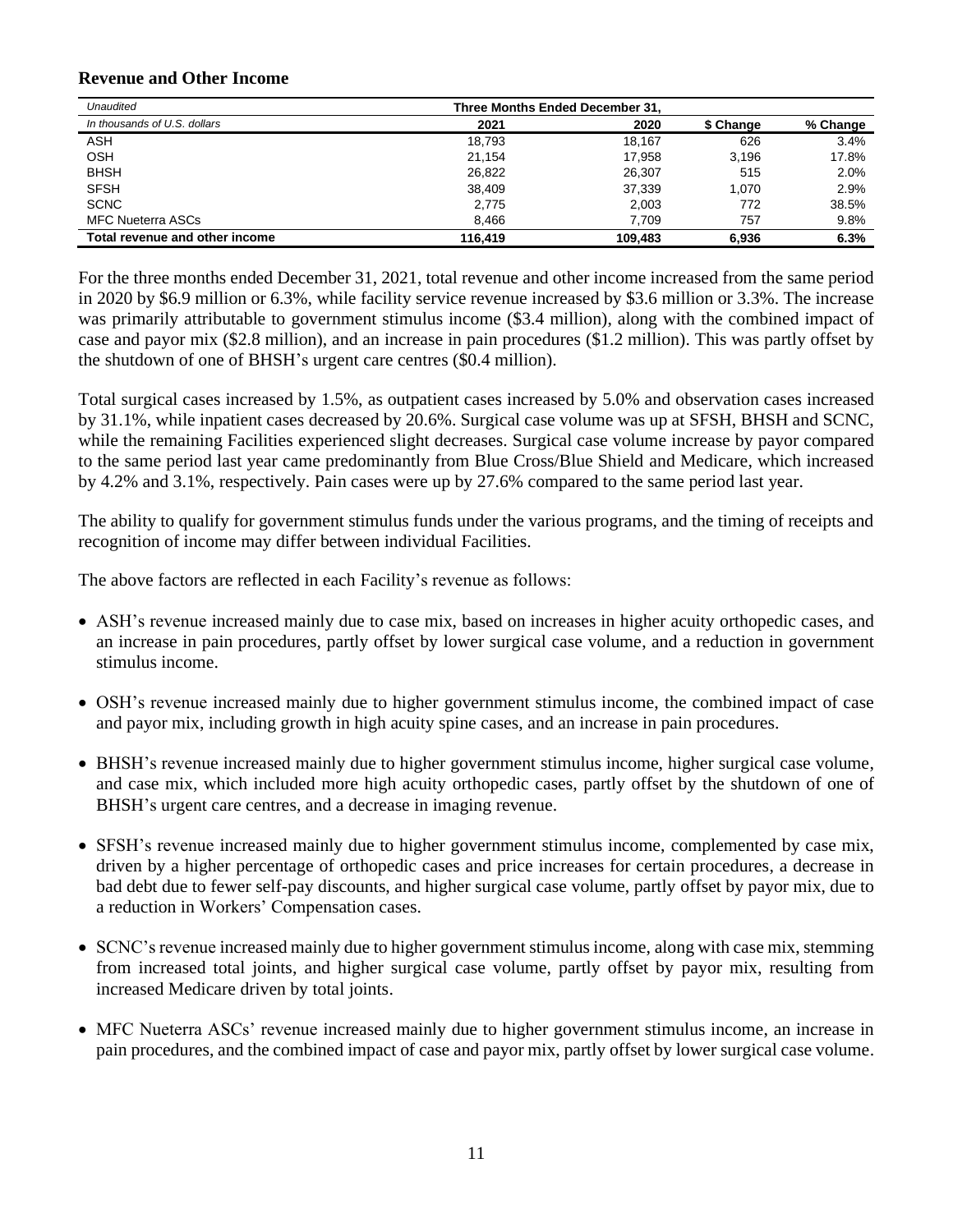## **Operating Expenses**

For the three months ended December 31, 2021, operating expenses, including salaries and benefits, drugs and supplies, general and administrative expenses ("G&A"), depreciation of property and equipment, depreciation of right-of-use assets, and amortization of other intangibles ("operating expenses"), increased by \$3.0 million or 3.5% from the same period in the prior year to \$90.9 million, mainly due to increases in drugs and supplies due to case mix, annual increases in salaries and wages, and staff retention premiums due to the shortage of nurses, partly offset by lower corporate level costs related to share-based compensation plans driven by the Corporation's rising share price in the prior year. As a percentage of total revenue and other income, operating expenses decreased to 78.1% from 80.3% in the same period a year earlier.

| Unaudited                    | Three Months Ended December 31. |                          |        |                          |           |           |  |
|------------------------------|---------------------------------|--------------------------|--------|--------------------------|-----------|-----------|--|
| In thousands of U.S. dollars | 2021                            | Percentage<br>of Revenue | 2020   | Percentage<br>of Revenue | \$ Change | % Change  |  |
| ASH                          | 15.180                          | 80.8%                    | 14.007 | 77.1%                    | 1.173     | 8.4%      |  |
| <b>OSH</b>                   | 17.990                          | 85.0%                    | 18.190 | 101.3%                   | (200)     | $(1.1\%)$ |  |
| <b>BHSH</b>                  | 20.635                          | 76.9%                    | 18.749 | 71.3%                    | 1.886     | 10.1%     |  |
| <b>SFSH</b>                  | 24.956                          | 65.0%                    | 24.576 | 65.8%                    | 380       | 1.5%      |  |
| <b>SCNC</b>                  | 2.156                           | 77.7%                    | 1.798  | 89.8%                    | 358       | 19.9%     |  |
| <b>MFC Nueterra ASCs</b>     | 5.945                           | 70.2%                    | 5.455  | 70.8%                    | 490       | 9.0%      |  |
| Corporate                    | 4,055                           | n/a                      | 5.107  | n/a                      | (1,052)   | (20.6%)   |  |
| <b>Operating expenses</b>    | 90.917                          | 78.1%                    | 87.882 | 80.3%                    | 3.035     | 3.5%      |  |

Consolidated salaries and benefits increased by \$1.4 million or 4.8%, primarily due to annual increases for both clinical and non-clinical wages and salaries (\$1.0 million), staff retention premiums due to the shortage of nurses (\$0.8 million), higher incentive pay (\$0.5 million), and the impact of higher surgical case volume (\$0.3 million). This was partly offset by lower benefit costs from decreased health plan utilization (\$0.9 million), and the shutdown of one of BHSH's urgent care centres (\$0.2 million). As a percentage of total revenue and other income, consolidated salaries and benefits decreased to 27.3% from 27.7% a year earlier.

Consolidated drugs and supplies increased by \$2.4 million or 6.9%, primarily driven by case mix (\$1.9 million), which included increases in higher acuity orthopedic and spine cases, along with year end inventory revisions (\$0.3 million), and the impact of higher surgical case volume (\$0.2 million). As a percentage of total revenue and other income, the consolidated cost of drugs and supplies increased to 32.1% from 31.9% a year earlier.

Consolidated G&A decreased by \$0.5 million or 2.9%. The decrease was mainly attributable to lower corporate level costs related to share-based compensation plans driven by the Corporation's rising share price in the prior year (\$1.8 million), mostly offset by higher professional and billing fees (\$0.5 million), an increase in losses related to lease terminations (\$0.4 million), and an increase in various administrative and facility costs (\$0.3 million). As a percentage of total revenue and other income, consolidated G&A decreased to 13.2% from 14.4% a year earlier.

Consolidated depreciation of property and equipment decreased by \$0.1 million or 2.0%, mainly due to certain assets being fully depreciated, partly offset by the acquisition of fixed assets. As a percentage of total revenue and other income, consolidated depreciation of property and equipment decreased to 2.0% from 2.2% a year earlier.

Consolidated depreciation of right-of-use assets remained consistent year over year, as the impact of the addition of new leases was offset by the expiration and termination of certain leases. As a percentage of total revenue and other income, consolidated depreciation of right-of-use assets decreased to 2.2% from 2.3% a year earlier.

Consolidated amortization of other intangibles decreased by \$0.3 million or 17.0%, mainly due to certain intangibles being fully amortized. As a percentage of total revenue and other income, consolidated amortization of other intangibles decreased to 1.3% from 1.7% a year earlier.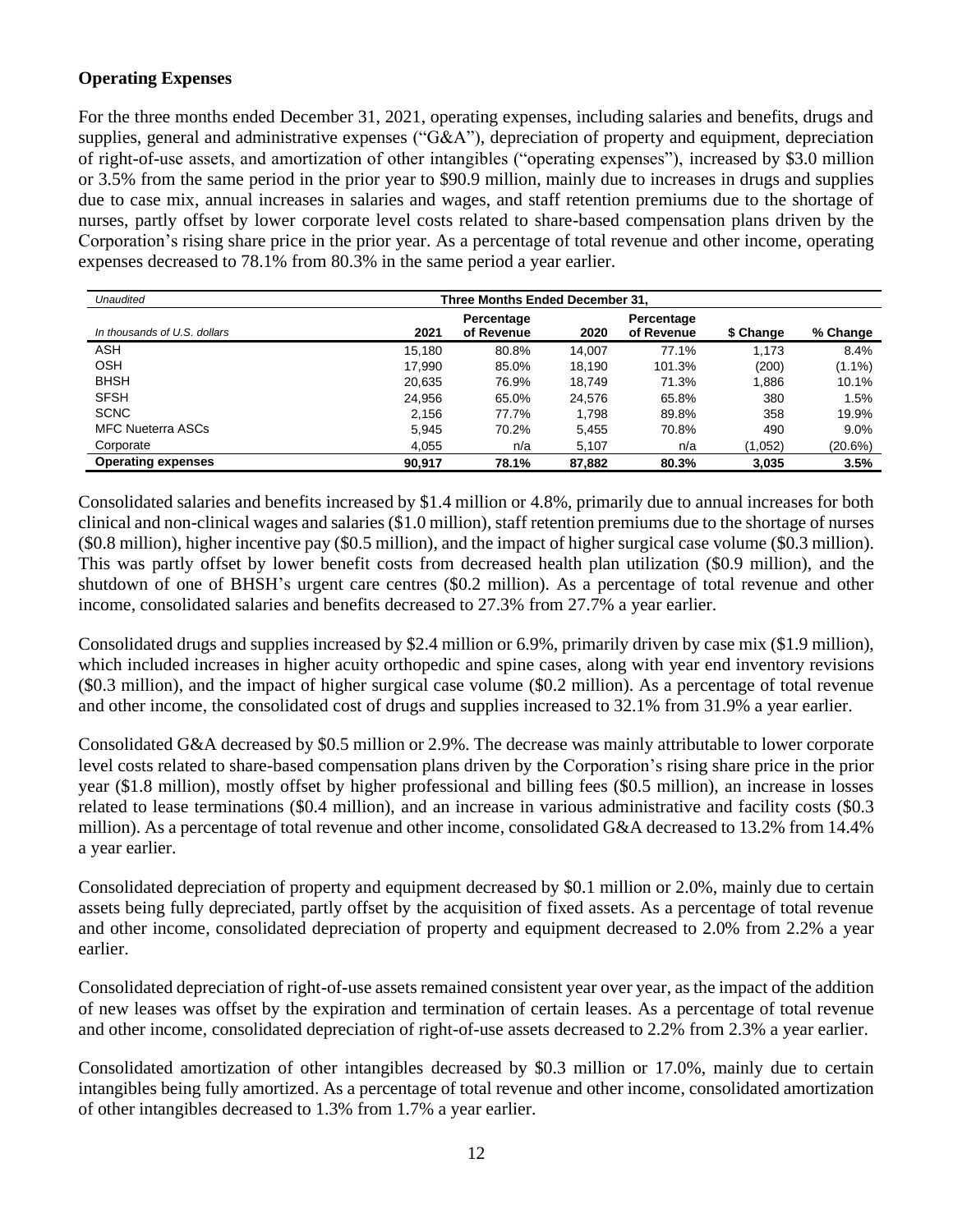#### **Income from Operations**

Consolidated income from operations for the three months ended December 31, 2021 of \$25.5 million was \$3.9 million or 18.1% higher than \$21.6 million in the prior year, representing 21.9% of revenue and other income, compared to 19.7% in the same period in 2020. The increase is mainly the result of higher income from operations at the Facilities, inclusive of the prior year comparative impacts of the COVID-19 pandemic and the government stimulus income, and lower costs related to share-based compensation plans at corporate level, driven by the Corporation's rising share price in the prior year.

| Unaudited                    | Three Months Ended December 31. |                                  |          |                          |           |            |
|------------------------------|---------------------------------|----------------------------------|----------|--------------------------|-----------|------------|
| In thousands of U.S. dollars | 2021                            | Percentage<br>of Revenue<br>2020 |          | Percentage<br>of Revenue | \$ Change | % Change   |
| ASH                          | 3.613                           | 19.2%                            | 4.160    | 22.9%                    | (547)     | $(13.1\%)$ |
| <b>OSH</b>                   | 3.164                           | 15.0%                            | (232)    | $(1.3\%)$                | 3.396     | 1,463.8%   |
| <b>BHSH</b>                  | 6.187                           | 23.1%                            | 7.558    | 28.7%                    | (1,371)   | $(18.1\%)$ |
| <b>SFSH</b>                  | 13,453                          | 35.0%                            | 12,763   | 34.2%                    | 690       | 5.4%       |
| <b>SCNC</b>                  | 619                             | 22.3%                            | 205      | 10.2%                    | 414       | 202.0%     |
| <b>MFC Nueterra ASCs</b>     | 2.521                           | 29.8%                            | 2.254    | 29.2%                    | 267       | 11.8%      |
| Corporate                    | (4,055)                         | n/a                              | (5, 107) | n/a                      | 1,052     | 20.6%      |
| Income from operations       | 25.502                          | 21.9%                            | 21.601   | 19.7%                    | 3.901     | 18.1%      |

#### **Finance Costs**

#### *Change in Value of Exchangeable Interest Liability*

The liability for the exchangeable interest is recorded at fair value, and re-measured at each reporting date, and the changes in fair value are included in net income for the respective periods. Changes in the recorded value of the exchangeable interest liability between the reporting periods are attributable to the (i) changes in the number of common shares to be issued for the exchangeable interest liability, which are driven by the distributions to the non-controlling interest during the twelve-month period ending on the reporting date, (ii) changes in the market price of the Corporation's common shares, and (iii) fluctuations of the value of the Canadian dollar against the U.S. dollar.

The following table provides a calculation of the change in value of exchangeable interest liability for the reporting periods:

| In thousands of U.S. dollars, except as<br>indicated otherwise         | December 31,<br>2021 | September 30,<br>2021<br>Unaudited | Change    | December 31.<br>2020 | September 30,<br>2020<br>Unaudited | Change     |
|------------------------------------------------------------------------|----------------------|------------------------------------|-----------|----------------------|------------------------------------|------------|
| Number of common shares to be<br>issued for exchangeable interest      |                      |                                    |           |                      |                                    |            |
| liability                                                              | 6,161,517            | 6.017.687                          | 143.830   | 6,157,396            | 6.250.969                          | (93, 573)  |
| Closing price of the Corporation's<br>common shares (unaudited)        | C\$9.35              | C\$9.74                            | (C\$0.39) | C\$7.04              | C\$4.37                            | C\$2.67    |
| Closing exchange rate of U.S. dollar<br>to Canadian dollar (unaudited) | \$1.2640             | \$1,2683                           | (S0.0043) | \$1,2735             | \$1,3322                           | (\$0.0587) |
| <b>Exchangeable interest liability</b>                                 | 45.578               | 46.213                             | (635)     | 34,039               | 20.505                             | 13,534     |

#### *Interest on Exchangeable Interest Liability*

Interest expense on the exchangeable interest liability increased by \$0.1 million, which was primarily driven by the variation in distributions from the Facilities between the reporting periods.

## *Interest Expense*

Interest expense, net of interest income, from continuing operations decreased by \$0.1 million mainly due to lower interest expense on lease liabilities, and lower credit facility interest expense at corporate level due to the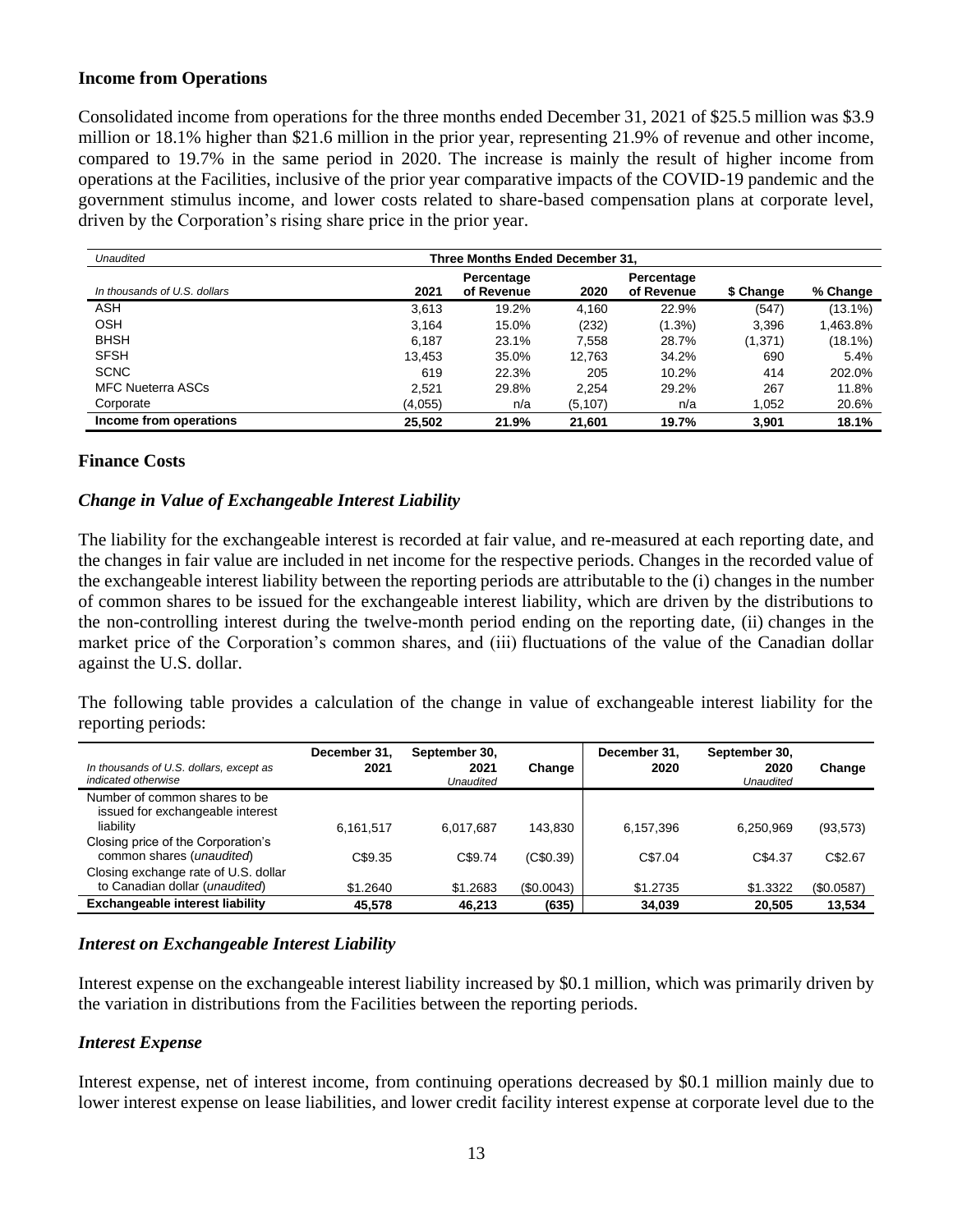lower outstanding balance and interest rate, mostly offset by higher interest expense at the Facilities' level, and lower interest income at corporate level.

# *Foreign Currency*

The Corporation's reporting currency is U.S. dollars; however, certain public company expenses and payments to holders of common shares are made in Canadian dollars. Foreign currency loss increased marginally due to the relative change in foreign exchange rates.

## **Share of Equity Loss (Income) in Associates**

The Corporation's share of equity income in associates accounted for using the equity method increased by \$0.2 million due to the Corporation's share of net loss in the prior year from St. Luke's Surgery Center of Chesterfield, LLC ("St. Luke's ASC"), whose investment balance was written down to nil at the start of the current year.

## **Income Tax**

Current and deferred tax components of the income tax expense (recovery) from continuing operations for the reporting periods are as follows:

| Unaudited                              | Three Months Ended December 31. |         |           |          |  |  |
|----------------------------------------|---------------------------------|---------|-----------|----------|--|--|
| In thousands of U.S. dollars           | 2021                            | 2020    | \$ Change | % Change |  |  |
| Current income tax expense             | 415                             | 1,278   | (863)     | (67.5%)  |  |  |
| Deferred income tax expense (recovery) | 1.193                           | (2.609) | 3.802     | 145.7%   |  |  |
| Income tax expense (recovery)          | .608                            | (1,331) | 2.939     | 220.8%   |  |  |

The decrease in current income tax expense versus last year was primarily due to the impact of tax losses from the Corporation's equity investments in the current quarter. The increase in deferred income tax expense versus prior year was mainly due to significant prior year changes from increased deductibility of interest expense previously deferred, stemming from the CARES Act, as well as changes in timing differences and the impact of the change in exchangeable interest liability.

## **Net Income from Continuing Operations**

The \$15.3 million increase in net income for the period from continuing operations was mainly attributable to lower finance costs, including the change in the value of exchangeable interest liability versus the prior year (refer to Section 5 "Consolidated Operating and Financial Review" of this MD&A under the heading "Change in Value of Exchangeable Interest Liability"), complemented by higher income from operations at the Facilities, partly offset by higher income tax expense.

## **EBITDA**

EBITDA of \$32.0 million increased by \$3.6 million from \$28.4 million recorded a year earlier, representing 27.4% of revenue and other income compared to 26.0% a year earlier, mainly driven by higher EBITDA at all Facilities except BHSH and ASH. For a reconciliation of EBITDA to an applicable IFRS measure, see Section 5 under "Reconciliation of net income for the period from continuing operations to EBITDA".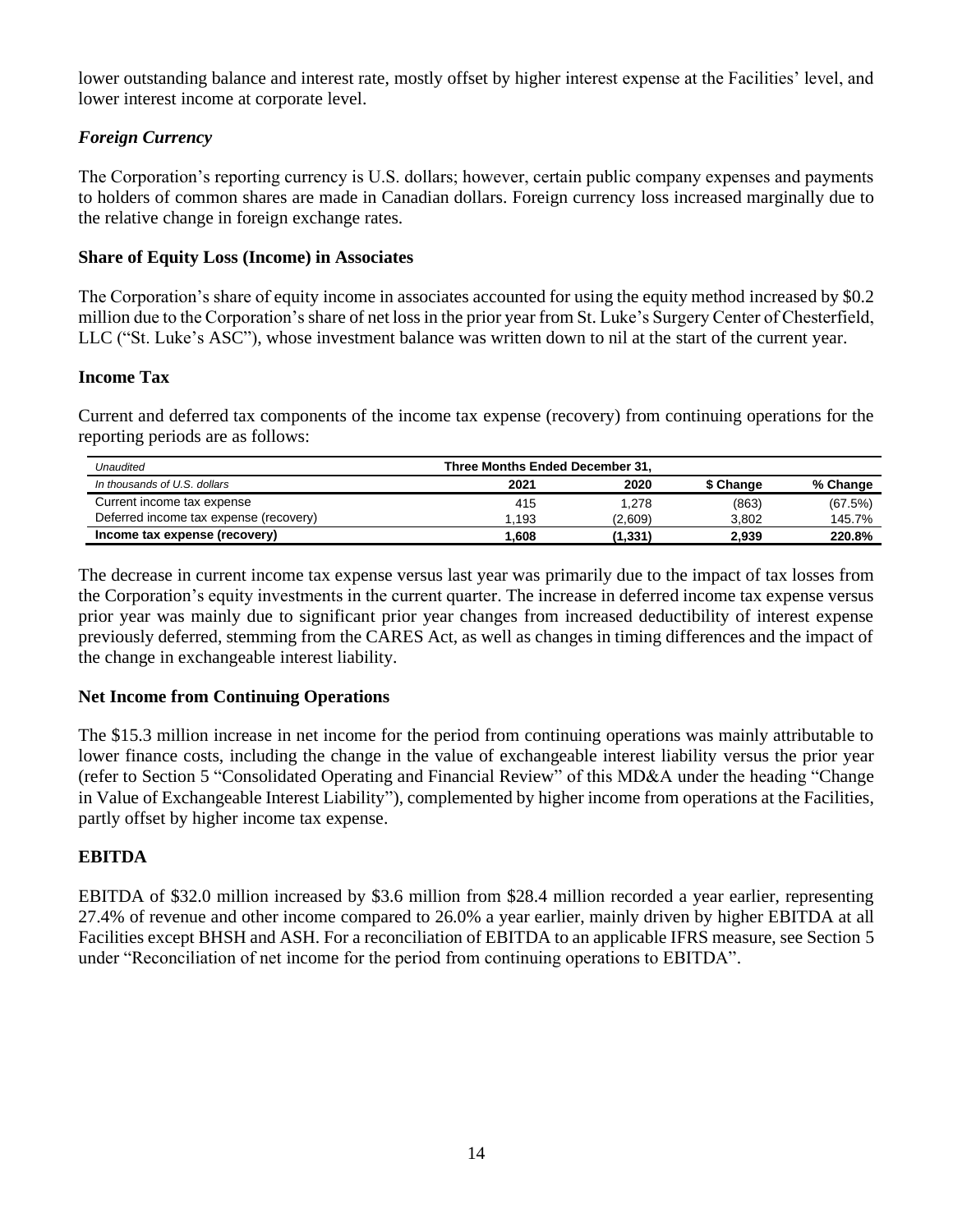## **Continuing Operations for the Year Ended December 31, 2021**

The following table and discussion compare operating and financial results from continuing operations of the Corporation for the year ended December 31, 2021 to the year ended December 31, 2020.

|                                                                                                                     | <b>Year Ended</b> |         |           |             |  |  |
|---------------------------------------------------------------------------------------------------------------------|-------------------|---------|-----------|-------------|--|--|
|                                                                                                                     | December 31,      |         |           |             |  |  |
| In thousands of U.S. dollars, except per share amounts                                                              | 2021              | 2020    | \$ Change | % Change    |  |  |
| Revenue and other income                                                                                            |                   |         |           |             |  |  |
| Facility service revenue                                                                                            | 398,633           | 363,854 | 34,779    | 9.6%        |  |  |
| Government stimulus income                                                                                          | 13,099            | 26,008  | (12,909)  | $(49.6\%)$  |  |  |
|                                                                                                                     | 411,732           | 389,862 | 21,870    | 5.6%        |  |  |
|                                                                                                                     |                   |         |           |             |  |  |
| <b>Operating expenses</b>                                                                                           |                   |         |           |             |  |  |
| Salaries and benefits                                                                                               | 119,901           | 114,535 | 5,366     | 4.7%        |  |  |
| Drugs and supplies                                                                                                  | 130,027           | 120,916 | 9,111     | 7.5%        |  |  |
| General and administrative expenses                                                                                 | 57,677            | 58,729  | (1,052)   | $(1.8\%)$   |  |  |
| Depreciation of property and equipment                                                                              | 9,366             | 9,801   | (435)     | (4.4%)      |  |  |
| Depreciation of right-of-use assets                                                                                 | 10,172            | 10,122  | 50        | 0.5%        |  |  |
| Amortization of other intangibles                                                                                   | 7,231             | 7,965   | (734)     | $(9.2\%)$   |  |  |
|                                                                                                                     | 334,374           | 322,068 | 12,306    | 3.8%        |  |  |
| Income from operations                                                                                              | 77,358            | 67,794  | 9,564     | 14.1%       |  |  |
|                                                                                                                     |                   |         |           |             |  |  |
| <b>Finance costs</b>                                                                                                |                   |         |           |             |  |  |
| Change in value of exchangeable interest liability                                                                  | 11,539            | 12,033  | (494)     | $(4.1\%)$   |  |  |
| Interest expense on exchangeable interest liability                                                                 | 8,707             | 6,716   | 1,991     | 29.6%       |  |  |
| Interest expense, net of interest income                                                                            | 6,064             | 6,058   | 6         | 0.1%        |  |  |
| Impairment gain on loan receivable                                                                                  |                   | (681)   | 681       | 100.0%      |  |  |
| Loss on foreign currency                                                                                            | 34                | 51      | (17)      | (33.3%)     |  |  |
|                                                                                                                     | 26,344            | 24,177  | 2,167     | 9.0%        |  |  |
| Share of equity loss in associates                                                                                  | 125               | 1,837   | (1,712)   | $(93.2\%)$  |  |  |
| Income before income taxes                                                                                          | 50,889            | 41,780  | 9,109     | 21.8%       |  |  |
| Income tax expense                                                                                                  | 4,396             | 4,358   | 38        | 0.9%        |  |  |
|                                                                                                                     |                   |         |           |             |  |  |
| Net income for the period from continuing operations                                                                | 46,493            | 37,422  | 9,071     | 24.2%       |  |  |
| Attributable to:                                                                                                    |                   |         |           |             |  |  |
| Owners of the Corporation                                                                                           | 15,500            | 9,591   | 5,909     | 61.6%       |  |  |
| Non-controlling interest                                                                                            | 30,993            | 27,831  | 3,162     | 11.4%       |  |  |
| Basic earnings per share attributable to owners of the Corporation                                                  | \$0.50            | \$0.31  | 0.19      | 61.3%       |  |  |
| Fully diluted earnings per share attributable to owners of the Corporation                                          | \$0.50            | \$0.31  | 0.19      | 61.3%       |  |  |
|                                                                                                                     |                   |         |           |             |  |  |
| Reconciliation of net income for the period from continuing operations to EBITDA and Adjusted EBITDA <sup>(1)</sup> |                   |         |           |             |  |  |
| Net income for the period from continuing operations                                                                | 46,493            | 37,422  | 9,071     | 24.2%       |  |  |
| Income tax expense                                                                                                  | 4,396             | 4,358   | 38        | 0.9%        |  |  |
| Share of equity loss in associates                                                                                  | 125               | 1,837   | (1,712)   | $(93.2\%)$  |  |  |
| Finance costs                                                                                                       | 26,344            | 24,177  | 2,167     | 9.0%        |  |  |
| Depreciation of property and equipment                                                                              | 9,366             | 9,801   | (435)     | (4.4%)      |  |  |
| Depreciation of right-of-use assets                                                                                 | 10,172            | 10,122  | 50        | 0.5%        |  |  |
| Amortization of other intangibles                                                                                   | 7,231             | 7,965   | (734)     | $(9.2\%)$   |  |  |
| EBITDA <sup>(1)</sup>                                                                                               | 104,127           | 95,682  | 8,445     | 8.8%        |  |  |
| Transaction costs on sale of UMASH <sup>(2)</sup>                                                                   |                   | 450     | (450)     | $(100.0\%)$ |  |  |
| Adjusted EBITDA <sup>(1)</sup>                                                                                      |                   |         |           |             |  |  |
|                                                                                                                     | 104,127           | 96,132  | 7,995     | 8.3%        |  |  |

*(1) Non-IFRS financial measures. Please refer to Section 2 under the heading "Non-IFRS Financial Measures" for a discussion of such measures.*

*(2) The Corporation incurred transaction costs, including legal, audit, and other professional fees, on the sale of controlling interest in UMASH on February 24, 2020. These are included in general and administrative expenses from continuing operations in the Corporation's consolidated statements of income and comprehensive income.*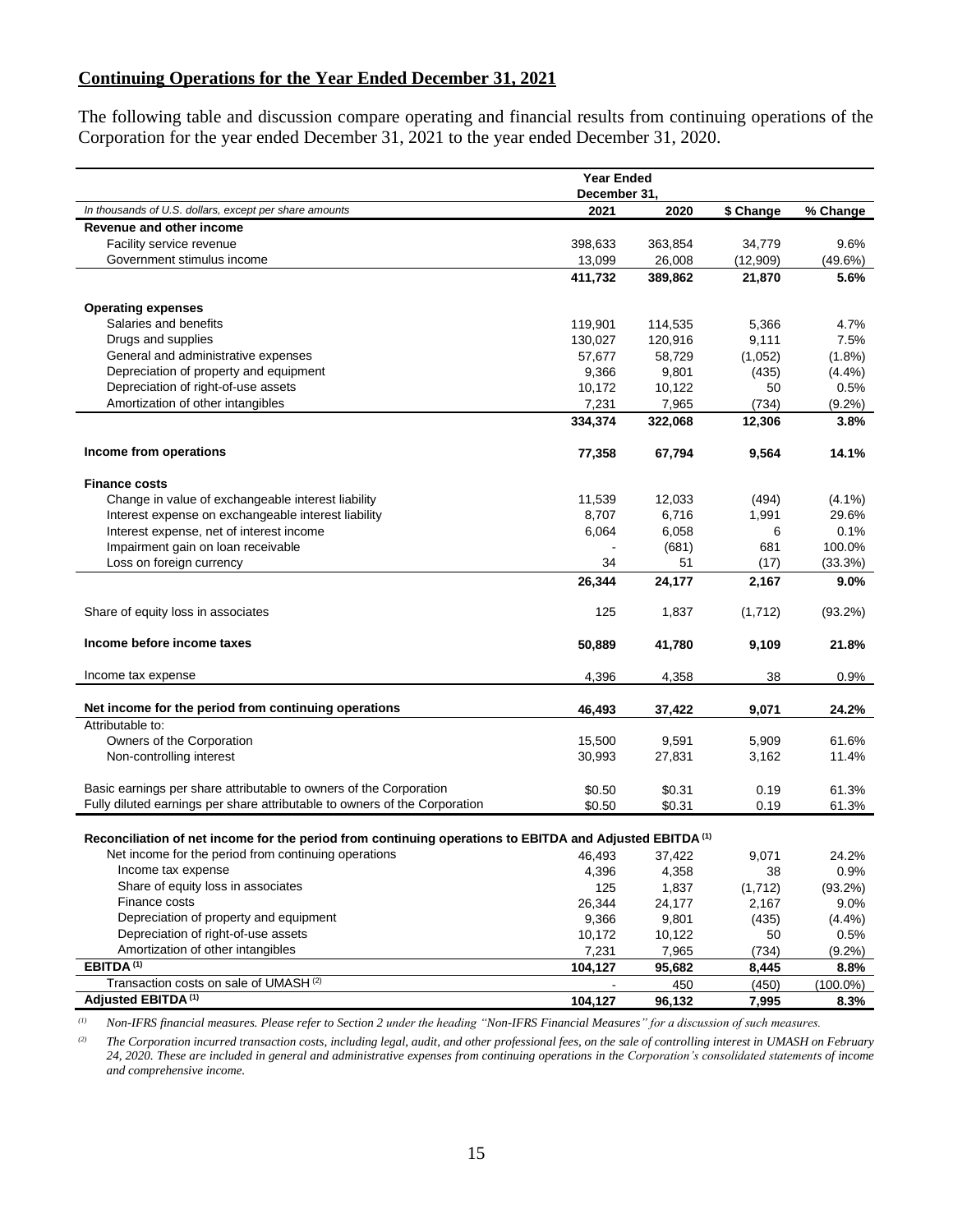#### **Revenue and Other Income**

|                                | <b>Year Ended December 31.</b> |         |           |           |
|--------------------------------|--------------------------------|---------|-----------|-----------|
| In thousands of U.S. dollars   | 2021                           | 2020    | \$ Change | % Change  |
| <b>ASH</b>                     | 71.085                         | 71.956  | (871)     | $(1.2\%)$ |
| <b>OSH</b>                     | 78.716                         | 72,392  | 6.324     | 8.7%      |
| <b>BHSH</b>                    | 98.647                         | 91.192  | 7.455     | 8.2%      |
| <b>SFSH</b>                    | 128.619                        | 119.316 | 9.303     | 7.8%      |
| <b>SCNC</b>                    | 9.404                          | 6.823   | 2.581     | 37.8%     |
| <b>MFC Nueterra ASCs</b>       | 25.261                         | 28.183  | (2,922)   | (10.4%)   |
| Total revenue and other income | 411.732                        | 389.862 | 21.870    | 5.6%      |

For the year ended December 31, 2021, total revenue and other income increased from the same period in 2020 by \$21.9 million or 5.6%. Facility service revenue increased by \$34.8 million or 9.6%. The increase was primarily attributable to the increase in surgical case volume (\$25.4 million) compared to prior year volumes which were reduced significantly by the onset of the COVID-19 pandemic, along with the combined impact of case and payor mix (\$11.6 million), and an increase in pain procedures (\$4.2 million). This was partly offset by a reduction in government stimulus income (\$12.9 million), combined with the impact of the sale of Two Rivers Surgical Center ("TRSC") in September 2020 (\$5.0 million), a prior year lump sum rebate from a certain payor at ASH (\$0.8 million), the shutdown of one of BHSH's urgent care centres (\$0.4 million), and the shutdown of the ASH urgent care centre in June 2020 (\$0.3 million).

Excluding the impact of TRSC, total surgical cases increased by 8.9%, as outpatient cases increased by 13.0% and observation cases increased by 33.7%, while inpatient cases decreased by 12.1%. Surgical case volume was up at all Facilities, except ASH, which remained consistent with the prior year. SFSH and BHSH experienced the largest increases. Surgical case volume increase by payor over the same period last year came predominantly from Medicare and Blue Cross/Blue Shield, which increased by 9.9% and 9.4%, respectively. Pain cases were up by 18.1% compared to the same period last year.

The ability to qualify for government stimulus funds under the various programs, and the timing of receipts and recognition of income may differ between individual Facilities.

The above factors are reflected in each Facility's revenue as follows:

- ASH's revenue decreased mainly due to a reduction in government stimulus income, and a prior year lump sum rebate from a certain payor, partly offset by case mix, which reflected an increase in orthopedic cases, and an increase in pain procedures.
- OSH's revenue increased mainly due to higher surgical case volume as prior year volumes were reduced by the COVID-19 pandemic, along with the combined impact of case and payor mix, including growth in high acuity spine cases, and an increase in pain procedures, partly offset by a reduction in government stimulus income.
- BHSH's revenue increased mainly due to higher surgical case volume, as prior year volumes were significantly reduced by the COVID-19 pandemic which resulted in a discontinuation of elective cases from the second half of March 2020 to April 2020. This was complemented by a shift in case mix with more orthopedic and higher acuity spine cases, higher urgent care revenue, and an increase in pain procedures, partly offset by the shutdown of one of BHSH's urgent care centres, and a reduction in government stimulus income.
- SFSH's revenue increased mainly due to an increase in surgical case volume, as prior year volumes were negatively impacted from the discontinuation of elective cases from April 2020 to the first half of May 2020 as a result of the COVID-19 pandemic. This was complemented by the impact of case mix from increased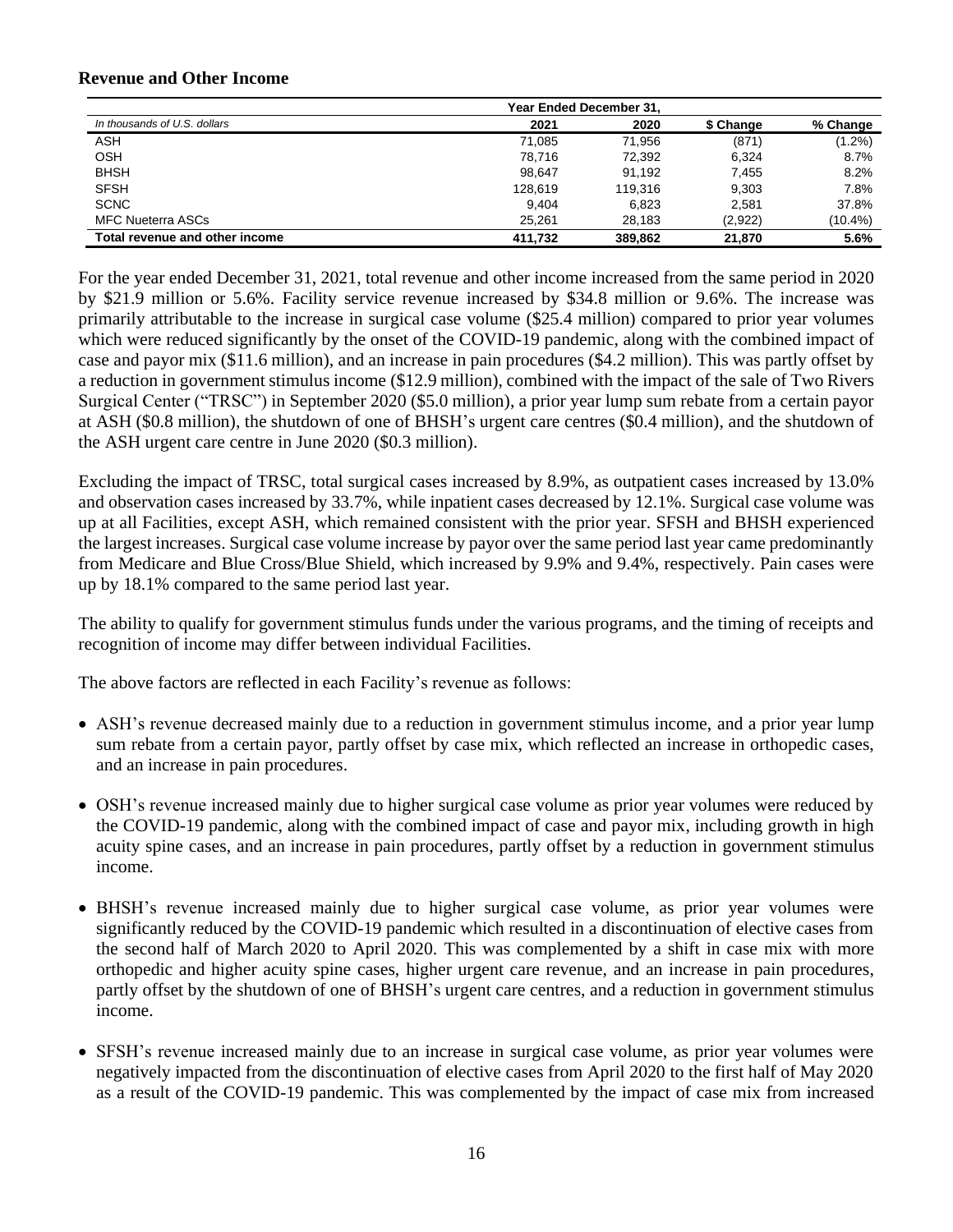orthopedic cases and price increases for certain procedures, partly offset by a reduction in government stimulus income, and payor mix, due to a reduction in Workers' Compensation cases.

- SCNC's revenue increased mainly due to improved case mix stemming from increased total joints, and higher surgical case volume as prior year volumes were negatively affected by the COVID-19 pandemic, partly offset by payor mix resulting from increased Medicare driven by total joints.
- MFC Nueterra ASCs' revenue decreased mainly due to the impact of the sale of TRSC, and a decrease in government stimulus income. This was partly offset by an increase in pain procedures, and higher surgical case volume, with prior year volumes significantly reduced by the COVID-19 pandemic, as three ASCs located in Pennsylvania, Nebraska, and Ohio were closed starting in the second half of March 2020 until the end of April 2020 because of state mandates on elective surgery.

## **Operating Expenses**

For the year ended December 31, 2021, operating expenses increased by \$12.3 million or 3.8% from the same period in the prior year to \$334.4 million, mainly due to increases in drugs and supplies, and salaries and benefits in line with the higher surgical case volume observed across all Facilities, except ASH. As a percentage of total revenue and other income, operating expenses decreased to 81.2% from 82.6% in the same period a year earlier.

| In thousands of U.S. dollars | 2021    | Percentage<br>of Revenue | 2020    | Percentage<br>of Revenue | \$ Change | % Change   |
|------------------------------|---------|--------------------------|---------|--------------------------|-----------|------------|
| <b>ASH</b>                   | 55,703  | 78.4%                    | 53,115  | 73.8%                    | 2,588     | 4.9%       |
| <b>OSH</b>                   | 70.800  | 89.9%                    | 68.643  | 94.8%                    | 2.157     | 3.1%       |
| <b>BHSH</b>                  | 71.914  | 72.9%                    | 69.096  | 75.8%                    | 2.818     | 4.1%       |
| <b>SFSH</b>                  | 88.127  | 68.5%                    | 82.843  | 69.4%                    | 5.284     | 6.4%       |
| <b>SCNC</b>                  | 8.488   | 90.3%                    | 6.252   | 91.6%                    | 2.236     | 35.8%      |
| <b>MFC Nueterra ASCs</b>     | 20.786  | 82.3%                    | 23,456  | 83.2%                    | (2,670)   | $(11.4\%)$ |
| Corporate                    | 18,556  | n/a                      | 18,663  | n/a                      | (107)     | $(0.6\%)$  |
| <b>Operating expenses</b>    | 334.374 | 81.2%                    | 322.068 | 82.6%                    | 12,306    | 3.8%       |

Consolidated salaries and benefits increased by \$5.4 million or 4.7%, primarily due to annual increases for both clinical and non-clinical wages and salaries (\$2.9 million), the impact of higher surgical case volume (\$2.0 million), staff retention premiums due to the shortage of nurses (\$0.9 million), higher corporate level costs related to share-based compensation (\$0.7 million), higher incentive pay (\$0.4 million), and higher benefit costs from increased health plan utilization (\$0.2 million). This was partly offset by the impact of the sale of TRSC (\$1.0 million), urgent care staffing reductions (\$0.3 million), the shutdown of a BHSH urgent care centre (\$0.2 million), and the shutdown of the ASH urgent care centre (\$0.2 million). As a percentage of total revenue and other income, consolidated salaries and benefits decreased to 29.1% from 29.4% a year earlier.

Consolidated drugs and supplies increased by \$9.1 million or 7.5%, primarily driven by case mix (\$7.1 million), which included increased orthopedic and higher acuity spine cases, and the impact of higher surgical case volume (\$6.4 million). This was partly offset by the impact of the sale of TRSC (\$2.3 million), and a gain recorded on the exchange of implant inventory as part of a new vendor agreement by BHSH (\$2.0 million). As a percentage of total revenue and other income, the consolidated cost of drugs and supplies increased to 31.6% from 31.0% a year earlier.

Consolidated G&A decreased by \$1.1 million or 1.8%. The decrease in G&A was mainly attributable to the impact of the sale of TRSC (\$0.9 million), lower physician guarantee costs (\$0.6 million), the transaction costs incurred on the sale of the Corporation's controlling interest in UMASH in the prior year (\$0.5 million), and an impairment charge from the shutdown of the ASH urgent care centre in the prior year (\$0.5 million). This was partly offset by an increase in professional and billing fees (\$0.9 million), higher marketing costs (\$0.3 million),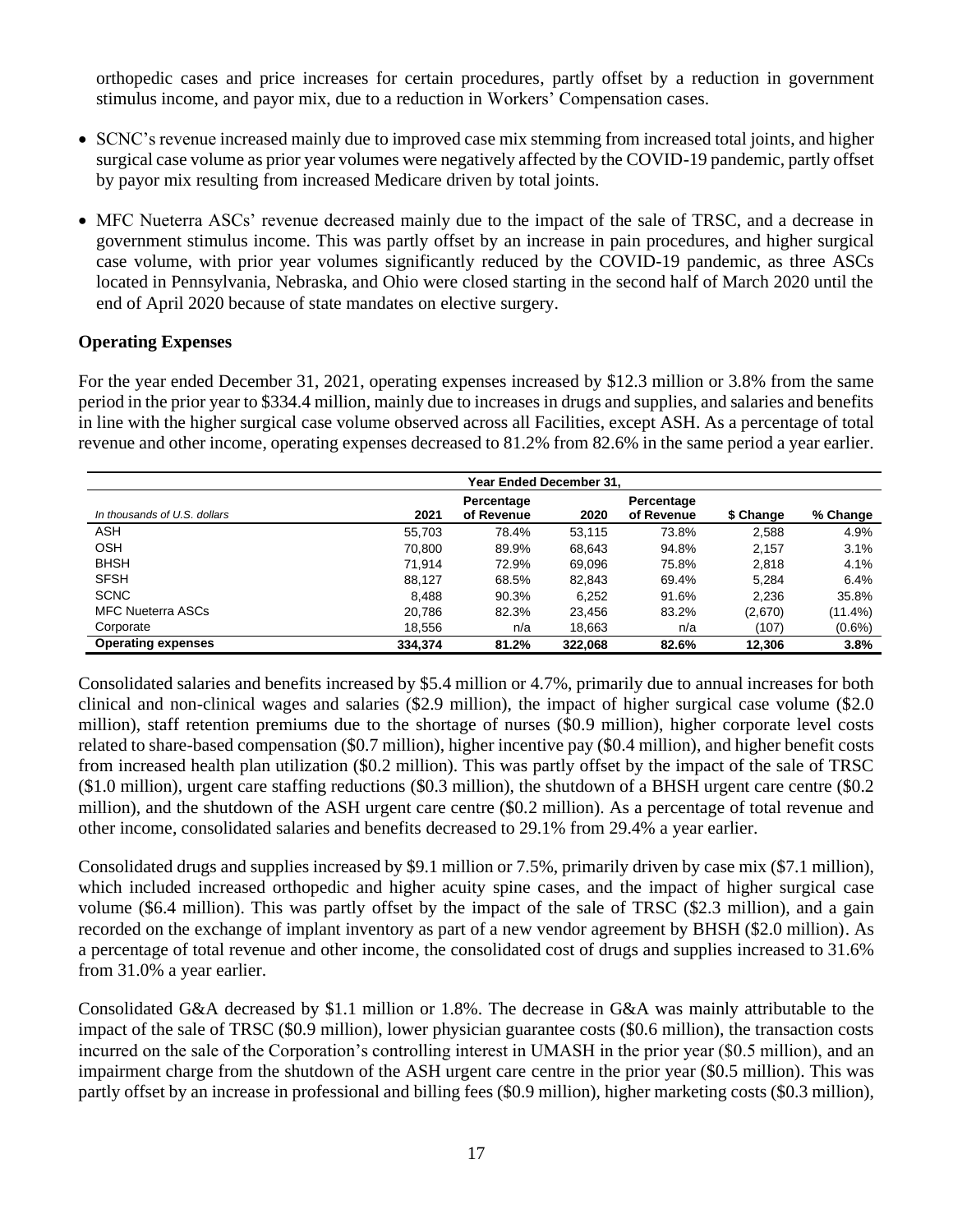a prior year gain recorded on the sale of TRSC (\$0.2 million), and an increase in various administrative and facility costs (\$0.1 million). As a percentage of total revenue and other income, consolidated G&A decreased to 14.0% from 15.1% a year earlier.

Consolidated depreciation of property and equipment decreased by \$0.4 million or 4.4%, mainly due to certain assets being fully depreciated, as well as the impact of the sale of TRSC, partly offset by the acquisition of fixed assets. As a percentage of total revenue and other income, consolidated depreciation of property and equipment decreased to 2.3% from 2.5% a year earlier.

Consolidated depreciation of right-of-use assets increased by \$0.1 million or 0.5%, mainly due to the addition of new leases, partly offset by the expiration and termination of certain leases, including the impact of the sale of TRSC. As a percentage of total revenue and other income, consolidated depreciation of right-of-use assets decreased to 2.5% from 2.6% a year earlier.

Consolidated amortization of other intangibles decreased by \$0.7 million or 9.2%, mainly due to certain intangibles being fully amortized, as well as the impact of the sale of TRSC. As a percentage of total revenue and other income, consolidated amortization of other intangibles decreased to 1.8% from 2.0% a year earlier.

#### **Income from Operations**

Consolidated income from operations for the year ended December 31, 2021 of \$77.4 million was \$9.6 million or 14.1% higher than consolidated income from operations of \$67.8 million, recorded in the same period a year earlier, representing 18.8% of revenue and other income, compared to 17.4% in the same period in 2020. The increase is mainly due to the higher income from operations at the Facilities, inclusive of the prior year comparative impacts of the COVID-19 pandemic and the government stimulus income.

| Year Ended December 31.      |          |                          |          |                          |           |           |
|------------------------------|----------|--------------------------|----------|--------------------------|-----------|-----------|
| In thousands of U.S. dollars | 2021     | Percentage<br>of Revenue | 2020     | Percentage<br>of Revenue | \$ Change | % Change  |
| ASH                          | 15,382   | 21.6%                    | 18,841   | 26.2%                    | (3, 459)  | (18.4%)   |
| <b>OSH</b>                   | 7.916    | 10.1%                    | 3.749    | 5.2%                     | 4.167     | 111.1%    |
| <b>BHSH</b>                  | 26.733   | 27.1%                    | 22.096   | 24.2%                    | 4.637     | 21.0%     |
| <b>SFSH</b>                  | 40,492   | 31.5%                    | 36.473   | 30.6%                    | 4.019     | 11.0%     |
| <b>SCNC</b>                  | 916      | 9.7%                     | 571      | 8.4%                     | 345       | 60.4%     |
| <b>MFC Nueterra ASCs</b>     | 4.475    | 17.7%                    | 4.727    | 16.8%                    | (252)     | $(5.3\%)$ |
| Corporate                    | (18,556) | n/a                      | (18,663) | n/a                      | 107       | 0.6%      |
| Income from operations       | 77.358   | 18.8%                    | 67.794   | 17.4%                    | 9.564     | 14.1%     |

## **Finance Costs**

## *Change in Value of Exchangeable Interest Liability*

The liability for the exchangeable interest is recorded at fair value, and re-measured at each reporting date, and the changes in fair value are included in net income for the respective periods. Changes in the recorded value of the exchangeable interest liability between the reporting periods are attributable to the (i) changes in the number of common shares to be issued for the exchangeable interest liability, which are driven by the distributions to the non-controlling interest during the twelve-month period ending on the reporting date, (ii) changes in the market price of the Corporation's common shares, and (iii) fluctuations of the value of the Canadian dollar against the U.S. dollar.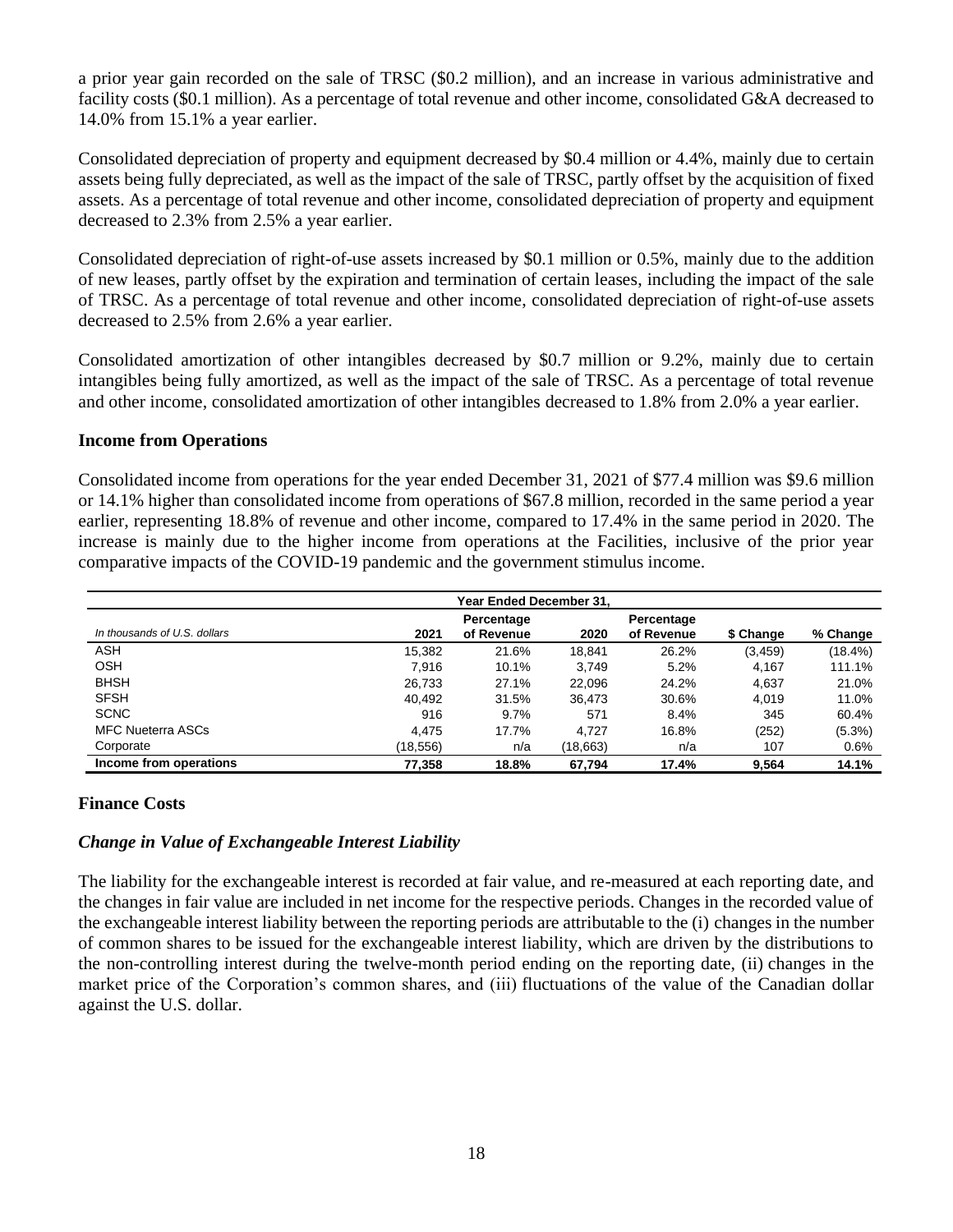The following table provides a calculation of the change in value of exchangeable interest liability for the reporting periods:

| In thousands of U.S. dollars, except as<br>indicated otherwise              | December 31.<br>2021 | December 31.<br>2020 | Change     | December 31.<br>2020 | December 31.<br>2019 | Change     |
|-----------------------------------------------------------------------------|----------------------|----------------------|------------|----------------------|----------------------|------------|
| Number of common shares to be issued<br>for exchangeable interest liability | 6.161.517            | 6.157.396            | 4.121      | 6.157.396            | 5.955.277            | 202.119    |
| Closing price of the Corporation's<br>common shares (unaudited)             | C\$9.35              | C\$7.04              | C\$2.31    | C\$7.04              | C\$4.80              | C\$2.24    |
| Closing exchange rate of U.S. dollar to<br>Canadian dollar (unaudited)      | \$1.2640             | \$1,2735             | (\$0.0095) | \$1,2735             | \$1.2990             | (\$0.0255) |
| Exchangeable interest liability                                             | 45.578               | 34.039               | 11,539     | 34,039               | 22,006               | 12.033     |

## *Interest on Exchangeable Interest Liability*

Interest expense on the exchangeable interest liability increased by \$2.0 million, which was primarily driven by the variation in distributions from the Facilities between the reporting periods.

## *Interest Expense*

Interest expense, net of interest income, from continuing operations remained consistent year over year, as savings from lower credit facility interest expense at corporate level due to the lower outstanding balance and interest rate, lower interest expense on lease liabilities, and lower interest expense at the Facilities' level, were offset by lower interest income at corporate level.

#### *Impairment Gain on Loan Receivable*

Impairment gain on loan receivable decreased by \$0.7 million, as a result of re-evaluating the impairment loss allowance reserved on the loan receivable (refer to Section 13 under the heading "Allowance for Loan Receivable" for a discussion on the calculation methodology).

## *Foreign Currency*

The Corporation's reporting currency is U.S. dollars; however, certain public company expenses are made in Canadian dollars. Foreign currency loss decreased marginally due to the relative change in foreign exchange rates.

#### **Share of Equity Loss in Associates**

The Corporation's share of equity loss in associates accounted for using the equity method decreased by \$1.7 million, mainly due to the Corporation's share of net loss from UMASH in the prior year. No losses have been recognized for UMASH in the current year because the investment balance was written down to nil at the end of the prior year. Share of net loss was also recorded in the prior year for St. Luke's ASC, whose investment balance was written down to nil at the start of the current year.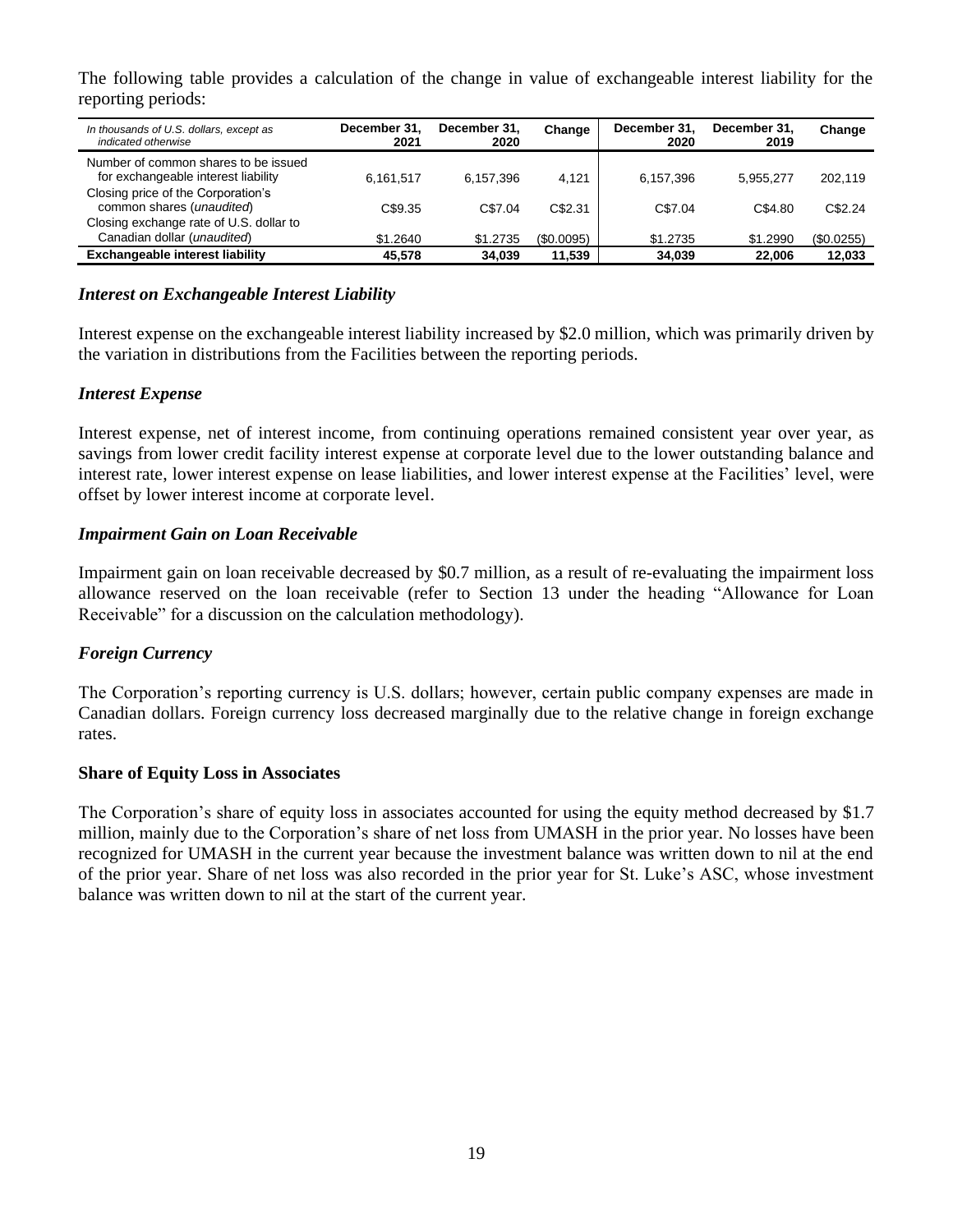# **Income Tax**

Current and deferred tax components of the income tax expense from continuing operations for the reporting periods are as follows:

|                                       | Year Ended December 31, |         |           |          |  |
|---------------------------------------|-------------------------|---------|-----------|----------|--|
| In thousands of U.S. dollars          | 2021                    | 2020    | \$ Change | % Change |  |
| Current income tax expense (recovery) | 2,623                   | (2,290) | 4.913     | 214.5%   |  |
| Deferred income tax expense           | 1.773                   | 6.648   | (4.875)   | (73.3%)  |  |
| Income tax expense                    | 4.396                   | 4.358   | 38        | $0.9\%$  |  |

The increase in current income tax expense versus last year was primarily due to prior year refundable U.S. current taxes of \$4.0 million stemming from measures introduced as part of the CARES Act, as described below, combined with the impact of higher Facility income in the current year. The decrease in deferred income tax expense versus prior year was mainly due to significant prior year changes from increased deductibility of interest expense previously deferred, stemming from the CARES Act, and timing differences.

The CARES Act provides tax relief with a number of measures. It includes a temporary change to Section 172 of the U.S. Internal Revenue Code of 1986, as amended, (the "Code") such that net operating losses ("NOL") can be carried back five years. Based on the expected application of NOL carry backs generated in the 2019 and 2020 tax years, the Corporation recorded refunds for the year ended December 31, 2020 of approximately \$4.0 million as a result of the change due to the CARES Act.

The other significant change is that the CARES Act clarifies that Qualified Improvement Property is eligible for bonus depreciation (i.e., 100% expensing) under Section 168(k) of the Code, for which the Corporation estimated tax savings of approximately \$0.9 million for the year ended December 31, 2020.

## **Net Income from Continuing Operations**

The \$9.1 million increase in net income for the period from continuing operations was mainly attributable to higher income from operations at the Facilities, and lower share of equity loss in associates, partly offset by higher interest expense on exchangeable interest liability.

## **EBITDA**

EBITDA of \$104.1 million increased by \$8.4 million from \$95.7 million recorded a year earlier, representing 25.3% of revenue and other income compared to 24.5% a year earlier, mainly due to an overall increase in EBITDA at the Facilities, driven by BHSH, OSH and SFSH. For a reconciliation of EBITDA to an applicable IFRS measure, see Section 5 under "Reconciliation of net income for the period from continuing operations to EBITDA and Adjusted EBITDA."

## **Adjusted EBITDA**

Adjusted EBITDA of \$104.1 million for the year ended December 31, 2021 increased from \$96.1 million in the same period a year earlier, representing 25.3% of revenue and other income, versus 24.7% a year earlier. For a reconciliation of Adjusted EBITDA to an applicable IFRS measure, see Section 5 under "Reconciliation of net income for the period from continuing operations to EBITDA and Adjusted EBITDA."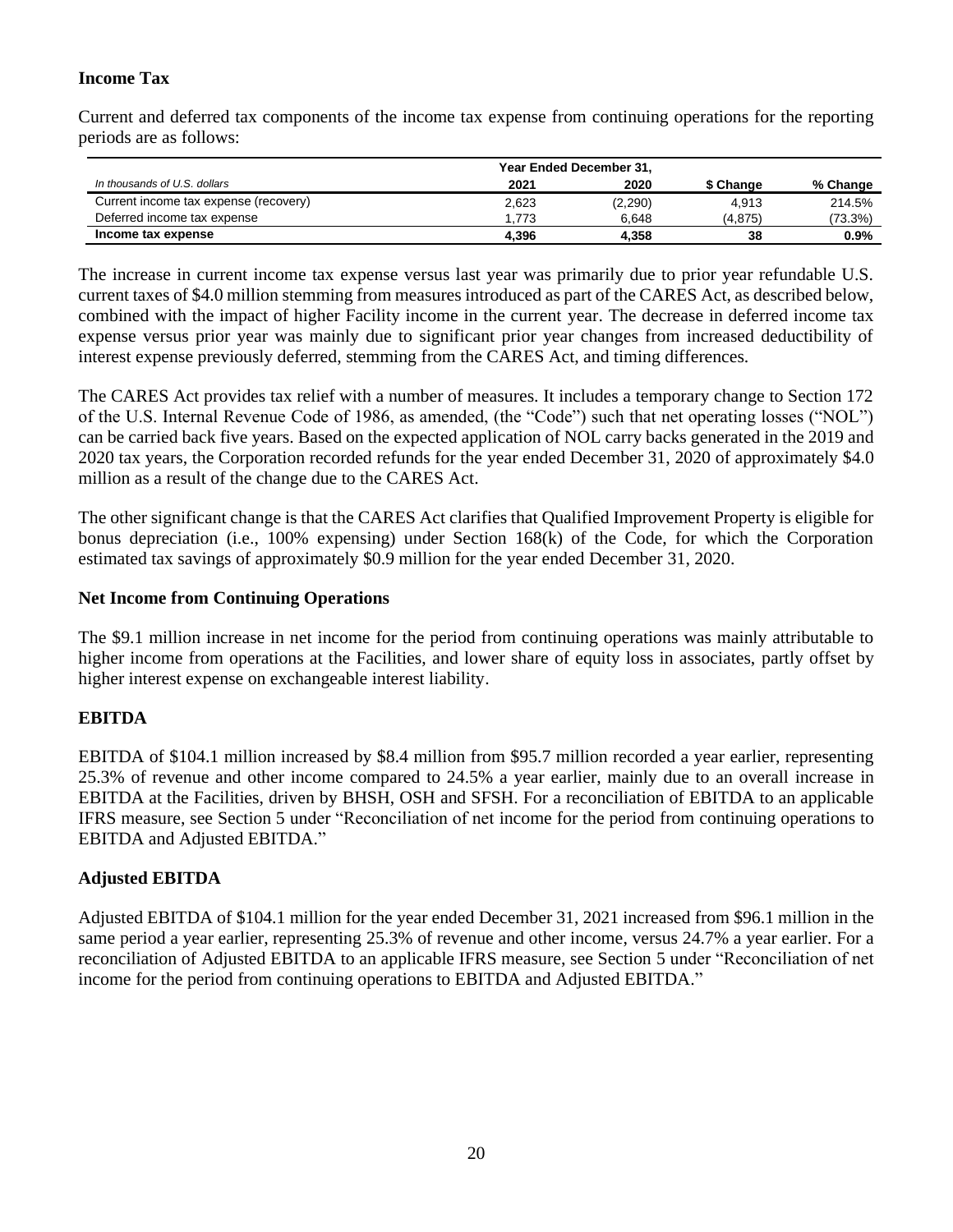#### <span id="page-20-0"></span>**6. QUARTERLY OPERATING AND FINANCIAL RESULTS**

#### **Summary of Quarterly Operating and Financial Results from Continuing Operations**

| Unaudited                                                                                                |         | 2021           |                |                |          | 2020   |                |         |
|----------------------------------------------------------------------------------------------------------|---------|----------------|----------------|----------------|----------|--------|----------------|---------|
| In thousands of U.S. dollars, except per share                                                           |         |                |                |                |          |        |                |         |
| amounts                                                                                                  | Q4      | Q <sub>3</sub> | Q <sub>2</sub> | Q1             | Q4       | Q3     | Q <sub>2</sub> | Q1      |
| Revenue and other income                                                                                 |         |                |                |                |          |        |                |         |
| Facility service revenue                                                                                 | 110,677 | 96,388         | 97,572         | 93,996         | 107,111  | 96,322 | 67,659         | 92.762  |
| Government stimulus income                                                                               | 5,742   | 2,652          | 572            | 4,133          | 2,372    | 2,491  | 21,145         |         |
|                                                                                                          | 116,419 | 99,040         | 98,144         | 98,129         | 109,483  | 98,813 | 88,804         | 92,762  |
|                                                                                                          |         |                |                |                |          |        |                |         |
| <b>Operating expenses</b>                                                                                |         |                |                |                |          |        |                |         |
| Salaries and benefits                                                                                    | 31,804  | 29,978         | 29,066         | 29,053         | 30,359   | 28,795 | 26,794         | 28,587  |
| Drugs and supplies                                                                                       | 37,316  | 31,057         | 31,561         | 30,093         | 34.895   | 32.696 | 22.910         | 30.415  |
| General and administrative expenses                                                                      | 15,346  | 14,661         | 13,819         | 13,851         | 15,808   | 12,772 | 14,497         | 15,652  |
| Depreciation of property and equipment                                                                   | 2,356   | 2,325          | 2,324          | 2,361          | 2.404    | 2.445  | 2.469          | 2.483   |
| Depreciation of right-of-use assets                                                                      | 2,545   | 2,549          | 2,539          | 2,539          | 2,549    | 2,483  | 2,521          | 2,569   |
| Amortization of other intangibles                                                                        | 1,550   | 1,915          | 1,893          | 1,873          | 1,867    | 2,050  | 2,027          | 2,021   |
|                                                                                                          | 90.917  | 82,485         | 81,202         | 79,770         | 87,882   | 81,241 | 71,218         | 81,727  |
| Income from operations                                                                                   | 25,502  | 16,555         | 16,942         | 18,359         | 21,601   | 17,572 | 17,586         | 11,035  |
|                                                                                                          |         |                |                |                |          |        |                |         |
| Finance costs (income)                                                                                   |         |                |                |                |          |        |                |         |
| Change in value of exchangeable interest liability                                                       | (635)   | 12,559         | (2, 333)       | 1,948          | 13,534   | (23)   | 5,549          | (7,027) |
| Interest expense on exchangeable interest liability                                                      | 2,152   | 1,711          | 2,145          | 2,699          | 2,062    | 2,061  | 686            | 1,907   |
| Interest expense, net of interest income                                                                 | 1,439   | 1,468          | 1,615          | 1,542          | 1,491    | 2,216  | 915            | 1,436   |
| Impairment gain on loan receivable                                                                       |         |                |                |                |          |        | (681)          |         |
| Loss (gain) on foreign currency                                                                          | 47      | (11)           | (4)            | $\overline{2}$ | (2)      | 38     | (19)           | 34      |
|                                                                                                          | 3,003   | 15,727         | 1,423          | 6,191          | 17,085   | 4,292  | 6,450          | (3,650) |
| Share of equity loss (income) in associates                                                              | (12)    | (5)            | 100            | 42             | 231      | 672    | 476            | 458     |
| Income before income taxes                                                                               | 22,511  | 833            | 15,419         | 12,126         | 4,285    | 12,608 | 10,660         | 14,227  |
|                                                                                                          |         |                |                |                |          |        |                |         |
| Income tax expense (recovery)                                                                            | 1,608   | (2, 594)       | 3,563          | 1,819          | (1, 331) | 2,786  | 3,283          | (380)   |
| Net income for the period from continuing operations                                                     | 20,903  | 3,427          | 11,856         | 10,307         | 5,616    | 9,822  | 7,377          | 14,607  |
| Attributable to:                                                                                         |         |                |                |                |          |        |                |         |
| Owners of the Corporation                                                                                | 10,252  | (3, 545)       | 5,321          | 3,472          | (3,071)  | 2,998  | 241            | 9,423   |
| Non-controlling interest                                                                                 | 10,651  | 6,972          | 6,535          | 6,835          | 8,687    | 6,824  | 7,136          | 5,184   |
|                                                                                                          |         |                |                |                |          |        |                |         |
| Earnings (loss) per share attributable to owners of the Corporation:                                     |         |                |                |                |          |        |                |         |
| Basic                                                                                                    | \$0.33  | (\$0.11)       | \$0.17         | \$0.11         | (\$0.10) | \$0.10 | \$0.01         | \$0.30  |
| Fully diluted                                                                                            | \$0.32  | (\$0.11)       | \$0.15         | \$0.11         | (\$0.10) | \$0.10 | \$0.01         | \$0.16  |
|                                                                                                          |         |                |                |                |          |        |                |         |
| Reconciliation of net income for the period from continuing operations to EBITDA and Adjusted EBITDA (1) |         |                |                |                |          |        |                |         |
| Net income for the period from continuing operations                                                     | 20,903  | 3,427          | 11,856         | 10,307         | 5,616    | 9,822  | 7,377          | 14,607  |
| Income tax expense (recovery)                                                                            | 1,608   | (2,594)        | 3,563          | 1,819          | (1, 331) | 2,786  | 3,283          | (380)   |
| Share of equity loss (income) in associates                                                              | (12)    | (5)            | 100            | 42             | 231      | 672    | 476            | 458     |
| Finance costs (income)                                                                                   | 3,003   | 15,727         | 1,423          | 6,191          | 17,085   | 4,292  | 6,450          | (3,650) |
| Depreciation of property and equipment                                                                   | 2,356   | 2,325          | 2,324          | 2,361          | 2,404    | 2,445  | 2,469          | 2,483   |
| Depreciation of right-of-use assets                                                                      | 2,545   | 2,549          | 2,539          | 2,539          | 2,549    | 2,483  | 2,521          | 2,569   |
| Amortization of other intangibles                                                                        | 1,550   | 1,915          | 1,893          | 1,873          | 1,867    | 2,050  | 2,027          | 2,021   |
| EBITDA <sup>(1)</sup>                                                                                    | 31,953  | 23,344         | 23,698         | 25,132         | 28,421   | 24,550 | 24,603         | 18,108  |
| Transaction costs on sale of UMASH <sup>(2)</sup>                                                        |         |                |                |                |          |        |                | 450     |
| Adjusted EBITDA <sup>(1)</sup>                                                                           | 31,953  | 23,344         | 23,698         | 25,132         | 28,421   | 24,550 | 24,603         | 18,558  |
|                                                                                                          |         |                |                |                |          |        |                |         |

*(1) Non-IFRS financial measures. Please refer to Section 2 under the heading "Non-IFRS Financial Measures" for a discussion of such measures.*

*(2) The Corporation incurred transaction costs, including legal, audit, and other professional fees, on the sale of controlling interest in UMASH on February*  24, 2020. These are included in general and administrative expenses from continuing operations in the Corporation's consolidated statements of income *and comprehensive income.*

During the last eight quarters, the following items have had a significant impact on the Corporation's financial results:

• Facility service revenue varies directly in relation to the number of cases performed as well as to the type of cases performed and the payor. For example, facility service revenue for orthopedic cases will typically be higher than ear, nose and throat cases and cases funded by Medicare or Medicaid will be lower than those paid for by private insurance. Changes in case volumes, case mix and payor mix are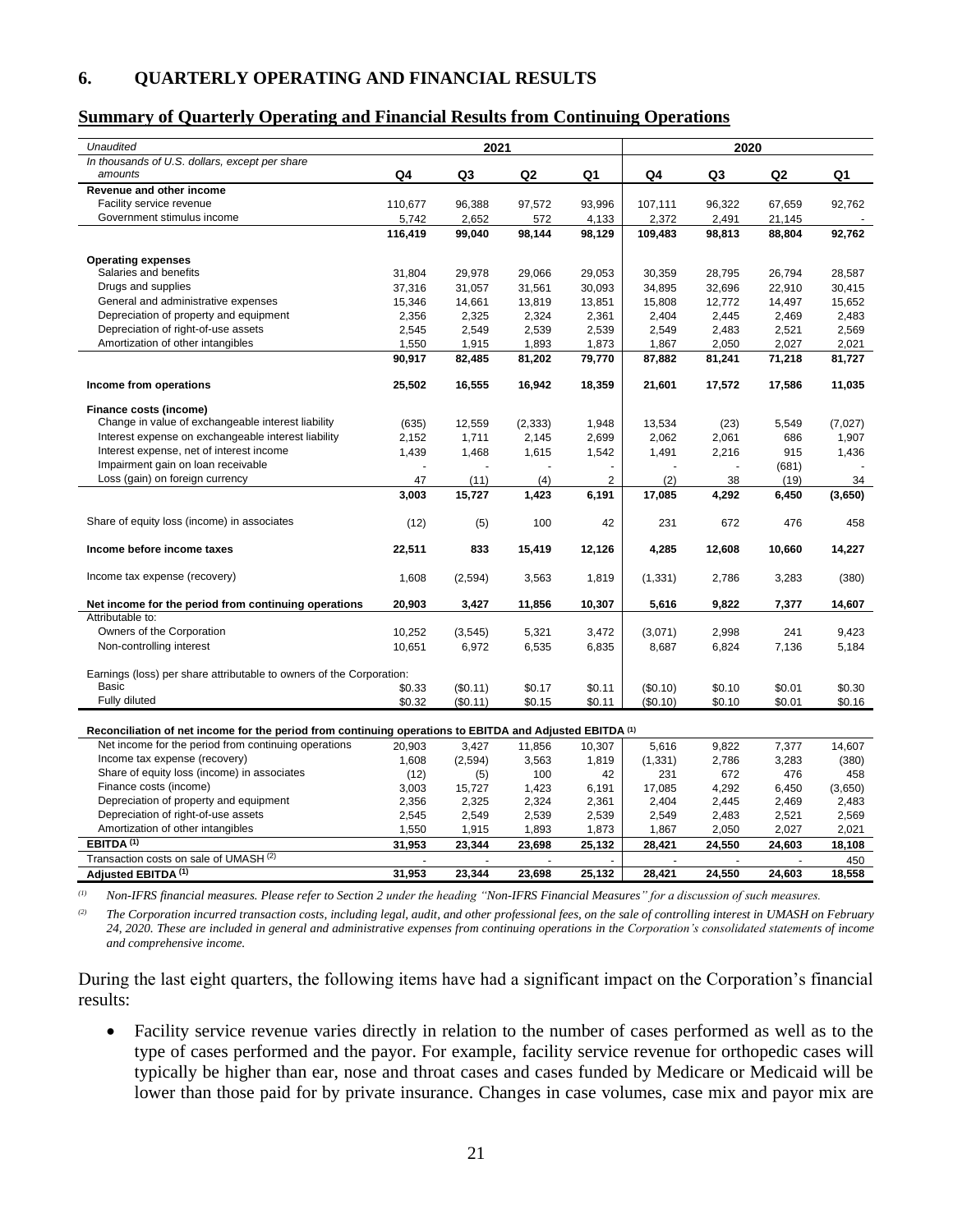normal and expected due to the nature of the Corporation's business. Surgical cases are mainly elective procedures and the volume of cases performed in any given period are subject to medical necessity and patient and physician preferences in scheduling (e.g., work schedules and vacations). The Corporation generally records higher revenue in the fourth quarter as many patients tend to seek medical procedures at the end of the year, primarily as a result of their inability to carry over unused insurance benefits into the following calendar year.

- The COVID-19 outbreak began to impact the Corporation's and Facilities' operations in the latter half of March 2020, with impacts of varying severity within the communities and states that the Facilities serve. All Facilities were impacted by the pandemic as elective cases were restricted, either voluntarily or by U.S. state or local government mandate. Both such restrictions were lifted by mid-May 2020, but the pandemic continues to impact case volume across the Facilities, and there is no certainty that similar restrictions will not be re-instated.
- As part of the CARES Act and other stimulus legislation in response to the COVID-19 pandemic, the Facilities received financial assistance and recorded some of the funds as government stimulus income during 2020 and 2021. There is no certainty that such programs will be extended or replaced if the pandemic continues.
- The changes in operating expenses are generally consistent with fluctuations in case volumes and case mix. Operating expenses have also been impacted by costs related to an accountable care organization ("ACO") previously established by SFSH, as well as a management agreement for the orthopedic service line that SFSH entered into. The existing ACO ended December 31, 2021, and SFSH has established a new ACO starting January 1, 2022, to replace it (refer to Section 12 of this MD&A under heading "Related Party Transactions").
- In addition, revenue and operating expenses have been impacted by sales of assets and controlling interests in 2020. In September 2020, the Corporation sold all of its controlling ownership interest in TRSC and recorded a gain on the sale.
- In June 2020, the ASH urgent care site located in Sherwood, Arkansas shut down its operations. The Corporation recorded an impairment of property and equipment as well as the right-of-use asset as a result of this shutdown.
- The changes in the recorded value of the exchangeable interest liability have been driven by (i) the changes in the number of common shares issuable for the exchangeable interest liability, which are in turn driven by the distributions to the non-controlling interest during the twelve-month period ending on the reporting date, (ii) the changes in the market price of the Corporation's common shares, and (iii) the fluctuations of the value of the Canadian dollar against the U.S. dollar. During 2020 and 2021, changes in the market price of the Corporation's common shares mainly drove the fluctuations in the change in value of exchangeable interest liability.
- The fluctuations in interest expense on the exchangeable interest liability are due to the variation in distributions from the Facilities between the reporting periods.
- The fluctuations in foreign currency have been driven by the movements of exchange rate of the Canadian dollar in relation to U.S. dollar.
- Fluctuations in current income taxes have been driven by the changes in operating performance of the Facilities, the deductibility of corporate expenses, intercompany interest expense deductions, taxable (deductible) foreign exchange gains (losses), and temporary beneficial tax provisions under the CARES Act, which may not be extended for future periods. Fluctuations in deferred income taxes have been driven primarily by the changes in the exchangeable interest liability and Canadian cumulative tax operating loss carryforwards, along with the impact of U.S. tax reform pursuant to the recent U.S. federal tax law changes, and the impact of measures introduced by the CARES Act.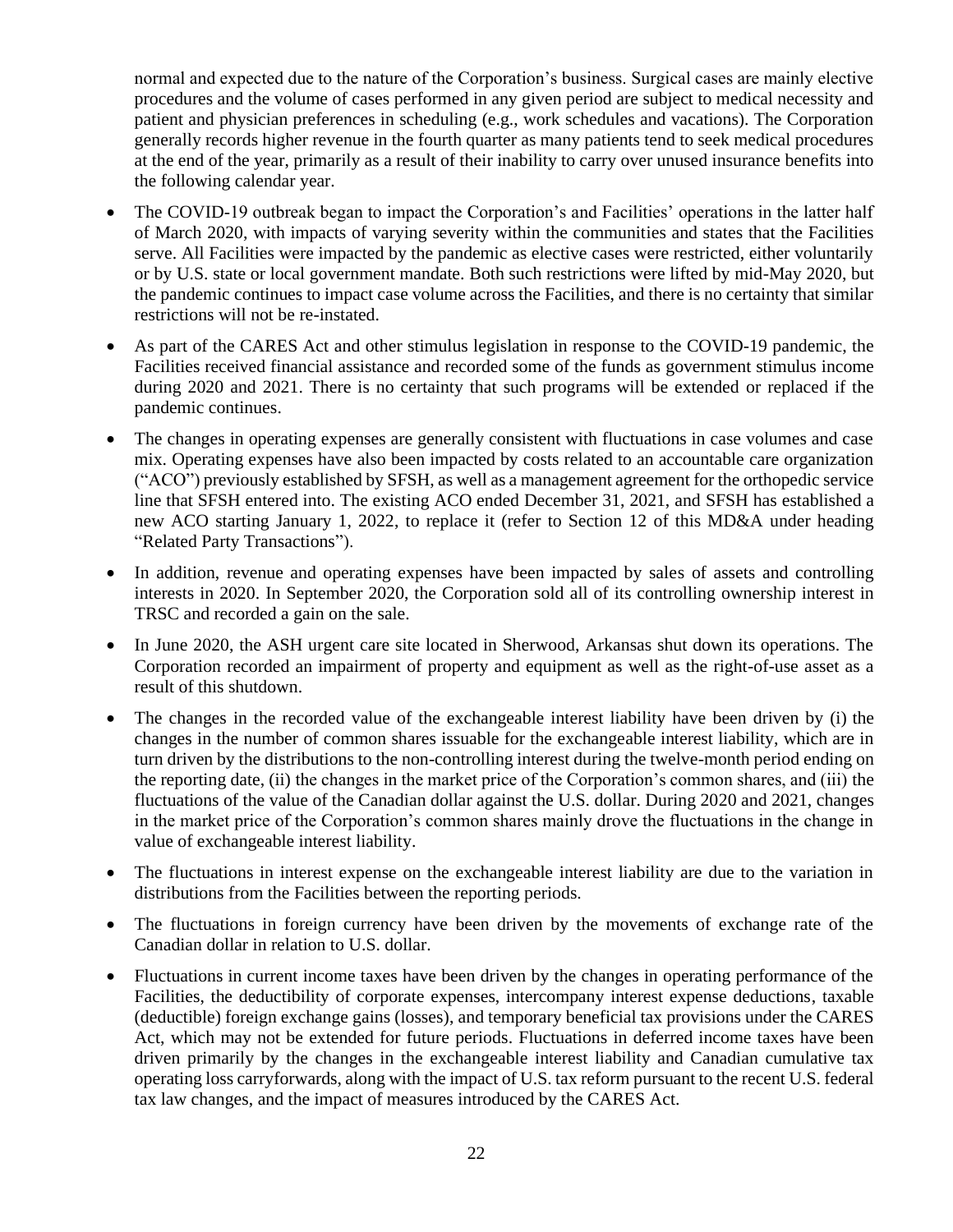#### <span id="page-22-0"></span>**7. RECONCILIATION OF NON-IFRS FINANCIAL MEASURES**

The following table presents the reconciliation of cash available for distribution to net cash provided by operating activities:

|                                                                         |            | <b>Three Months Ended</b><br>December 31,<br><b>Unaudited</b> |              | <b>Year Ended</b><br>December 31, |              |
|-------------------------------------------------------------------------|------------|---------------------------------------------------------------|--------------|-----------------------------------|--------------|
| In thousands of U.S. dollars, except as indicated otherwise             |            | 2021                                                          | $2020^{(1)}$ | 2021                              | $2020^{(1)}$ |
|                                                                         |            | \$                                                            | S            | \$                                | \$           |
| <b>NET CASH PROVIDED BY OPERATING ACTIVITIES</b>                        | <b>USD</b> | 23,576                                                        | 23,272       | 75,642                            | 113,274      |
| Non-controlling interest in cash flows of the Facilities <sup>(2)</sup> |            | (13, 118)                                                     | (12, 536)    | (40, 489)                         | (38, 851)    |
| Interest expense on exchangeable interest liability <sup>(3)</sup>      |            | 2,152                                                         | 2,062        | 8,707                             | 6,716        |
| Payment of lease liabilities (4)                                        |            | (2,936)                                                       | (3,079)      | (11, 943)                         | (12, 257)    |
| Maintenance capital expenditures (5)                                    |            | (1,255)                                                       | (675)        | (4, 572)                          | (3,247)      |
| Difference between accrual-based amounts and actual cash flows          |            |                                                               |              |                                   |              |
| related to interest and taxes (6)                                       |            | 403                                                           | (2,363)      | 1,837                             | 3,320        |
| Net changes in non-cash operating working capital (1)(7)                |            | 4,770                                                         | 2,722        | 10,445                            | (32,098)     |
| Share-based compensation <sup>(8)</sup>                                 |            | (54)                                                          | 64           | (292)                             | (167)        |
| Repayments of notes payable by the Facilities <sup>(9)</sup>            |            | (1, 914)                                                      | (1,688)      | (9,460)                           | (6,869)      |
| <b>CASH AVAILABLE FOR DISTRIBUTION</b>                                  | <b>USD</b> | 11,624                                                        | 7,779        | 29,875                            | 29,821       |
|                                                                         | <b>CDN</b> | 14,650                                                        | 10,136       | 37,448                            | 40,005       |
| <b>DISTRIBUTIONS</b>                                                    | <b>CDN</b> | 2.479                                                         | 2.178        | 9,011                             | 8,710        |
| <b>CASH AVAILABLE FOR DISTRIBUTION PER COMMON SHARE (10)</b>            | <b>CDN</b> | \$0.472                                                       | \$0.326      | \$1.204                           | \$1.286      |
| <b>TOTAL DISTRIBUTIONS PER COMMON SHARE (10)</b>                        | <b>CDN</b> | \$0.080                                                       | \$0.070      | \$0.290                           | \$0.280      |
| <b>PAYOUT RATIO</b>                                                     |            | 16.9%                                                         | 21.5%        | 24.1%                             | 21.8%        |
| Average exchange rate of Cdn\$ to US\$ for the period                   |            | 1.2603                                                        | 1.3030       | 1.2535                            | 1.3415       |
| Weighted average number of common shares outstanding                    |            | 31,053,207                                                    | 31,106,259   | 31,092,887                        | 31,106,259   |

*(1) For the comparative periods, management has reclassified the cash flows from payor advances and government stimulus funds repayable from financing activities to operating activities, and included these in the change in non-cash operating working capital items, as these are a result of the Corporation's operational activities.*

<sup>(2)</sup> Non-controlling interest in cash flows of the Facilities is deducted in determining cash available for distribution as distributions from the Facilities to the *non-controlling interest holders are required to be made concurrently with distributions from the Facilities to the Corporation. This is calculated by multiplying the distributable cash flows from each Facility with the respective ownership share of the non-controlling interest holders.*

*(3) Interest expense on exchangeable interest liability represents a notional amount of interest expense deducted in the determination of net income attributable*  to owners of the Corporation. It is added back to determine cash available for distribution as it is a non-cash charge and is not distributable to the holders of *the non-controlling interest. It is included in the Corporation's consolidated statements of income and comprehensive income.*

*(4) Payment of lease liabilities represents rent payments on principal portions of lease liabilities and is deducted in determining cash available for distribution as this is a cash item included in cash flows from financing activities in the Corporation's consolidated statements of cash flows.*

*(5) Maintenance capital expenditures at the Facility level reflect expenditures incurred to maintain the current operating capacities of the Facilities and are deducted in the calculation of cash available for distribution. Maintenance capital expenditures, together with major capital expenditures, comprise the purchase of property and equipment, which is included in cash flows from investing activities in the Corporation's consolidated statements of cash flows.*

- *(6) Cash flows from operating activities, as presented in the Corporation's consolidated statements of cash flows, represent actual cash inflows and outflows,*  while calculation of cash available for distribution is based on the accrued amounts and, therefore, the difference between the accrual-based amounts and *actual cash inflows and outflows related to interest, and income and withholding taxes is included in the table above.*
- *(7) While changes in non-cash operating working capital are included in the calculation of net cash provided by operating activities in the Corporation's consolidated statements of cash flows, they are not included in the calculation of cash available for distribution as they represent only temporary sources or uses of cash due to the differences in timing of recording revenue and corresponding expenses and actual receipts and outlays of cash. Such changes in noncash operating working capital are financed from the available cash or credit facilities of the Facilities.*
- *(8) Share-based compensation expense represents a charge included in salaries and benefits in the period which does not have a cash impact until the underlying stock options vest. As a non-cash item, this expense is added back in the calculation of cash available for distribution. It is included in the Corporation's consolidated statements of changes in equity.*
- *(9) Repayments of notes payable by the Facilities, comprising of interest and principal repayments on non-revolving debt obligations, reflects contractual obligations of the Facilities and is deducted in the calculation of cash available for distribution. It is included in cash flows from financing activities in the Corporation's consolidated statements of cash flows.*

*(10) Calculated based on the weighted average number of common shares outstanding.*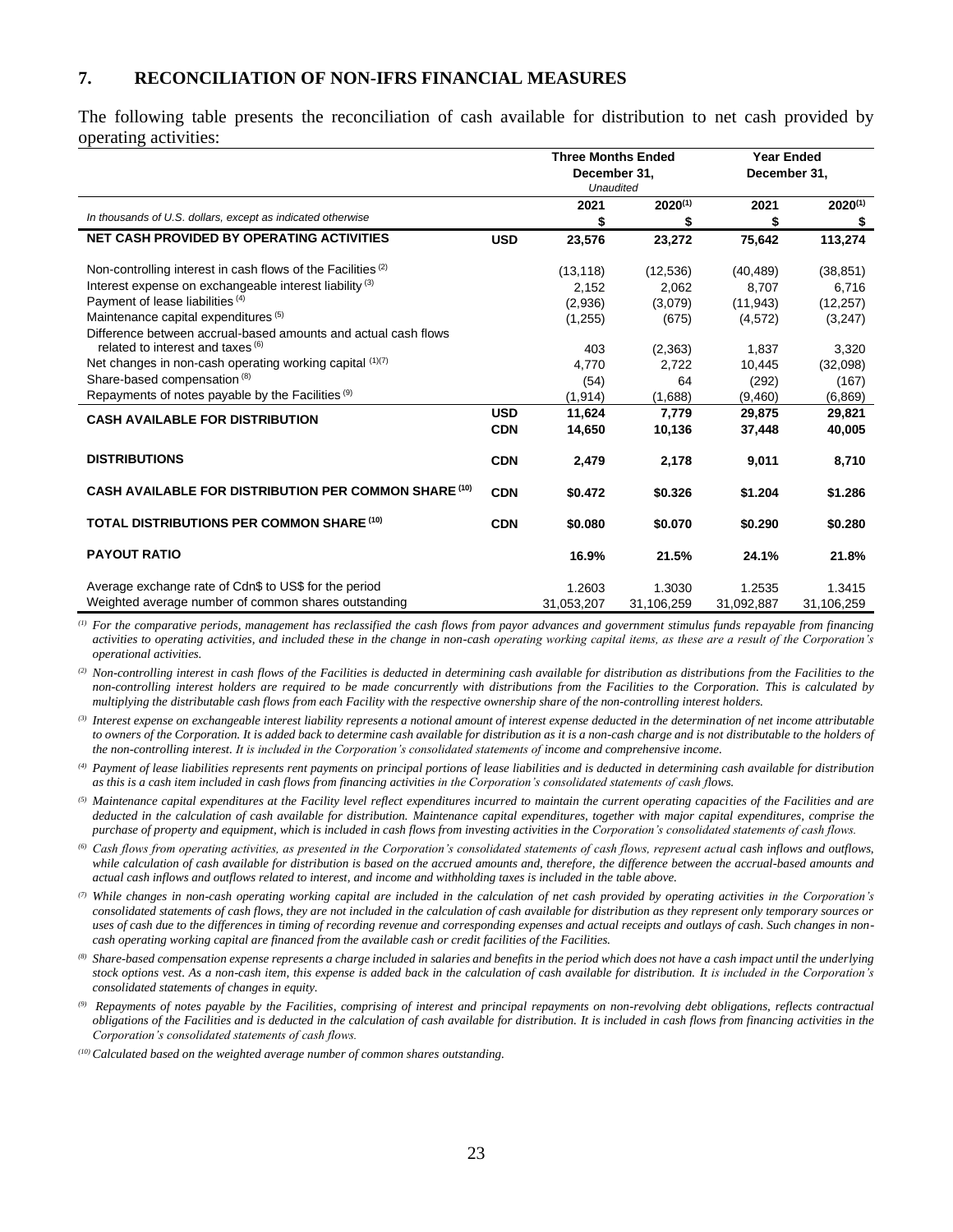Cash available for distribution in the three months ended December 31, 2021 (Cdn\$14.7 million) increased by Cdn\$4.6 million compared to the cash available for distribution the same period last year (Cdn\$10.1 million). On a per common share basis, cash available for distribution of Cdn\$0.472 increased by Cdn\$0.146, or 44.8% from the same period last year of Cdn\$0.326. The distributions per common share of Cdn\$0.080 increased by Cdn\$0.010, or 14.3% from the same period last year of Cdn\$0.070 resulting in a payout ratio of 16.9% as compared to a payout ratio of 21.5% in the same period in 2020.

Cash available for distribution in the year ended December 31, 2021 (Cdn\$37.4 million) decreased by Cdn\$2.6 million compared to the cash available for distribution the same period last year (Cdn\$40.0 million), due mainly to the relative change in foreign exchange rates. On a per common share basis, cash available for distribution of Cdn\$1.204 decreased by Cdn\$0.082, or 6.4% from the same period last year of Cdn\$1.286. The distributions per common share of Cdn\$0.290 increased by Cdn\$0.010, or 3.6% from the same period last year of Cdn\$0.280 resulting in a payout ratio of 24.1% as compared to a payout ratio of 21.8% in the same period in 2020.

The Corporation's cash available for distribution comes solely from the Facilities. The following table provides a reconciliation of cash generated at the Facility level to the Corporation's cash available for distribution:

|                                                                                        | <b>Three Months Ended</b><br>December 31, |           | Year Ended December 31, |           |
|----------------------------------------------------------------------------------------|-------------------------------------------|-----------|-------------------------|-----------|
|                                                                                        | <b>Unaudited</b>                          |           |                         |           |
|                                                                                        | 2021                                      | 2020      | 2021                    | 2020      |
| In thousands of U.S. dollars                                                           | S                                         | S         | S                       | S         |
| <b>Cash flows from the Facilities:</b>                                                 |                                           |           |                         |           |
| Income before interest expense, depreciation and amortization                          | 34,365                                    | 31,330    | 115,201                 | 107,125   |
| Debt service costs:                                                                    |                                           |           |                         |           |
| Interest                                                                               | (379)                                     | (565)     | (1,952)                 | (3,825)   |
| Repayment of non-revolving debt                                                        | (1, 914)                                  | (1,688)   | (9,460)                 | (6, 869)  |
| Maintenance capital expenditures                                                       | (1,255)                                   | (675)     | (4, 572)                | (3,247)   |
| Payment of lease liabilities                                                           | (2,886)                                   | (3,028)   | (11, 738)               | (12,073)  |
| Non-cash loss (gain)                                                                   | 87                                        | 23        | (1,903)                 | (1,952)   |
| Cash available for distribution at Facility level                                      | 28,018                                    | 25,397    | 85,576                  | 79,159    |
| Non-controlling interest in cash available for distribution at Facility<br>level       | (13, 118)                                 | (12, 536) | (40, 489)               | (38, 851) |
| Corporation's share of the cash available for distribution at<br><b>Facility level</b> | 14,900                                    | 12,861    | 45,087                  | 40,308    |
| Corporate expenses                                                                     | (2,748)                                   | (3,280)   | (11, 896)               | (9,553)   |
| Share of equity income (loss) in associates                                            | 12                                        | (231)     | (125)                   | (1,837)   |
| Interest on corporate credit facility                                                  | (125)                                     | (293)     | (568)                   | (1, 917)  |
| Recoveries of (provision for) current income taxes                                     | (415)                                     | (1,278)   | (2,623)                 | 2,820     |
| Cash available for distribution                                                        | 11,624                                    | 7,779     | 29,875                  | 29,821    |

Compared to the three months ended December 31, 2020, the cash available for distribution in U.S. dollars for the same period this year increased by \$3.8 million or 49.4% mainly due to higher income from Facilities, lower corporate expenses, and lower current taxes, partly offset by higher debt service costs and maintenance capital expenditures at the Facilities.

Compared to the year ended December 31, 2020, the cash available for distribution in U.S. dollars for the same period this year increased by \$0.1 million or 0.2% mainly due to higher income from Facilities, a decrease in equity loss in associates, and lower corporate interest payments, mostly offset by higher current taxes, higher corporate expenses, and higher debt service costs and maintenance capital expenditures at the Facilities.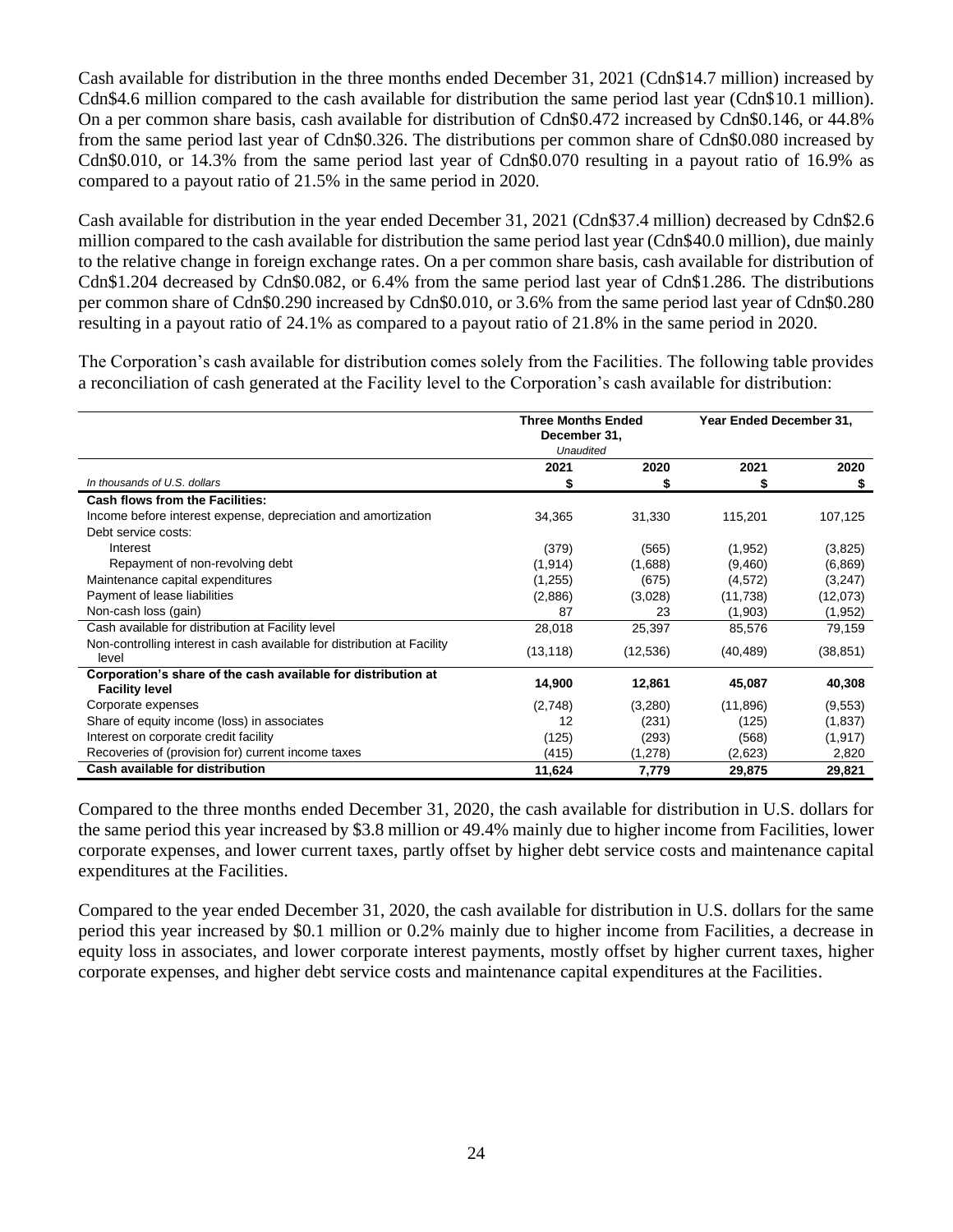The chart below shows the Corporation's cash available for distribution, distributions and payout ratios for the last twelve quarters.



# <span id="page-24-0"></span>**8. OUTLOOK**

*As noted in the cautionary language concerning forward-looking disclosures in Section 1 of this MD&A under the heading "Caution Concerning Forward-Looking Statements", this section contains forward-looking statements including with respect to the overall impact of the COVID-19 pandemic, the U.S. and local economies, ongoing changes in the healthcare industry, management strategies of the Corporation, and U.S. tax reform. Such statements involve known and unknown risks, uncertainties and other factors outside of management's control, including the risk factors set forth under the heading "Risk Factors" in this MD&A and the Corporation's most recently filed annual information form, which could cause results to differ materially from those described or anticipated in the forward-looking statements.*

The outlook for the Corporation is influenced by many inter-related factors including the recent ongoing COVID-19 pandemic, the economy, the healthcare industry, management strategies of the Corporation, and U.S. tax reform.

## **COVID-19**

Since the outbreak of the COVID-19 pandemic, the landscape for the healthcare industry has changed significantly. While the restrictions on elective procedures have been lifted in most of the states where the Facilities operate, it is uncertain whether the local state authorities will impose such restrictions again in the future. As the Facilities continue working toward a return to their normal operations, the overall vaccine acceptance rate among patients, physicians, and staff, and the efficacy of the COVID-19 vaccines against the virus and its variants, will greatly influence the progress to return to normal operations.

Management expects that the COVID-19 pandemic will continue to impact the Facilities' operations and financial results. The duration and impact of the COVID-19 pandemic remains unknown, as is the efficacy of the U.S. government interventions, the Corporation's business continuity plan and other mitigating measures. It is not possible to reliably estimate the length and severity of these developments and the impact on the financial results of the Corporation and Facilities in future periods.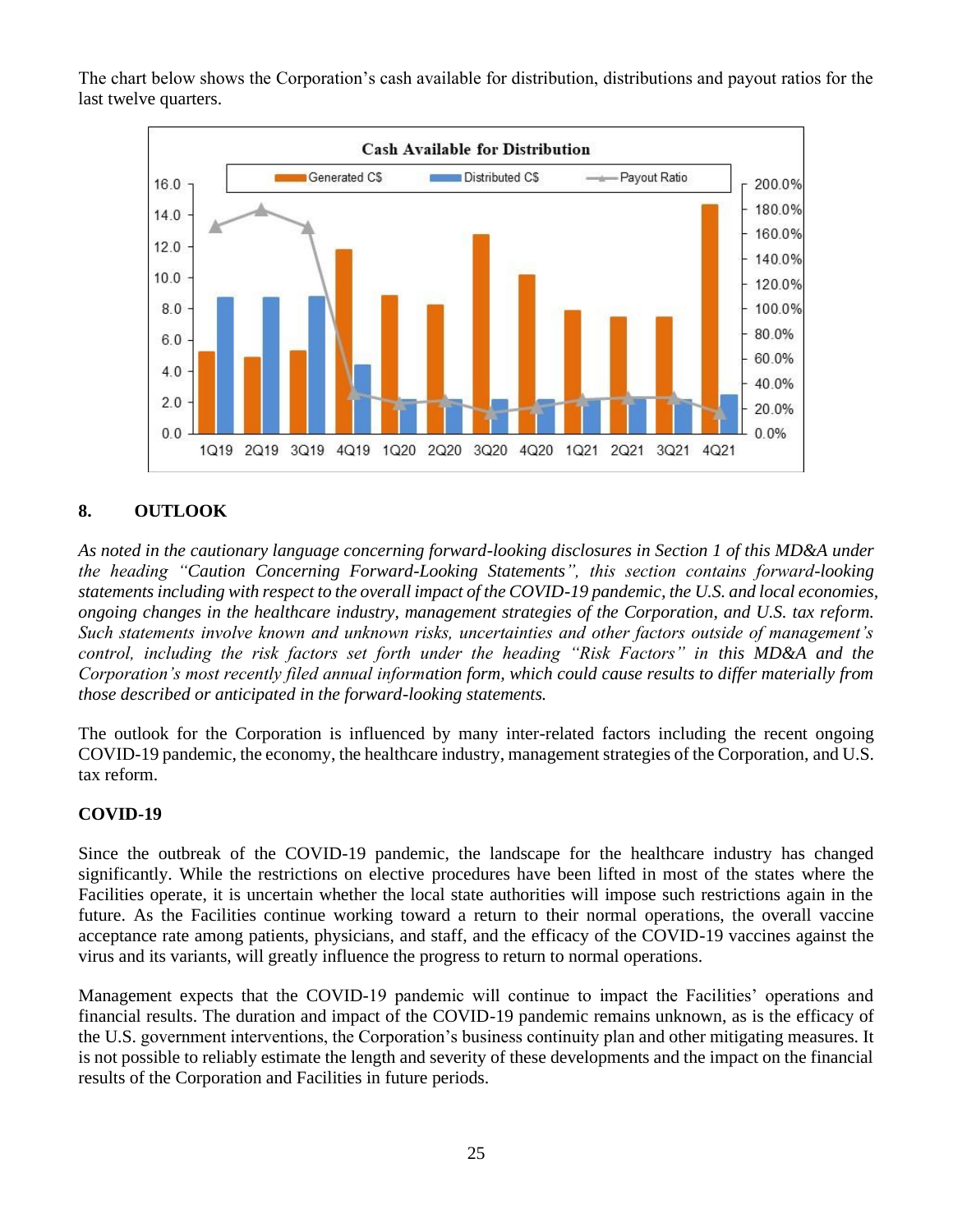# **The Economy**

Management's expectations could be impacted by the general state of the U.S. economy, which is experiencing the influence of the ongoing COVID-19 pandemic, including the impact on supply chain, with reported delays and increased lead times in acquiring supplies since the onset of the pandemic. The strength of the local economies of the areas served by the Corporation's Facilities is an important factor in the Corporation's outlook.

# **Healthcare Industry**

While impossible to currently quantify, the potential modification or replacement of the *Patient Protection and Affordable Care Act* ("PPACA"), demographic changes and growing healthcare costs present numerous challenges and opportunities, including:

- the challenge of continuing pressure on reimbursement levels from U.S. government-funded plans (Medicare, Medicaid and similar plans) and private insurance companies, combined with the increasing share of case volume that such plans represent;
- the opportunity for additional case volumes arising from ownership of, and participation in, accountable care organizations and the related challenge of payor mix shifting to Medicare plans;
- the opportunity arising from reimbursement incentives which reward healthcare entities that meet specified quality and operational goals and operate in the most efficient and cost-effective manner; and
- an increased demand for services provided by the Corporation's Facilities due to the increasing average age and life expectancy of the U.S. population, overall population growth and advances in science and technology.

Changes in the U.S. federal government's political priorities could have potential implications on the healthcare industry, including but not limited to the government response to COVID-19 and potential modifications to the PPACA, which could result in changes to healthcare coverage including case volume and reimbursement rates. The likelihood of a repeal of the PPACA has diminished with the new U.S. administration.

Hospitals throughout the U.S. continue to face a shortage of nurses and other healthcare workers, compounded by the COVID-19 pandemic. The pandemic has also caused an exodus of experienced nurses from the industry, as well as turnover among early-career nurses, impacting the ability of hospitals to operate at full capacity. The shortage has led hospitals, including MFC Facilities, to accelerate their hiring processes and offer enhanced salary and benefit packages to attract and retain staff. Further, the vaccine mandate announced by the CMS, detailed below, could potentially aggravate the shortage. The full duration and impact of this shortage is indeterminable at this time.

On November 4, 2021, CMS announced COVID-19 vaccination requirements for eligible staff at health care facilities participating in Medicare and Medicaid programs. CMS issued updated Memorandums on December 28, 2021, and January 14, 2022, each providing compliance timelines for specific states, respectively. Under the guidance, eligible facilities are mandated to develop processes and plans for:

- vaccinating all eligible staff;
- providing exemptions and accommodations for those who are exempt; and
- tracking and documenting staff vaccinations.

These requirements apply to all eligible staff working in the facility, regardless of their clinical responsibility or patient contact. However, the regulation also allows exemptions centered on medical conditions or religious beliefs, observances, or practices. Accommodations for exempt employees include but are not limited to testing, physical distancing and source control.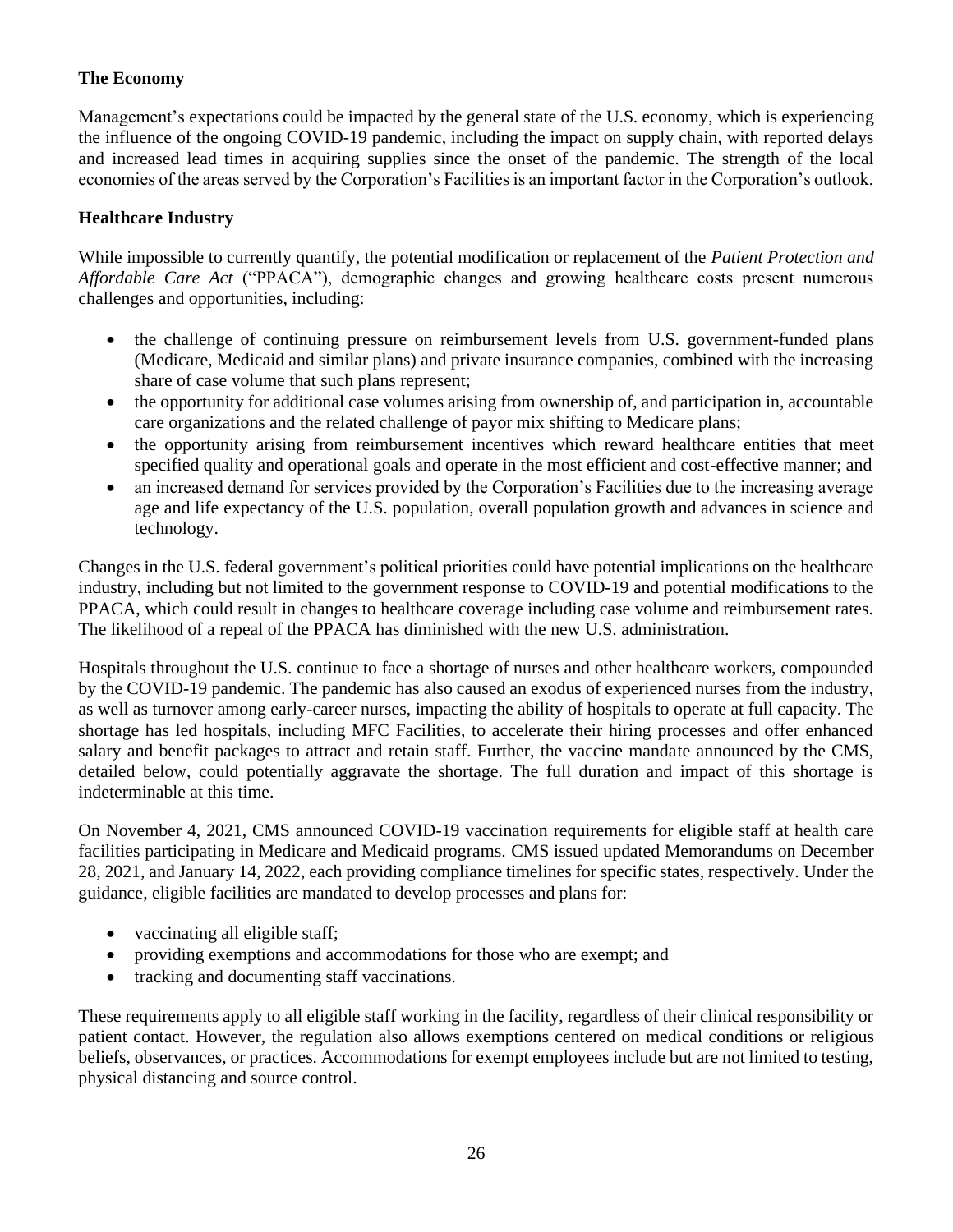In order to meet the COVID-19 vaccine guidelines, facilities will need to create a policy to determine if all eligible staff have received the first dose of a two-dose COVID-19 vaccine or a single-dose COVID-19 vaccine, prior to providing care, treatment, or other health care services, by January 28, 2022 / February 14, 2022 (differs by state). All eligible staff must have received the necessary doses (one single-dose vaccine or the completion of a two-dose vaccine) to be fully vaccinated by February 28, 2022 / March 16, 2022 (differs by state).

CMS will ensure compliance with these requirements through established survey and enforcement processes. Facilities out of compliance will be cited and provided an opportunity to return to compliance before enforcement remedies such as civil monetary penalties, denial of payment, and termination from the Medicare and Medicaid program are employed.

MFC Facilities have successfully developed and implemented relevant policies and procedures to ensure compliance with the requirements of this federal vaccine mandate.

## **Management Strategies**

Management is committed to increasing shareholder value, primarily through continued organic growth at its current Facilities, including the leveraging of its existing network to create de novo ASCs, along with the acquisitions and development of new, accretive ASCs that are complementary to the Corporation's core business. In addition to accretive core acquisitions, management will also consider other medical ventures where the financial and operational metrics are strong and could enhance a more comprehensive and integrated delivery model.

In collaboration with local management and physicians, management will continue to differentiate and grow the Corporation's Facilities by:

- maintaining service lines of the highest quality;
- physician development, including continued recruitment and retention of physician investors and potential physician utilizers, based on community needs;
- expanding the complement of service offerings at the Facilities;
- in-market acquisitions of ancillary businesses (ASCs, imaging and urgent care services); and
- sharing and implementing best practices and cost reduction strategies, with emphasis on supply chain and implant costs.

Management continues to develop its acquisition and de novo pipeline and to investigate accretive acquisition targets that meet the Corporation's acquisition criteria to include facilities with:

- accretion, with growth available from a local strong provider base, attractive demographics, and opportunities for operating enhancements;
- high quality and optimum clinical outcomes; and
- continued strong earnings and opportunity for growth.

Management will maintain its emphasis on continuation of these strategies, combined with a strong balance sheet, an experienced management team and continuing identification of suitable accretive opportunities to enhance the Corporation's operating performance.

# **U.S. Tax Reform**

Management expects that it will be able to utilize carryforwards of disallowed current year interest expense deductions to future years. Pursuant to the *Tax Cuts and Jobs Act*, MFA's deductions attributable to the interest expense on the promissory note (the interest paid by MFA on all debt, including the MFA promissory note, less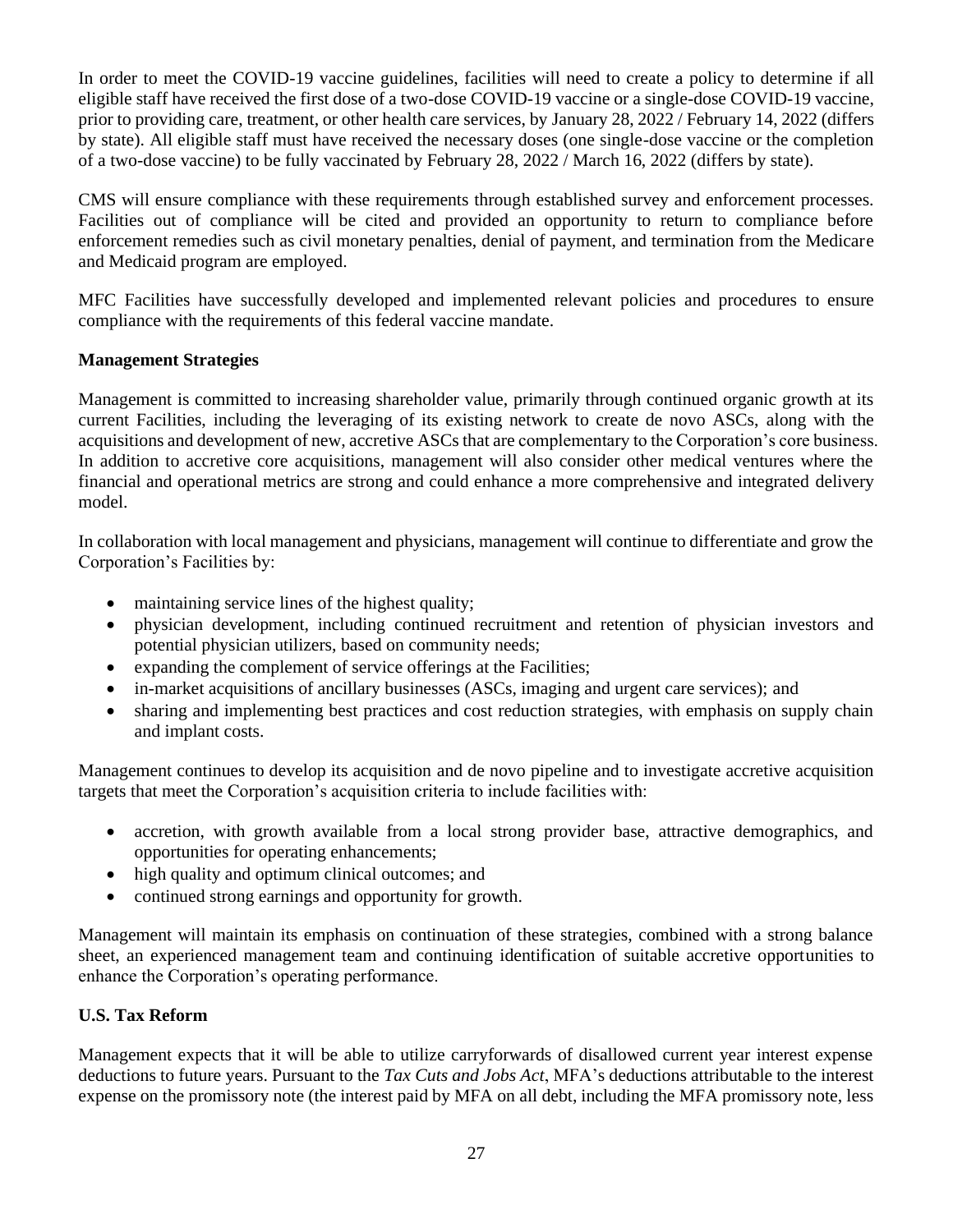its interest income) will be limited to 30% of adjusted taxable income, which generally represents EBITDA for this year (2021), versus earnings before interest and taxes thereafter (2022 and beyond). One of the tax relief measures under the CARES Act increased the limit from 30% to 50% of a taxpayer's adjusted taxable income for tax years beginning in 2019 and 2020. Any disallowed interest expense may be carried forward to future years. This limitation applies to newly issued loans as well as those originated before 2018. Moreover, other limitations on the deductibility of interest under U.S. federal income tax laws, potentially including limitations applicable to certain high-yield debt obligations, could apply under certain circumstances to defer and/or eliminate all or a portion of the interest deduction that MFA would otherwise be entitled to with respect to interest on such indebtedness.

# <span id="page-27-0"></span>**9. LIQUIDITY AND CAPITAL RESOURCES**

*As noted in the cautionary language concerning forward-looking disclosures in Section 1 of this MD&A under the heading "Caution Concerning Forward-Looking Statements", this section contains forward-looking statements including with respect to the impact of COVID-19, cash flows and future contractual payments. Such statements involve known and unknown risks, uncertainties and other factors outside of management's control, including the risk factors set forth under the heading "Risk Factors" in this MD&A and the Corporation's most recently filed annual information form, which could cause results to differ materially from those described or anticipated in the forward-looking statements.*

## **COVID-19**

Broad economic factors resulting from the COVID-19 pandemic, including higher unemployment rates and reduced consumer spending, are impacting the Facilities' case mix, payor mix and patient volumes. Business closings and layoffs in the areas where Facilities operate may lead to increases in the uninsured and underinsured populations and adversely affect demand for Facilities' services, as well as the ability of patients to pay for services as rendered. Any deterioration in the collectability of patient accounts receivable will adversely affect cash flows and results of operations.

If general economic conditions continue to decline or remain uncertain for an extended period of time, the Corporation's and Facilities' liquidity, ability to meet debt covenants, and ability to repay outstanding debts may be impacted. Moreover, the current COVID-19 pandemic may cause disruption in the financial markets. These factors may affect the availability, terms or timing with which the Corporation and Facilities may obtain any additional funding.

## **Cash Balances**

The Corporation's cash and cash equivalents balances are as follows:

| In thousands of U.S. dollars                 | December 31, 2021 | December 31, 2020 |
|----------------------------------------------|-------------------|-------------------|
| Cash and cash equivalents at Facility level  | 38.360            | 52.076            |
| Cash and cash equivalents at corporate level | 22.684            | 14.106            |
| Cash and cash equivalents                    | 61.044            | 66.182            |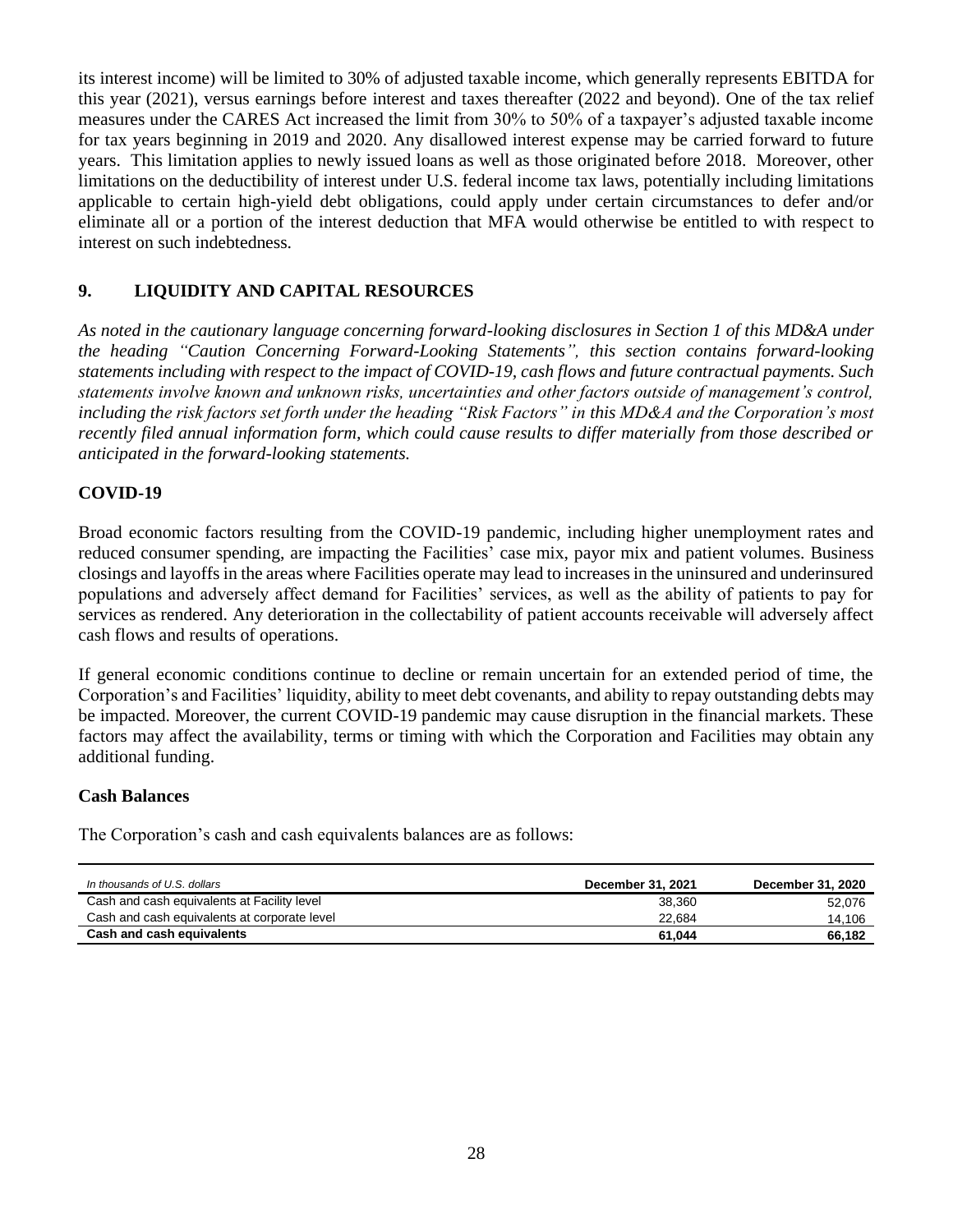## **Cash Flow Activity**

*Cash Flow*

|                                                            | Year Ended December 31. |              |           |            |  |  |
|------------------------------------------------------------|-------------------------|--------------|-----------|------------|--|--|
| In thousands of U.S. dollars                               | 2021                    | $2020^{(1)}$ | \$ Change | % Change   |  |  |
| Cash provided by operating activities (1)                  | 75.642                  | 113.274      | (37, 632) | $(33.2\%)$ |  |  |
| Cash provided by (used in) investing activities            | (8,688)                 | 18.309       | (26, 997) | (147.5%)   |  |  |
| Cash used in financing activities (1)                      | (72,058)                | (97, 336)    | 25,278    | 26.0%      |  |  |
| Increase (decrease) in cash and cash equivalents           | (5, 104)                | 34.247       | (39, 351) | (114.9%)   |  |  |
| Effect of exchange rate fluctuations on cash balances held | (34)                    | (51)         |           | 33.3%      |  |  |
| Cash and cash equivalents, beginning of the period         | 66.182                  | 31.986       | 34,196    | 106.9%     |  |  |
| Cash and cash equivalents, end of the period               | 61.044                  | 66.182       | (5, 138)  | (7.8%)     |  |  |

*(1) For the comparative period, management has reclassified the cash flows from payor advances and government stimulus funds repayable from financing activities to operating activities, as these are a result of the Corporation's operational activities.*

The Corporation expects to fund operations with cash derived from operating activities. Deficiencies arising from short-term working capital requirements and capital expenditures may be financed on a short-term basis with bank indebtedness, funds available from the corporate credit facility, as well as lines of credit at the Facilities level, or on a permanent basis with offerings of securities of the Corporation. Negative changes in the general state of the U.S. economy could affect the Corporation's liquidity by reducing cash generated from operating activities or by limiting access to short‐term financing as a result of tightening credit markets*.*

## *Operating Activities and Working Capital*

Cash from operating activities in the year ended December 31, 2021 decreased by \$37.6 million, primarily due to the decrease in payor advances and government stimulus funds received, and higher tax payments, partly offset by higher income from the Facilities' operations.

As at December 31, 2021, the Corporation had consolidated net working capital of \$67.4 million compared to \$45.0 million as at December 31, 2020. The change was due mainly to the decreases in payor advances and government stimulus funds repayable, the current portion of long-term debt, and accounts payable, partly offset by the increase in accrued liabilities, and the decrease in cash. The level of working capital, including financing required to cover any deficiencies, is dependent on the operating performance of the Facilities and fluctuates from period to period.

As at December 31, 2021, accounts receivable were \$61.4 million (December 31, 2020: \$60.2 million), accounts payable and accrued liabilities totaled \$48.9 million (December 31, 2020: \$45.7 million), total assets were \$447.0 million (December 31, 2020: \$457.0 million) and total long-term liabilities, excluding exchangeable interest liability, were \$140.2 million (December 31, 2020: \$146.2 million).

## *Investing Activities*

The \$27.0 million decrease in cash used in investing activities for the year ended December 31, 2021 was mostly due to the prior year proceeds from the sale of controlling interests in UMASH and real estate assets in RRIMH (\$25.8 million) and the sale of TRSC (\$1.0 million), and an increase in purchases of property and equipment (\$0.9 million), partly offset by the prior year investment in UMASH subsequent to sale (\$0.8 million).

#### *Financing Activities*

The \$25.3 million decrease in cash used in financing activities for the year ended December 31, 2021 was mainly due to lower net repayments of credit facilities and other borrowings at both Facility and corporate level (\$35.5 million), partly offset by higher Facility distributions to non-controlling interest (\$7.3 million), purchase of common shares under the terms of a normal course issuer bid in the current year (\$2.1 million), and an increase in dividends paid by the Corporation (\$1.0 million).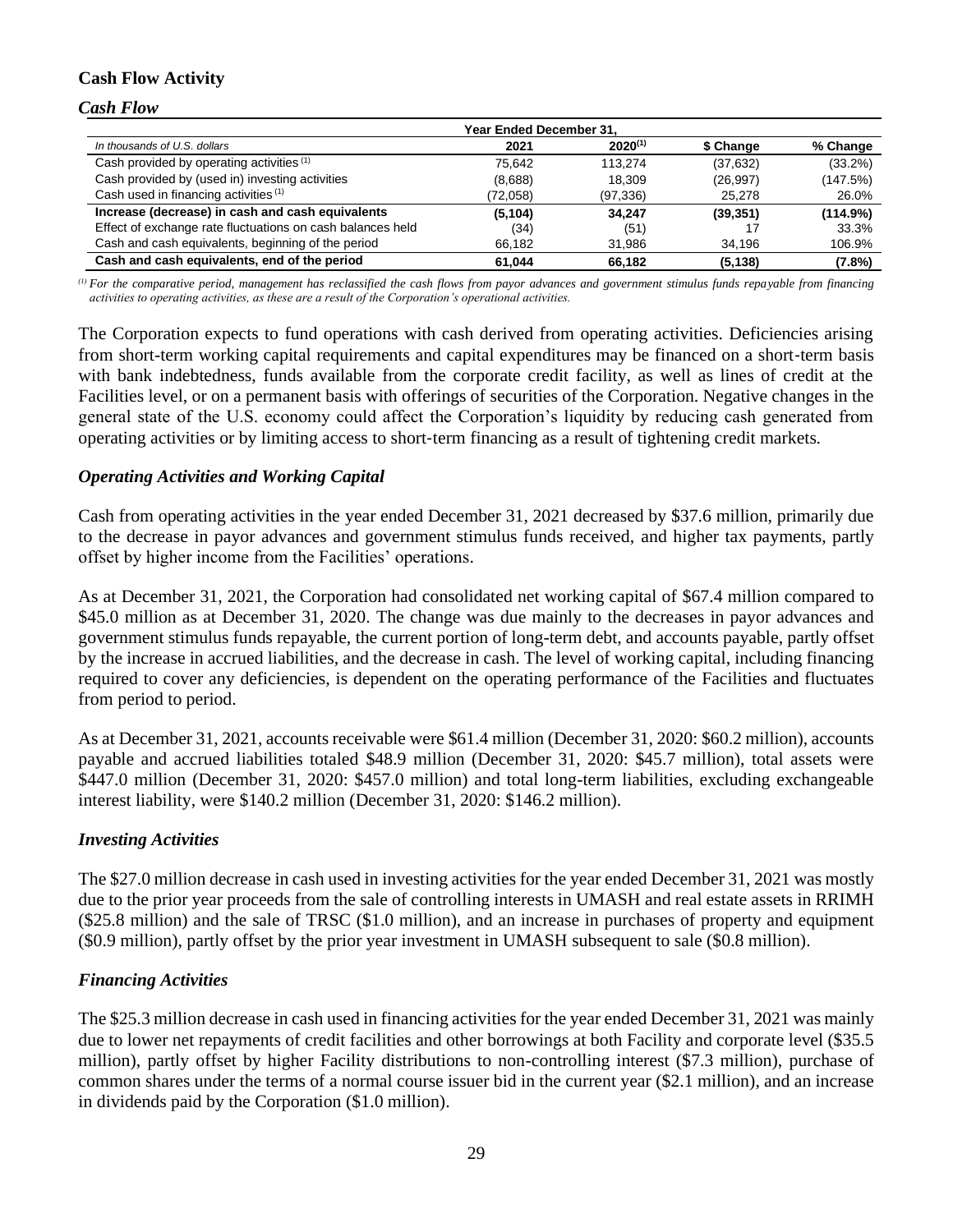The Facilities have available credit facilities in place in the aggregate amount of \$32.8 million, of which \$7.2 million was drawn as at December 31, 2021. The balances available under the credit facilities, combined with cash and cash equivalents as at December 31, 2021, are available to manage the Facilities' accounts receivable, supply inventory and other short-term cash requirements.

The partnership or operating agreements governing each of the respective Facilities do not permit the Corporation to access the assets of the Facilities to settle the liabilities of other subsidiaries of the Corporation, and the Facilities have no obligation to (and could not, without the approval of the holders of the non-controlling interest) take any steps to settle the liabilities of the Corporation or its other subsidiaries.

The Corporation has in place a \$150.0 million line of credit with a syndicate of three Canadian chartered banks which matures on August 31, 2023 ("credit facility"). The credit facility can be used for general corporate purposes, including working capital and capital expenditures, finance of acquisitions, and/or repurchase of the Corporation's common shares. As at December 31, 2021, \$26.0 million was drawn and remained outstanding for the credit facility. The proceeds drawn from the credit facility were primarily used for the acquisition of UMASH and its underlying property through RRIMH in 2016 (\$48.8 million), the acquisition of the MFC Nueterra ASCs in 2018 (\$20.0 million), and the repayment of the convertible debentures upon maturity in 2019 (\$16.0 million). The Corporation repaid \$46.8 million of its outstanding balance during the year ended December 31, 2020, and \$12.0 million during the year ended December 31, 2021. As at December 31, 2021, the Corporation was in compliance with all of its debt covenants.

#### **Contractual Obligations**

The mandatory repayments under the credit facilities and other contractual obligations and commitments including expected interest payments, on a non-discounted basis, as of December 31, 2021, are as follows:

|                                                                | Future payments (including principal and interest) |         |                     |           |           |                  |  |
|----------------------------------------------------------------|----------------------------------------------------|---------|---------------------|-----------|-----------|------------------|--|
| In thousands of U.S. dollars<br><b>Contractual Obligations</b> | <b>Carrying values</b><br>at December 31,<br>2021  | Total   | Less than<br>1 year | 2-3 years | 4-5 years | After<br>5 years |  |
| Dividends payable                                              | 1,961                                              | 1,961   | 1,961               |           |           |                  |  |
| Accounts payable                                               | 23,940                                             | 23,940  | 23,940              |           |           |                  |  |
| <b>Accrued liabilities</b>                                     | 24,939                                             | 24,939  | 24,939              |           |           |                  |  |
| Payor advances and government stimulus<br>funds repayable      | 15,843                                             | 15,843  | 15,843              |           |           |                  |  |
| Corporate credit facility                                      | 26,000                                             | 26.694  | 416                 | 26.278    |           |                  |  |
| Facilities' revolving credit facilities                        | 7,169                                              | 7.807   | 715                 | 3,584     | 214       | 3,294            |  |
| Notes payable                                                  | 46.401                                             | 53,639  | 6,433               | 12,832    | 15,216    | 19,158           |  |
| Lease liabilities                                              | 61.330                                             | 73.647  | 12,132              | 21,174    | 15.053    | 25,288           |  |
| <b>Total contractual obligations</b>                           | 207,583                                            | 228,470 | 86,379              | 63,868    | 30,483    | 47,740           |  |

The Corporation anticipates renewing, extending, repaying or replacing its credit facilities which fall due over the next twelve months and expects that cash flows from operations and working capital will be adequate to meet future payments on other contractual obligations over the next twelve months.

## <span id="page-29-0"></span>**10. SHARE CAPITAL AND DIVIDENDS**

*As noted in the cautionary language concerning forward-looking disclosures in Section 1 of this MD&A under the heading "Caution Concerning Forward-Looking Statements", this section contains forward-looking statements including with respect to the Corporation's expected payment of dividends. Such statements involve known and unknown risks, uncertainties and other factors outside of management's control, including the risk factors set forth under the heading "Risk Factors" in this MD&A and the Corporation's most recently filed*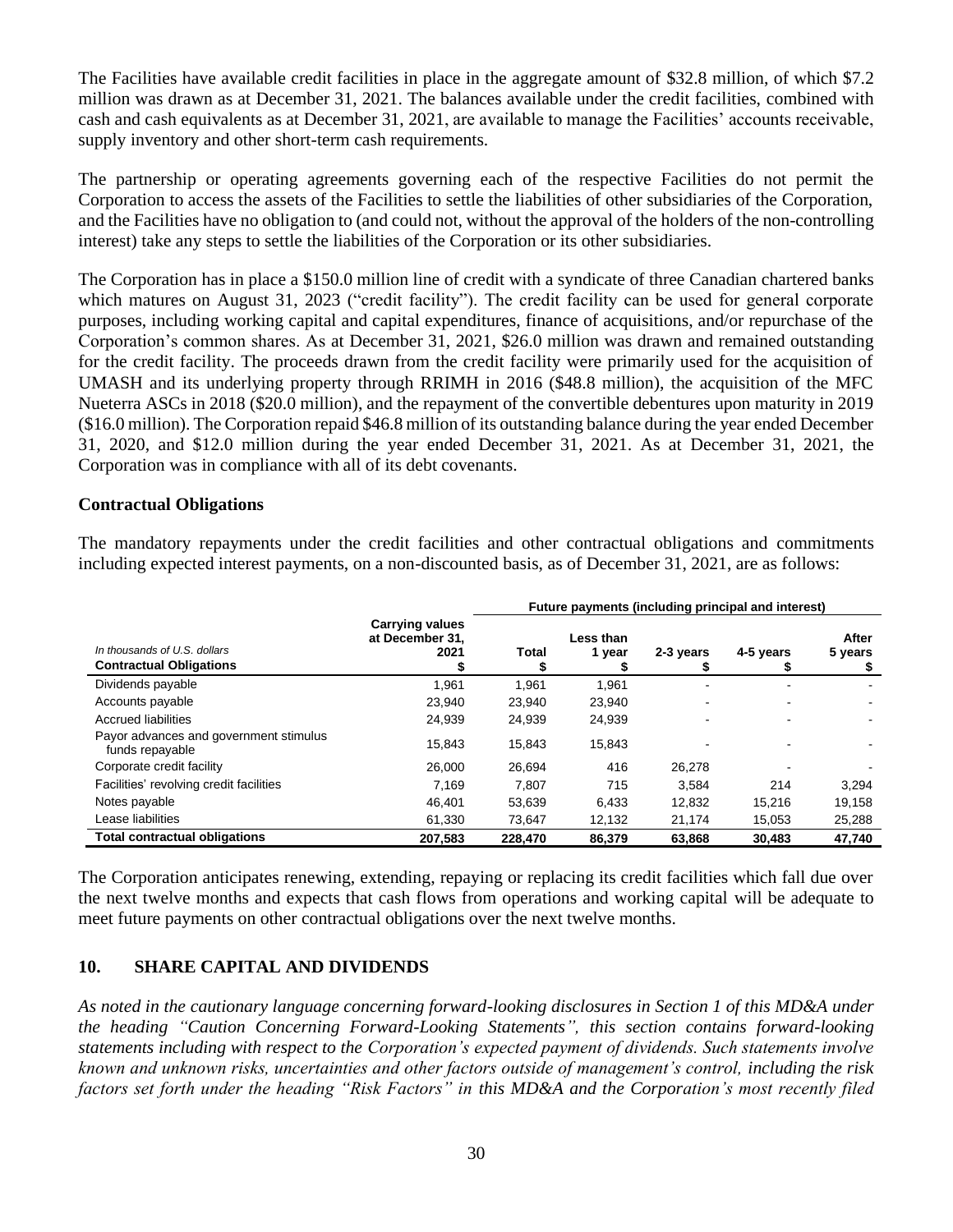*annual information form, which could cause results to differ materially from those described or anticipated in the forward-looking statements.*

| <b>Optionee</b>                     | <b>Number of Options Held</b> | <b>Exercise Price</b> | <b>Grant Date</b>  |
|-------------------------------------|-------------------------------|-----------------------|--------------------|
| <b>Chief Executive Officer</b>      | 450.000                       | C\$14.03              | March 29, 2018     |
|                                     | 350,000                       | C\$16.47              | May 18, 2017       |
| Chief Financial Officer             | 300,000                       | C\$12.79              | June 24, 2019      |
| <b>Chief Development Officer</b>    | 350.000                       | C\$21.15              | September 19, 2016 |
| <b>Chief Operating Officer</b>      | 50.000                        | C\$ 2.64              | March 19, 2020     |
| Former Chief Executive Officer      | 223,562                       | C\$17.24              | May 1, 2016        |
| Former Chief Financial Officer      | 221.344                       | C\$17.98              | November 21, 2016  |
| Total number of outstanding options | 1.944.906                     |                       |                    |

The following table summarizes the outstanding number of stock options as of December 31, 2021:

Outstanding options (the "Options") vest after five years of employment. The Options must be exercised by the tenth anniversary of the respective grant dates, subject to blackout exceptions. As of December 31, 2021, 794,906 of the Options relating to the Chief Development Officer, the Former Chief Executive Officer and the Former Chief Financial Officer are vested.

As at December 31, 2021, the Corporation had 30,796,259 common shares outstanding.

## **Normal Course Issuer Bids**

The Corporation's normal course issuer bid allowing the Corporation to repurchase up to 1,555,312 of its common shares is in effect from December 1, 2021 to November 30, 2022. During the year ended December 31, 2021, the Corporation purchased 310,000 of its common shares for a total consideration of \$2.1 million from the open market. During the year ended December 31, 2020, the Corporation did not repurchase any of its common shares, under a previous normal course issuer bid.

## **Dividends**

Dividend declarations are determined based on periodic reviews of the Corporation's earnings, capital expenditures and related cash flows. Such declarations take into account that the cash generated in the period is to be distributed after considering (i) debt service obligations, (ii) other expense and tax obligations, (iii) reasonable reserves for working capital and capital expenditures, and (iv) financial flexibility. Cash distributions declared in the period from January 1, 2021 to December 31, 2021 totaled Cdn\$0.290 per common share. On November 10, 2021, the Corporation's board of directors approved a 15.0% increase of its quarterly dividend to Cdn\$0.0805 per common share, commencing with the fourth quarter dividend, paid to the shareholders of record at the close of business on December 31, 2021.

## **Dividend Reinvestment and Share Purchase Plan**

The Corporation has a Dividend Reinvestment and Share Purchase Plan which allows shareholders resident in Canada to automatically re-invest, in a cost-effective manner, the cash dividends on their common shares into additional common shares of the Corporation.

# <span id="page-30-0"></span>**11. FINANCIAL INSTRUMENTS**

Financial instruments held in the normal course of business included in the consolidated balance sheet as at December 31, 2021 consist of cash and cash equivalents, accounts receivable, loan receivable, dividends payable, accounts payable, accrued liabilities, borrowings (including long‐term debt and corporate credit facility) and exchangeable interest liability.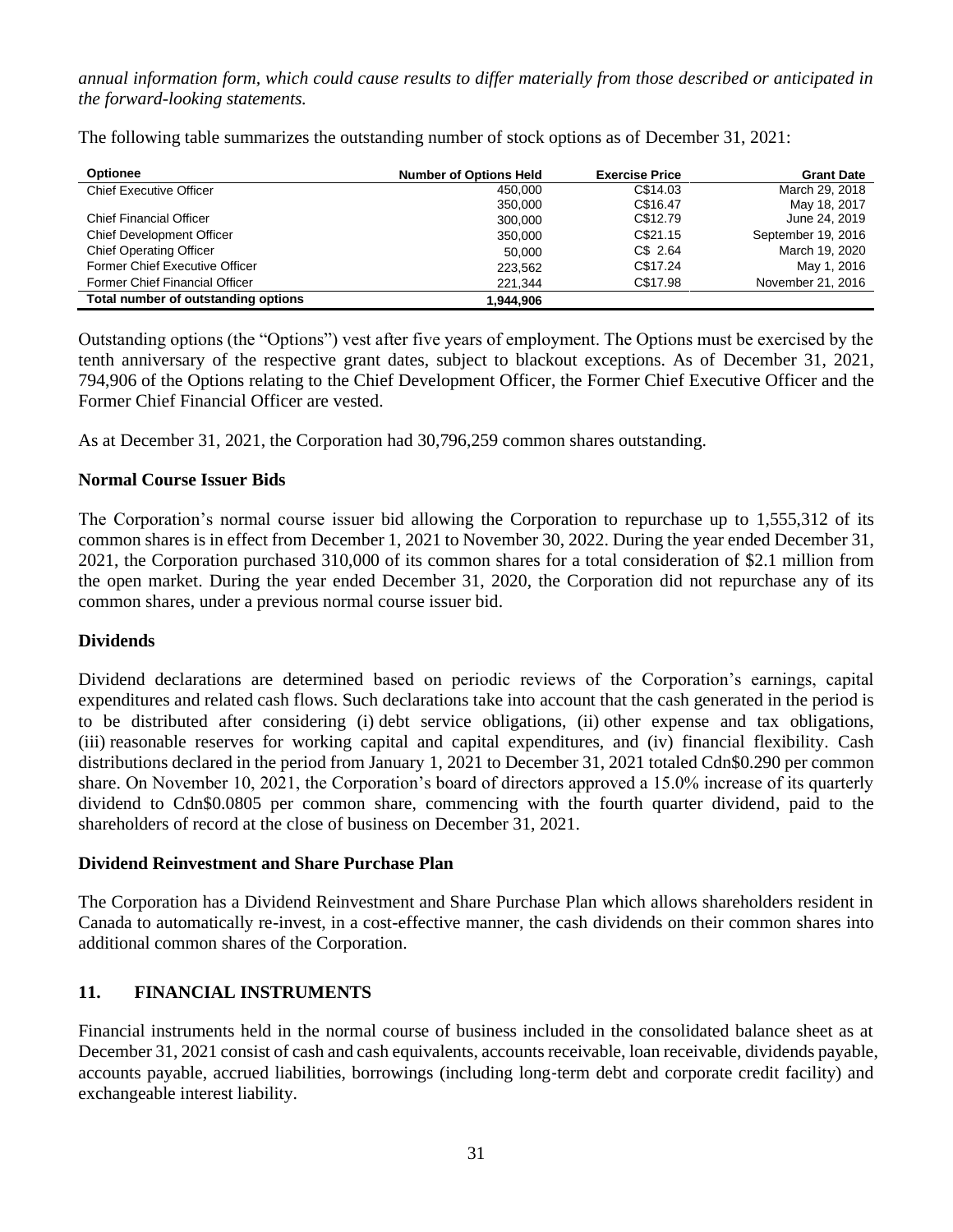The gross carrying value of the loan receivable on initial recognition is revaluated and adjusted using the loss allowance reserved on the loan. The loss allowance is determined based on the lifetime expected credit loss model at each reporting date. The fair value of exchangeable interest liability is determined based on the closing trading price of the Corporation's common share price at each reporting period. The fair values of long‐term debt (notes payable and term loans) are not significantly different than their carrying values, as these instruments bear interest at rates comparable to current market rates. The fair values of all other financial instruments of the Corporation approximate their carrying values due to the short-term nature of these instruments.

#### **Foreign Exchange Risk**

The Facilities derive revenue, incur expenses and make distributions to their owners, including the Corporation, in U.S. dollars. The Corporation pays dividends to common shareholders and incurs a portion of its expenses in Canadian dollars. The amounts of distributions from the Facilities to their owners, including the Corporation and non-controlling interest, are dependent on the results of the operations and cash flows generated by the Facilities in any particular period.

Strengthening of the Canadian dollar against the U.S. dollar negatively impacts currency translation differences with respect to the funds available for the Corporation's Canadian dollar denominated dividend and interest payments and expenses. A weakening Canadian currency in relation to U.S. currency has the opposite effect.



The graph below shows the movement of the monthly average exchange rates between Canadian and U.S. dollars since February 2017:

The Corporation may, from time to time, enter into foreign exchange forward contracts dependent upon actual or anticipated company performance and current market conditions. As of December 31, 2021, the Corporation did not hold any foreign exchange forward contracts.

## **Credit Risk**

The substantial portion of the Corporation's accounts receivable balance is with U.S. governmental payors and health insurance companies which are assessed as having a low risk of default and is consistent with the Facilities' history with these payors. Management reviews reimbursement rates and aging of the accounts receivable to monitor its credit risk exposure. On an ongoing basis, management assesses the circumstances affecting the recoverability of its accounts receivable and adjusts allowances based on changes in those factors. Actual bad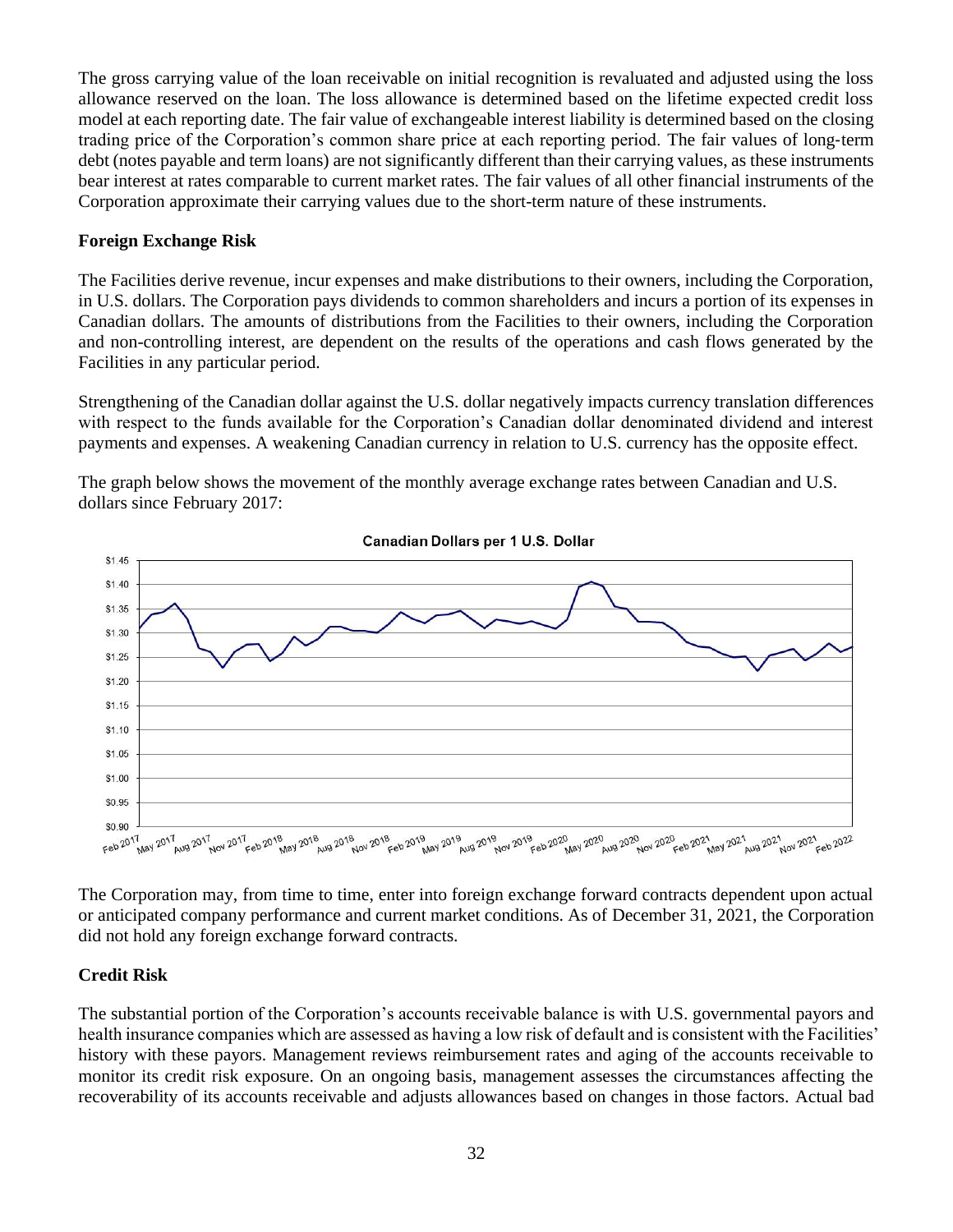debts for a trailing period are compared with the allowance to support the estimate of recoverability. Considerations related to historical experience are also factored into the valuation of the current period accounts receivable.

From time to time, the Corporation may enter into foreign exchange forward contracts and may place excess funds for investment with certain financial institutions. Investment of excess funds is guided by the investment policy of the Corporation that, among other things, (i) prescribes the eligible types of investments, and (ii) establishes limits on the amounts that can be invested with any one financial institution.

#### **Interest Rate Risk**

The Corporation and the Facilities are exposed to interest rate fluctuations which can impact their borrowing costs. The Facilities use floating rate debt facilities for operating lines of credit that fund short-term working capital needs and use fixed rate debt facilities to fund investments and capital expenditures.

#### **Share Price Risk**

The Corporation's exchangeable interest liability is measured on quoted market prices of its common shares in active markets and, therefore, the Corporation is exposed to variability in net income as prices change. Share price risk includes the impact of foreign exchange because common shares are quoted in Canadian dollars. The Corporation does not have any hedges against price risk.

## **Liquidity Risk**

Liquidity risk is the risk that the Corporation, including its Facilities, will not be able to meet its financial obligations as they fall due. The Corporation manages liquidity risk through the management of its capital structure and financial leverage. The Corporation also manages liquidity risk by continuously monitoring actual and projected cash flows and by taking into account the receipts and maturity profile of financial assets and liabilities. The board of directors of the Corporation reviews and approves operating and capital budgets, as well as any material transactions out of the ordinary course of business.

# <span id="page-32-0"></span>**12. RELATED PARTY TRANSACTIONS**

A member of the Corporation's board of directors is a minority owner of a Facility of the Corporation and a member of an ownership group that owns and leases hospital real estate to the Facility, for which the Facility paid rent for the year ended December 31, 2021 of \$4.5 million (December 31, 2020: \$4.5 million).

Certain Facilities routinely enter into transactions with related parties for provision of services relating to the use of facility space and equipment. These parties are considered related as the Facilities have significant influence over these parties. Such transactions are in the normal course of operations and are measured at the exchange amount, which is the amount of consideration established and agreed by the related parties. For the year ended December 31, 2021, BHSH paid Mountain Plains Real Estate Holdings, LLC \$0.2 million for the use of a facility (December 31, 2020: \$0.2 million).

SFSH has a wholly owned subsidiary designed to function as an ACO. The ACO was approved for participation in the Medicare Shared Savings Program, which is an incentive program established under the provisions of the PPACA. As one of the initiatives of the ACO, SFSH entered into an agreement with Great Plains Surgical, LLC ("Great Plains"), an entity controlled by certain indirect non-controlling owners of SFSH, for the provision of management services in relation to the orthopedic service line at SFSH to improve the quality of services provided and realize savings on implants and other supplies used in that service line. In addition to the payment of fees for providing management of the orthopedic service line, Great Plains is entitled to receive performance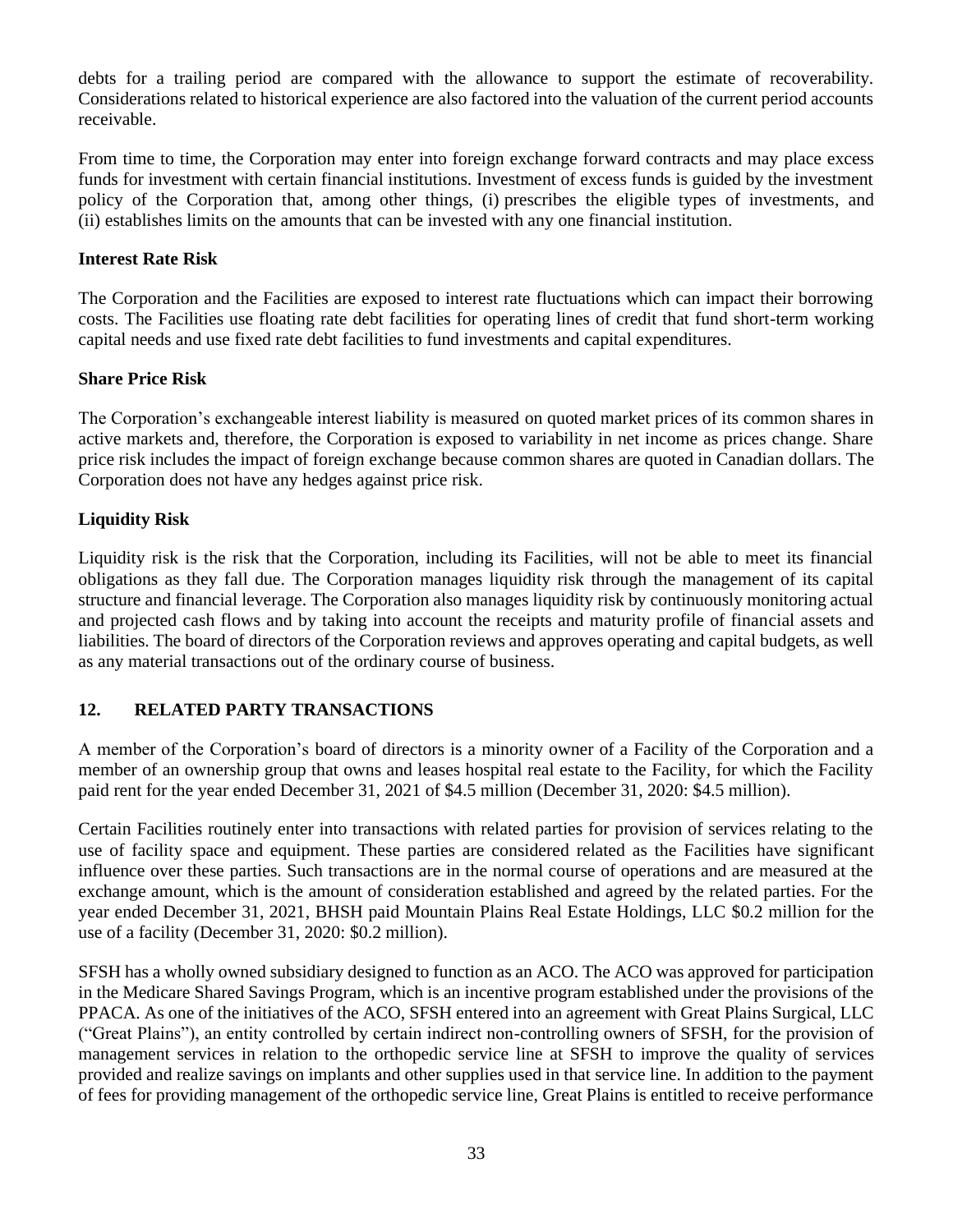payments for realized cost savings and the attainment of quality levels. The existing ACO ended December 31, 2021. It has been replaced by a new ACO starting January 1, 2022, in which SFSH is a 50% owner through a wholly owned subsidiary that also provides management services to the new ACO.

The following is a summary of transactions at each Facility with their respective related parties during the reporting periods:

| In thousands of U.S. dollars |                                                                                                                                                                                                                                                                                                                                             | Year Ended December 31. |        |
|------------------------------|---------------------------------------------------------------------------------------------------------------------------------------------------------------------------------------------------------------------------------------------------------------------------------------------------------------------------------------------|-------------------------|--------|
| <b>Entity</b>                | Nature of services or goods received                                                                                                                                                                                                                                                                                                        | 2021                    | 2020   |
| ASH                          | Lease of facility building, and anesthesia equipment lease.                                                                                                                                                                                                                                                                                 | 4.409                   | 4,502  |
| OSH                          | Lease of hospital building, and lease of office space.                                                                                                                                                                                                                                                                                      | 2.544                   | 1,568  |
| <b>BHSH</b>                  | Provision of physical therapy services, physician professional services, intraoperative<br>monitoring services, and provision of parking space.                                                                                                                                                                                             | 983                     | 1,127  |
| <b>SFSH</b>                  | Provision of management services in relation to orthopedic service line, physician<br>professional fees, anesthesia services, physical and occupational therapy services,<br>medical products and implants, lithotripter services, laundry services, facility and<br>related equipment, shared services, and lease of urgent care building. | 10.509                  | 10.239 |
| <b>MFC Nueterra</b><br>ASCs  | Provision of management services, physician professional services, and lease of<br>ASC building.                                                                                                                                                                                                                                            | 2.063                   | 1,679  |
| Total                        |                                                                                                                                                                                                                                                                                                                                             | 20,508                  | 19,115 |

## <span id="page-33-0"></span>**13. CRITICAL ACCOUNTING JUDGMENTS AND ESTIMATES**

The Corporation estimates certain amounts reflected in its financial statements based on historical experience, current trends and other assumptions that are believed to be reasonable under the circumstances. Actual results could differ from those estimates because of the uncertainties inherent in making assumptions and estimates regarding unknown future outcomes. Note 21.26 to the financial statements details significant accounting judgments and estimates used in the preparation of the Corporation's financial statements.

The accounting estimates discussed below are highlighted because they require difficult, subjective, and complex management judgments. The Corporation believes that each of its assumptions and estimates is appropriate to the circumstances and represents the most likely future outcome.

## **Revenue**

Significant management judgment is involved in application of portfolio approach to major payor classes to estimate the explicit and implicit price concessions. Estimates of explicit price concessions are based on contractual agreements, discount policies and historical experience. Estimates of implicit price concessions are based on historical collection experience.

## **Allowance for Non-Collectible Receivable Balances**

The Facilities maintain an allowance for non-collectible receivable balances for estimated losses resulting from the inability to collect on its accounts receivable. Estimation of allowance for non-collectible receivable balances involves uncertainty about future collections which could differ from the original estimates. The allowance for non-collectible receivable balances is subject to change as general economic, industry and customer specific conditions change.

## **Allowance for Loan Receivable**

At each balance sheet date, management assesses and calculates any changes in the loss allowance for the loan receivable, which was recognized as credit-impaired on initial recognition, using the lifetime expected credit loss ("ECL") model. Based on the effective interest rate that incorporated lifetime ECLs at initial recognition,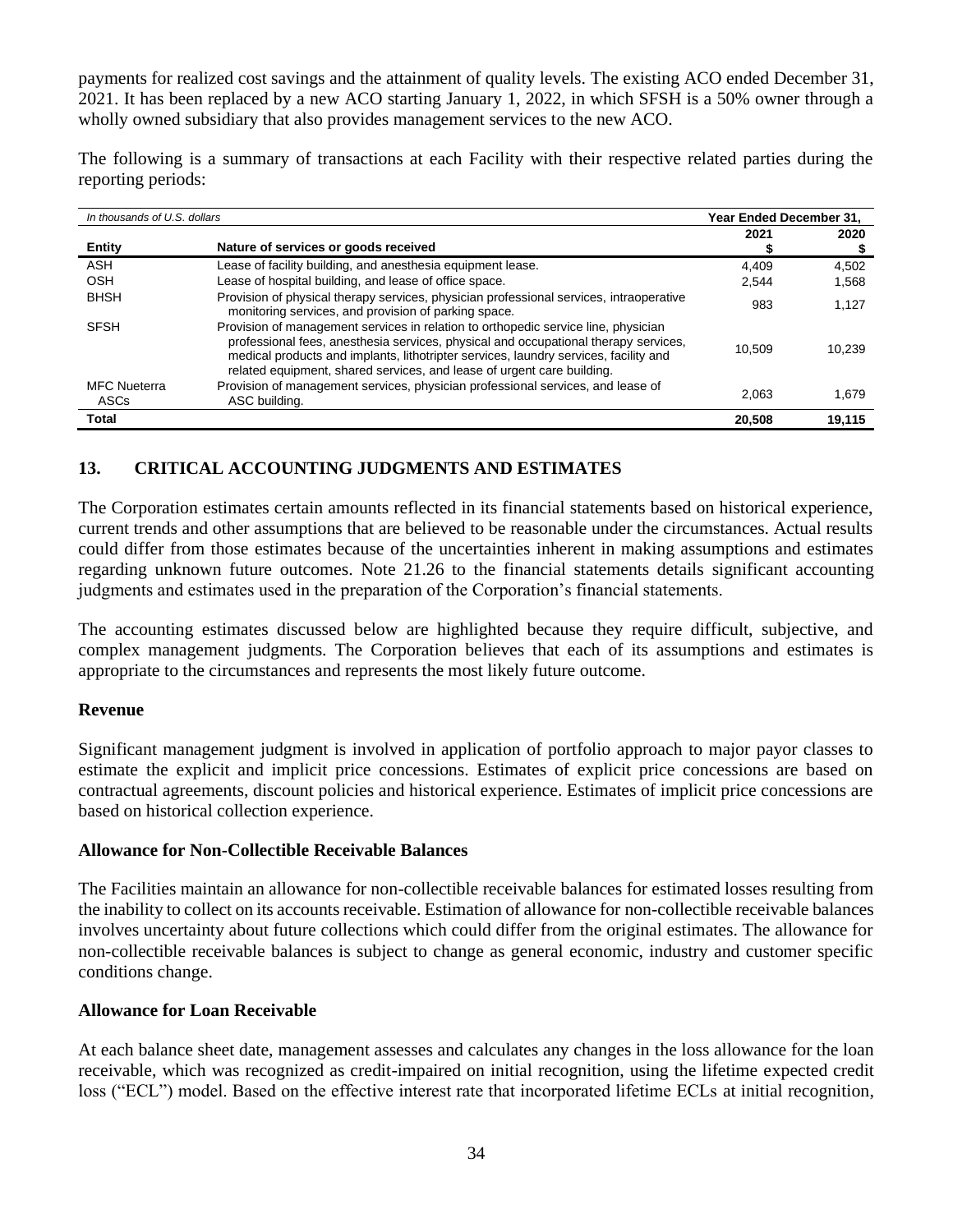management calculates the impairment loss allowance for the loan receivable at each balance sheet date, using probability-weighted scenarios of cash flows from the loan receivable. The difference between the computed loan balance net of the loss allowance and the carrying value of the loan as at the reporting date is recorded as an impairment gain or loss.

Management is required to use judgment in determining the scenarios and their probabilities, which is reassessed at each balance sheet date. Factors related to UMASH that are considered in assessing the probability-weighted scenarios include: cash and liquidity position; historical and projected operating results and free cash flows; compliance with financial covenants as stipulated by the loan agreement; ability to make timely principal and interest payments; and ability to obtain alternative financing at maturity.

Based on the assessment as at December 31, 2021, management determined that there has been no further impairment of the loan receivable.

## **Impairment of Non-Financial Assets**

In determining the recoverable amount of a cash-generating unit ("CGU"), various estimates are employed. The Corporation determines fair value less costs of disposal by using estimates such as market multiple relevant to the CGU. The Corporation determines value-in-use by using estimates such as future cash flows and post-tax discount rates.

Management is required to use judgment in determining the grouping of assets to identify their CGUs for the purposes of testing fixed assets for impairment. Judgment is further required to determine appropriate groupings of CGUs for the level at which goodwill and indefinite life intangible assets are tested for impairment. In addition, judgment is used to determine whether a triggering event has occurred requiring an impairment test to be completed.

Management performed an assessment of impairment indicators mentioned above as at December 31, 2021, and determined that there has been no impairment of non-financial assets, including goodwill and other intangibles.

## **Taxes**

Uncertainties exist with respect to the interpretation of complex tax regulations and the amount and timing of deferred taxable income. The Corporation's income tax assets and liabilities are based on interpretations of income tax legislation across various jurisdictions in Canada and the United States. The Corporation's effective tax rate can change from year to year based on the mix of income among different jurisdictions, changes in tax laws in these jurisdictions, and changes in the estimated value of deferred tax assets and liabilities. The Corporation's income tax expense reflects an estimate of the cash taxes the Corporation is expected to pay for the current year and a provision for changes arising in the values of deferred tax assets and liabilities during the year. The carrying value of these assets and liabilities is impacted by factors such as accounting estimates inherent in these balances, management's expectations about future operating results, and previous tax audits and differing interpretations of tax regulations by the taxable entity and the responsible tax authorities. Such differences in interpretation may arise on a wide variety of issues depending on the conditions prevailing in the respective legal entity's domicile. On a regular basis, management assesses the likelihood of recovering value from deferred tax assets, such as loss carry forwards, as well as from the depreciation of capital assets, and adjusts the tax provision accordingly.

Deferred tax assets are recognized for all unused tax losses to the extent that it is probable that taxable profit will be available against which the losses can be used. Significant management judgment is required to determine the amount of deferred tax assets that can be recognized, based on the likely timing and the level of future taxable profits together with future tax-planning strategies. If management's estimates or assumptions change from those used in current valuation, management may be required to recognize an adjustment in future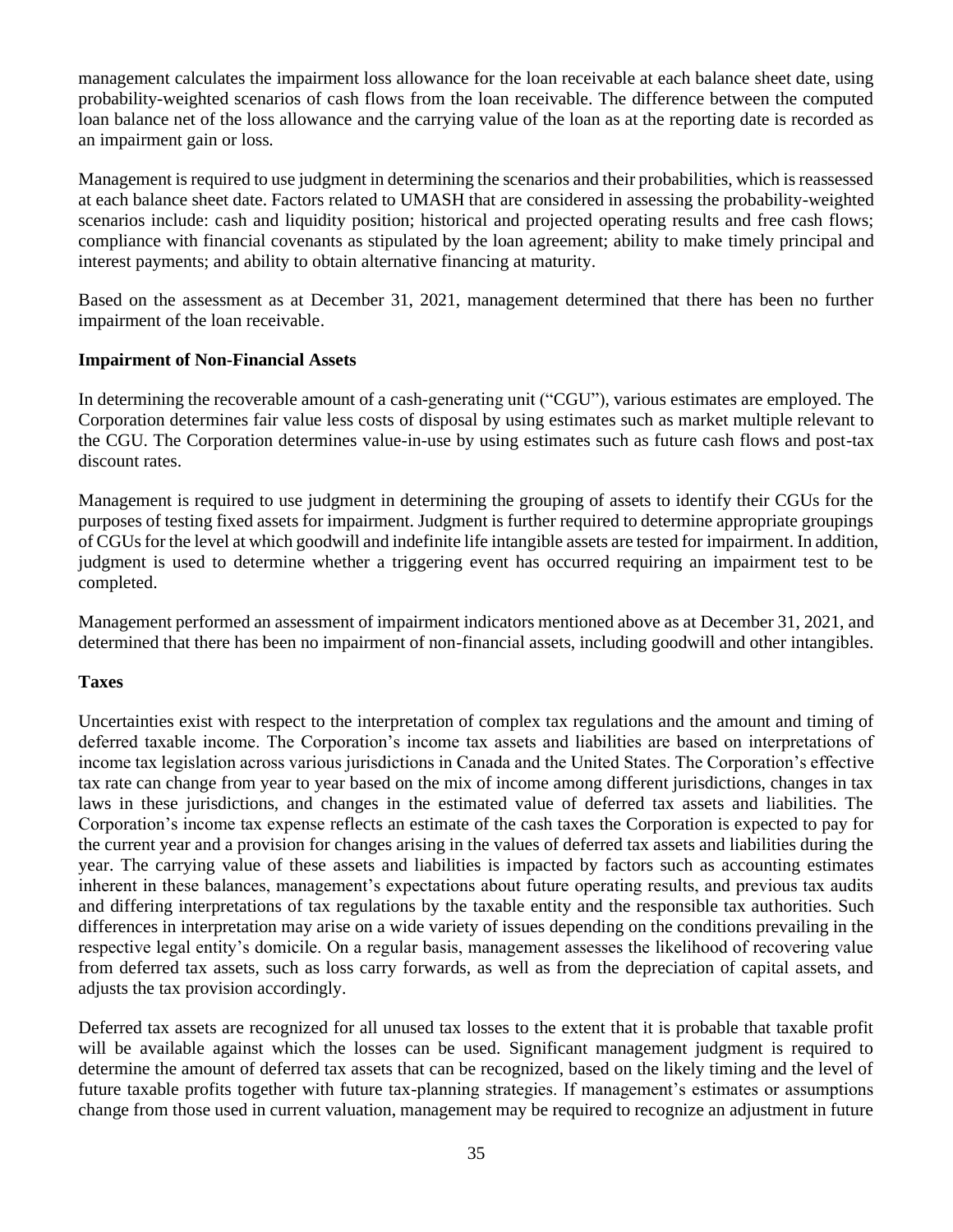periods that would increase or decrease deferred income tax asset or liability and increase or decrease income tax expense.

## **Business Combinations**

Upon completion of business acquisitions, management uses judgment in identifying tangible and intangible assets and liabilities of acquired businesses, as well as determining their fair values. The Corporation applies the acquisition method to account for business combinations. The consideration transferred for the acquisition is the fair value of the assets transferred, the liabilities incurred to the former owners of the acquiree and the equity interests issued by the Corporation. Identifiable assets acquired and liabilities assumed in a business combination are measured initially at their fair values at the acquisition date. The Corporation recognizes any non-controlling interest in the acquiree at the non-controlling interest's proportionate share of the fair value of identifiable assets of the acquiree.

## <span id="page-35-0"></span>**14. DISCLOSURE CONTROLS AND PROCEDURES AND INTERNAL CONTROLS OVER FINANCIAL REPORTING**

Management is responsible for the financial information published by the Corporation. In accordance with National Instrument 52-109 *Certification of Disclosure in Issuers' Annual and Interim Filings*, the Chief Executive Officer ("CEO") and the Chief Financial Officer ("CFO") have certified that the annual filings fairly present in all material respects the financial condition, results of operations and cash flows and have also certified regarding controls as described below.

Under the supervision of, and with the participation of the CEO and the CFO, management has designed disclosure controls and procedures ("DC&P") to provide reasonable assurance that (i) material information relating to the Corporation, including its consolidated subsidiaries, is made known to the CEO and the CFO by others within those entities for the period in which the annual and interim filings of the Corporation are being prepared, and (ii) information required to be disclosed by the Corporation in its annual filings, interim filings or other reports filed or submitted by it under securities legislation is recorded, processed, summarized and reported within the time periods specified in applicable securities legislation.

In addition to DC&P, under the supervision of, and with the participation of the CEO and the CFO, management has designed internal controls over financial reporting ("ICFR") using the 2013 Committee of Sponsoring Organizations of the Treadway Commission ("COSO") framework to provide reasonable assurance regarding the reliability of financial reporting and the preparation of the financial statements for external purposes in accordance with IFRS.

Management, including the CEO and the CFO, performed an evaluation of the effectiveness of DC&P as of December 31, 2021, and has concluded that the design and effectiveness of these controls and procedures at December 31, 2021 provide reasonable assurance that material information relating to the Corporation, including its subsidiaries, was made known to the CEO and CFO on a timely basis to ensure adequate disclosure.

Management, including the CEO and the CFO, performed an evaluation of the effectiveness of its ICFR as of December 31, 2021 using the COSO framework. Management has concluded that the overall design and effectiveness of these controls at December 31, 2021 provide reasonable assurance of the reliability of financial reporting and the preparation of the financial statements for external purposes in accordance with IFRS.

There have been no changes in the Corporation's ICFR during the period beginning on October 1, 2021 and ended on December 31, 2021, that have materially affected, or are reasonably likely to materially affect, the Corporation's ICFR.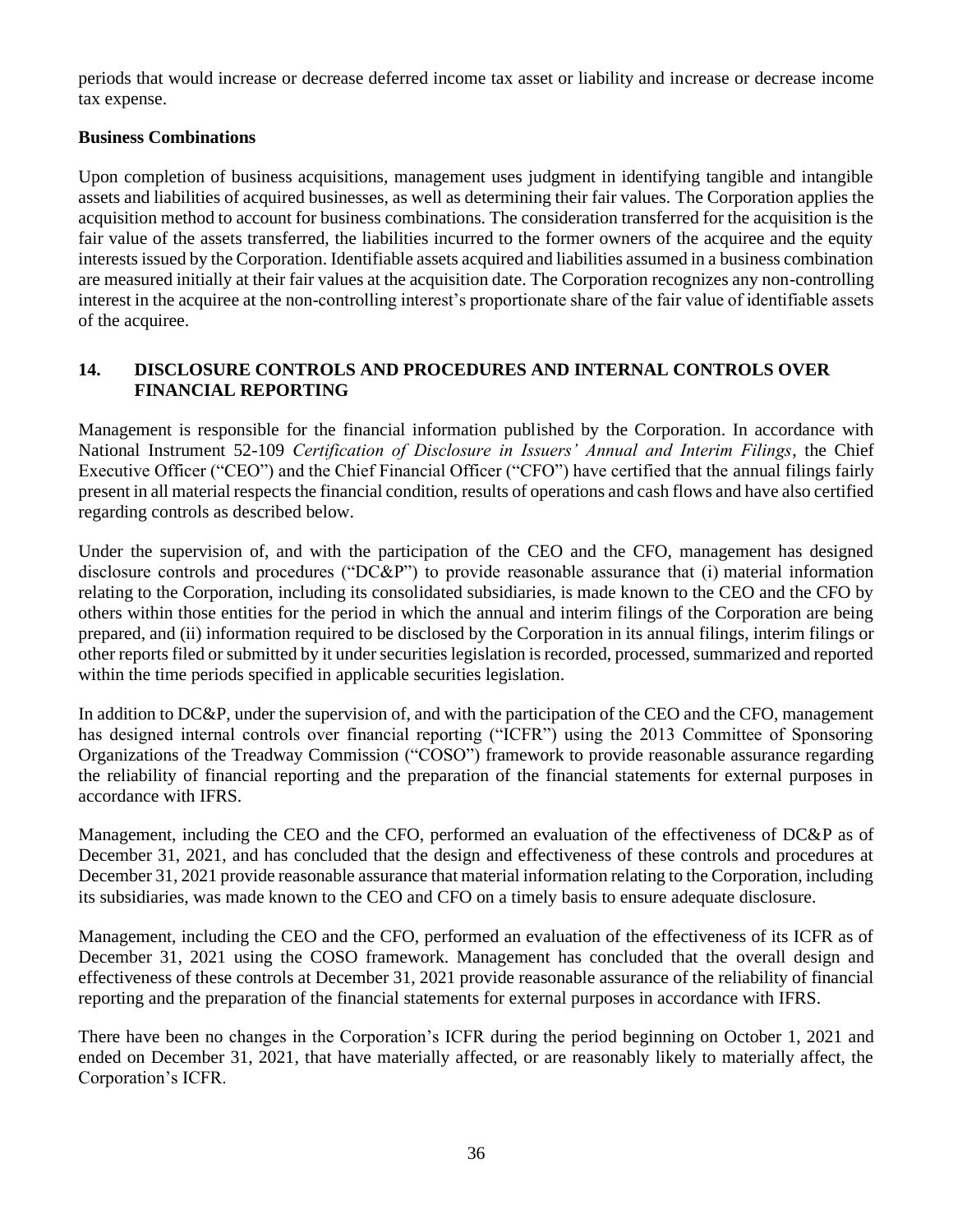## <span id="page-36-0"></span>**15. RISK FACTORS**

The following information is a summary of risk factors and is qualified in its entirety by reference to, and must be read in conjunction with the detailed information appearing in the Corporation's most recently filed annual information form available on SEDAR at www.sedar.com.

#### **Risks Related to the Business and the Industry of the Corporation**

The revenue and profitability of the Corporation and its subsidiaries, including the Facilities, depend heavily on payments from third-party payors, including government healthcare programs (Medicare and Medicaid) and managed care organizations, which are subject to frequent regulatory changes and cost containment initiatives. Changes in the terms and conditions of, or reimbursement levels under, insurance or healthcare programs, which are typically short-term agreements, could adversely affect the revenue and profitability of the Corporation. The Corporation's revenue and profitability could be impacted by its ability to obtain and maintain contractual arrangements with insurers and payors active in its service areas and by changes in the terms of such contractual arrangements.

The revenue and profitability of the Facilities is dependent upon physician relationships. There can be no assurance that physician groups performing procedures at the Facilities will maintain successful medical practices, or that one or more key members of a particular physician group will continue practicing with that group or that the members of that group will continue to perform procedures at the Facilities at current levels or at all.

The trend of rising drug costs is currently challenging to counteract and puts downward pressure on the Facilities' operating margins as they have limited control over price increases.

Healthcare facilities, such as the Facilities, are subject to numerous legal, regulatory, professional and private licensing, certification and accreditation requirements. Receipt and renewal of such licenses, certifications and accreditations are often based on inspections, surveys, audits, investigations or other reviews, some of which may require affirmative compliance actions by the Facilities that could be burdensome and expensive.

There are a number of U.S. federal and state regulatory initiatives, which apply to healthcare providers, and in particular to SSHs, including the Facilities. Among the most significant are the federal Anti-Kickback Statute, the federal physician self-referral law (commonly referred to as the Stark Law), the PPACA, the *False Claims Act* and the federal rules relating to management and protection of patient records and patient confidentiality.

The PPACA contains provisions that prohibit the formation or development of any new physician owned hospitals in the United States after a specified date. However, the grandfathering provisions of the law that permit existing physician owned hospitals, such as the SSHs, to continue their operations and billings to government payors like Medicare and Medicaid for hospital services, provided they meet certain investment and patient transparency requirements. The law, among other things:

- (a) prohibits the existing or grandfathered hospitals from expanding the baseline number of overnight beds, operating rooms or procedure rooms from the number of such rooms that the existing hospital had as of the date of enactment of the legislation, unless certain narrowly-drawn growth criteria are met;
- (b) prohibits increases in the aggregate percentage value of physician ownership or investment in physician owned hospitals, or in entities whose investments include the hospitals;
- (c) imposes restrictions on the manner of physician investment in physician owned hospitals; and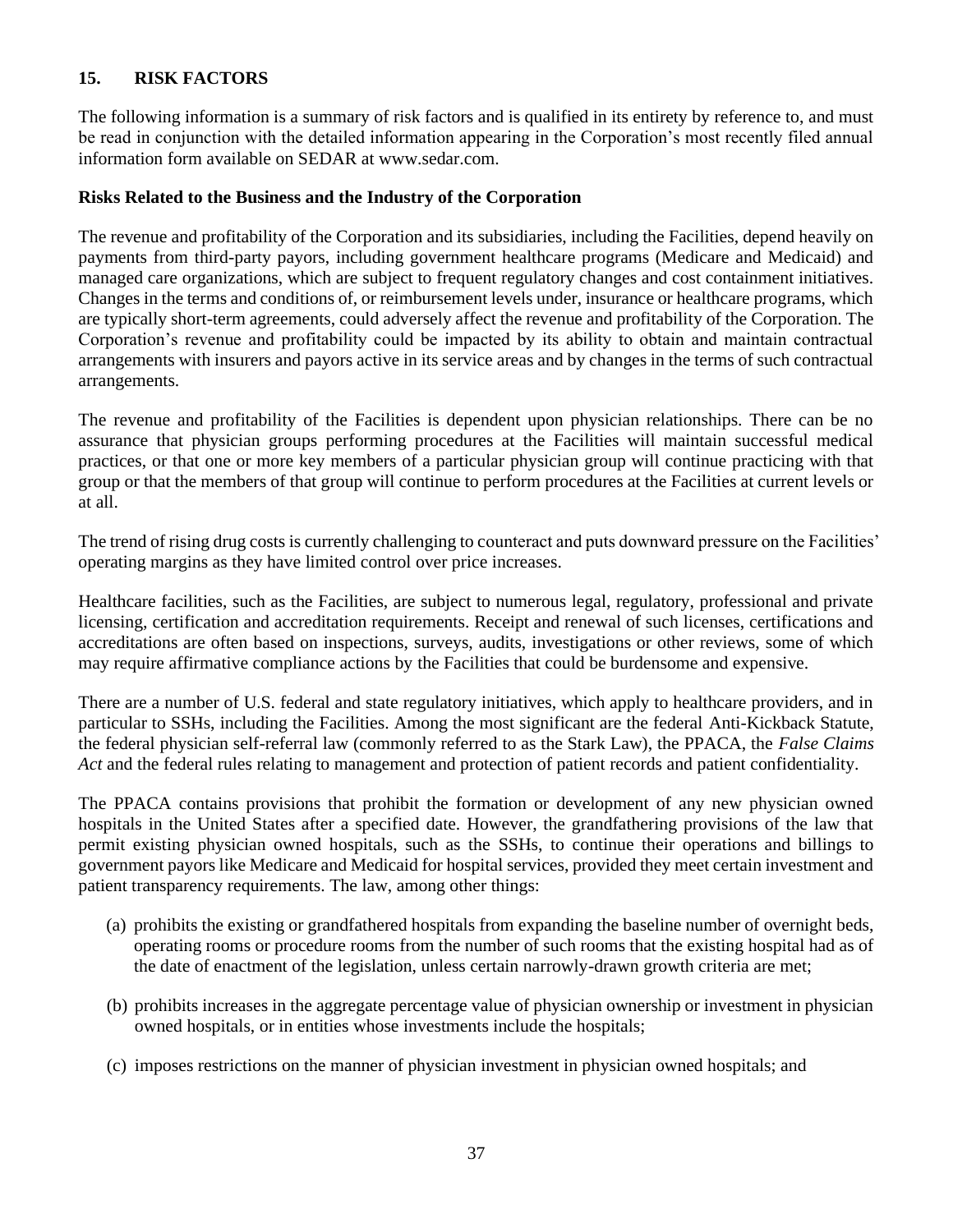(d) requires disclosure to patients of physician ownership and requires hospitals to obtain a signed patient acknowledgement as to whether the hospital has physicians present 24 hours a day, seven days a week.

The Corporation conducted an extensive review to ensure that the Facilities operating agreements and procedures are in compliance with the provisions and limitations of the PPACA. The Facilities have updated their operating agreements and procedures as necessary to ensure compliance with the requirements of the PPACA.

While the Facilities carry general and professional liability insurance against claims arising in the ordinary course of business, the insurance market is dynamic and there can be no assurance that adequate coverage will be available in the future or that any coverage in place will be adequate to cover claims.

Any major capital expenditures at the Facilities will require additional capital, which may be funded through additional debt or equity financings. These funding sources could result in significant additional interest expense or ownership dilution to current holders of the Corporation's securities.

There is significant competition in the healthcare business. The Facilities compete with other healthcare facilities in providing services to physicians and patients, contracting with managed care payors and recruiting qualified staff.

The Facilities may be vulnerable to economic downturns and may be limited in their ability to withstand such financial pressures. Increased unemployment or other adverse economic conditions may impact the volume of services performed, cause shifts to payors with lower reimbursements (e.g., Medicare) and/or result in higher uncollectible accounts.

Maintenance capital expenditures, which are deducted in the calculation of cash available for distribution (please refer to Section 2 under the heading "Non-IFRS Financial Measures" and Section 7 under the heading "Reconciliation of Non-IFRS Financial Measures"), represent expenditures that are required to maintain the productive capacity of the Facilities. Historically, such expenditures have represented on average 0.8% of revenue of the Facilities. Management believes that such level of maintenance capital expenditures will continue in the future and, accordingly, will not adversely impact the cash available for distribution generated by the Corporation.

## **Public Health Crises and Disease Outbreaks**

The Corporation's and the Facilities' operations and financial results could be materially adversely impacted by public health crises, including the ongoing public health crisis related to the COVID-19 pandemic, or relating to any other virus, flu, pandemic, epidemic or outbreak of a contagious disease.

A public health crisis such as the COVID-19 pandemic could result in a general or acute decline in economic activity in the regions where the Facilities operate, increased unemployment, staff shortages, mobility restrictions and other quarantine measures, supply shortages, increased government regulation, and the temporary closure of one or more of the Facilities in accordance with governmental restrictions and/or to protect patients, hospital staff and the communities in which they operate. In addition, treatment of patients for COVID-19 at the Facilities, or infection of physicians and/or hospital staff, or because of physical distancing or other precautionary measures, could result in patients cancelling or deferring elective procedures or otherwise avoiding medical treatment, leading to reduced patient volumes and operating revenues. Furthermore, the treatment of someone presenting symptoms of COVID-19 at a Facility, or physicians and/or hospital staff presenting such symptoms, could result in a temporary shutdown, the diversion of patients or physician and staffing shortages. All of these occurrences may have a material adverse effect on the Corporation's business, cash flows, financial condition and results of operations, and ability to pay dividends to its shareholders.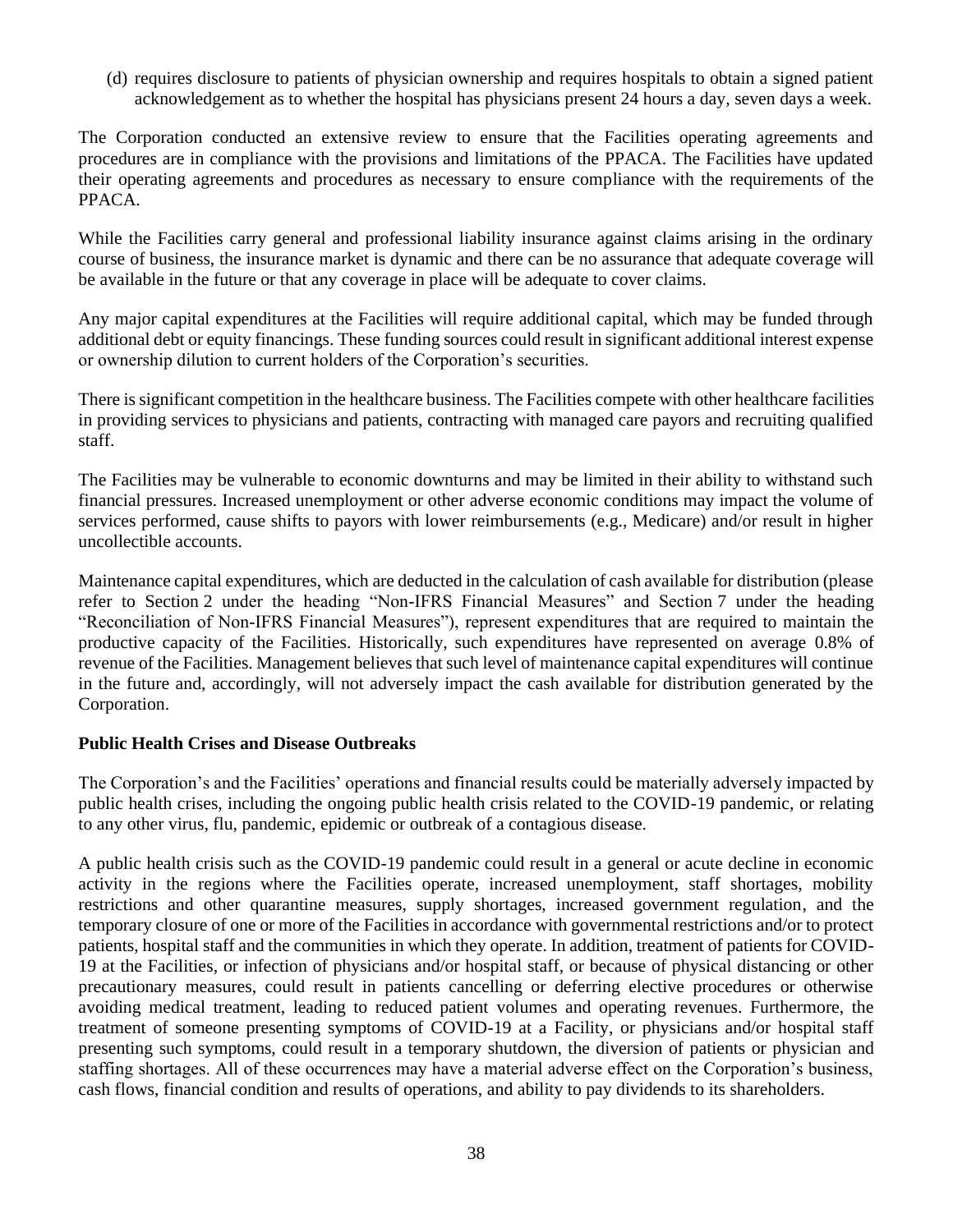The overall severity and duration of COVID-19-related adverse impacts on the Corporation's business, financial condition, cash flows and/or results of operations will depend on many factors, cannot be fully estimated and are largely beyond the management's control. Such factors include, but are not limited to, the scope and duration of past and potential future stay-at-home policies and business closures, continued decreases in patient volumes for an indeterminable length of time, increases in the number of uninsured and underinsured patients as a result of higher unemployment, incremental expenses required for supplies and personal protective equipment, and changes in professional and general liability exposure. Furthermore, the U.S. government has implemented various legislation and programs to provide support to businesses financially impacted by COVID-19, including programs targeting health care facilities. However, it is not clear how long the impacts of COVID-19 may last, or the extent of all the government legislation and programs that might be put in place in the future and how these programs may change over time, or what their full impact might be.

The Corporation and the Facilities actively assess, and respond where possible, to the effects of the COVID-19 pandemic on their employees, patients, suppliers, and service providers, and evaluate governmental actions being taken to curtail its spread. The Corporation and the Facilities will continue to monitor the situation closely, and intend to follow health and safety guidelines as they evolve.

## **Cyber Security Incidents**

As providers of healthcare services, information technology is a critical component of the day-to-day operation of the Facilities. The Facilities rely on information technology to create, process, transmit and store sensitive and confidential data, including protected health information, personally identifiable information, and proprietary and confidential business performance data. The Facilities utilize electronic health records and other health information technology, along with additional technology systems, in connection with their operations, including for, among other things, billing and supply chain and labour management. The Facilities' information systems and applications also require continual maintenance, upgrading and enhancement to meet their operational needs. If the Facilities experience difficulties with the transition and integration of information systems or are unable to implement, maintain, or expand their systems properly, the Facilities could suffer from, among other things, operational disruptions, regulatory problems and increases in administrative expenses. The Facilities have privacy and security processes in place to protect sensitive health and business information. The systems used by the Facilities, in turn, interface with and rely on third-party systems. Incident response policies and processes are in place at Facilities that provide for prompt identification and management of security incidents to facilitate maintenance and/or restoration of business continuity. The Corporation is not aware of the Facilities having experienced a material data breach.

The preventive actions taken to reduce the risk of such incidents and protect information and technology resources may not be sufficient. In general, Facilities' information systems are vulnerable to damage or interruption from fire, flood, power loss, telecommunications failure, human acts, cyber attacks, break-ins and similar events. Facilities' business is at risk from and may be impacted by information security incidents, including ransomware, malware, phishing, social engineering, and other security events. Such incidents can range from individual attempts to gain unauthorized access to information technology systems to more sophisticated security threats. These events can also result from internal compromises, such as human error or malicious acts. These events can occur on Facilities' systems or on the systems of their partners and subcontractors. Problems with, or the failure of, Facilities' technology and systems or any system upgrades or programming changes associated with such technology and systems could have a material adverse effect on Facilities' operations, patient care, data capture, medical documentation, billing, collections, assessment of internal controls and management and reporting capabilities. The trade secrets of confidential business information of the Facilities could also be exposed as a result of a security incident.

As cyber security threats continue to evolve, the Facilities may not be able to anticipate certain attack methods in order to implement effective protective measures, and may be required to expend significant additional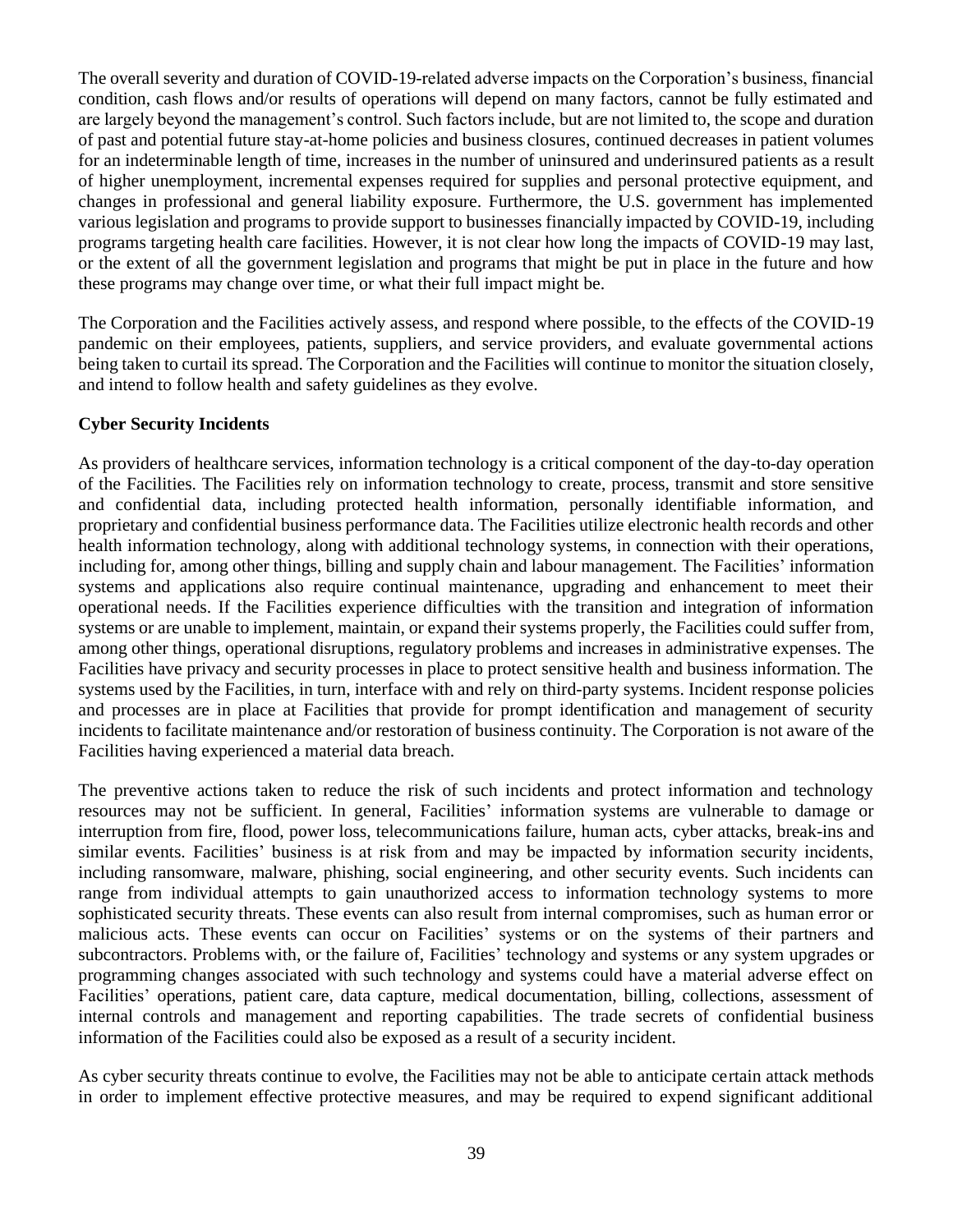resources to continue to modify and strengthen security measures, investigate and remediate any vulnerabilities in information systems and infrastructure, or invest in new technology designed to mitigate security risks. Third parties to whom the Facilities outsource certain functions, or with whom their systems interface, are also subject to the risks outlined above and may not have or use appropriate controls to protect confidential information. A breach or attack affecting a third-party service provider or partner could harm the Corporation's business even if the Corporation does not control the service that is attacked.

Although the Corporation and the Facilities have insurance against some cyber-risks and attacks, it may not be sufficient to offset the impact of a material loss event. Any cyber security breach or system interruption could result in harm to patients or the unauthorized disclosure, misuse or loss of confidential, sensitive or proprietary information, could negatively impact the ability of the Facilities to conduct normal business operations (including the collection of revenues), and could result in potential liability under privacy, security, consumer protection or other applicable laws, regulatory penalties, negative publicity and damage to the Corporation's reputation, any of which could have a material adverse effect on the Corporation's business, financial position, results of operations or cash flows.

## **Disasters and Similar Events**

The occurrences of natural and man-made disasters and similar events, including acts of nature such as hurricanes, tornadoes, earthquakes, or other factors beyond the Corporation's control, such as wildfires, may damage some or all of the Facilities, interrupt utility service to some or all of the Facilities, disrupt patient scheduling, displace patients, employees and physician partners, or otherwise impair the operation of some or all of the Facilities or the generation of revenues from the Facilities. Furthermore, the impact, or impending threat, of a natural disaster many require evacuation of one or more Facilities, which would be costly and would involve risks for the patients.

#### **Risks Related to the Structure of the Corporation**

The Corporation is entirely dependent on the operations and assets of the Facilities through the indirect ownership of between 30.0% and 64.0% of these Facilities. Future dividend payments by the Corporation are not guaranteed and are totally dependent upon the operating results and related cash flows from the Facilities and the limitations of applicable laws.

The payout by the Facilities and the Corporation of a substantial majority of their operating cash flows will make additional capital and operating expenditures dependent on increased cash flows or additional financing in the future.

The Corporation's dividend payments to its shareholders are denominated in Canadian dollars, whereas all of its revenue is denominated in U.S. dollars. To the extent that future dividend payments are not covered by foreign exchange forward contracts, the Corporation is exposed to currency exchange risk.

Non-compete agreements executed by physician owners of the non-controlling interests in the Facilities may not be enforceable. This lack of enforceability could impact the revenue and profitability of the Facilities.

The Corporation does not have the ability to direct day-to-day governance or management inputs in respect of the Facilities, except in certain limited circumstances.

The degree to which the Corporation is leveraged on a consolidated basis could have important consequences to the holders of the common shares, including:

(a) The Corporation's and Facilities' ability in the future to obtain additional financing for working capital, capital expenditures, acquisitions or other purposes may be limited;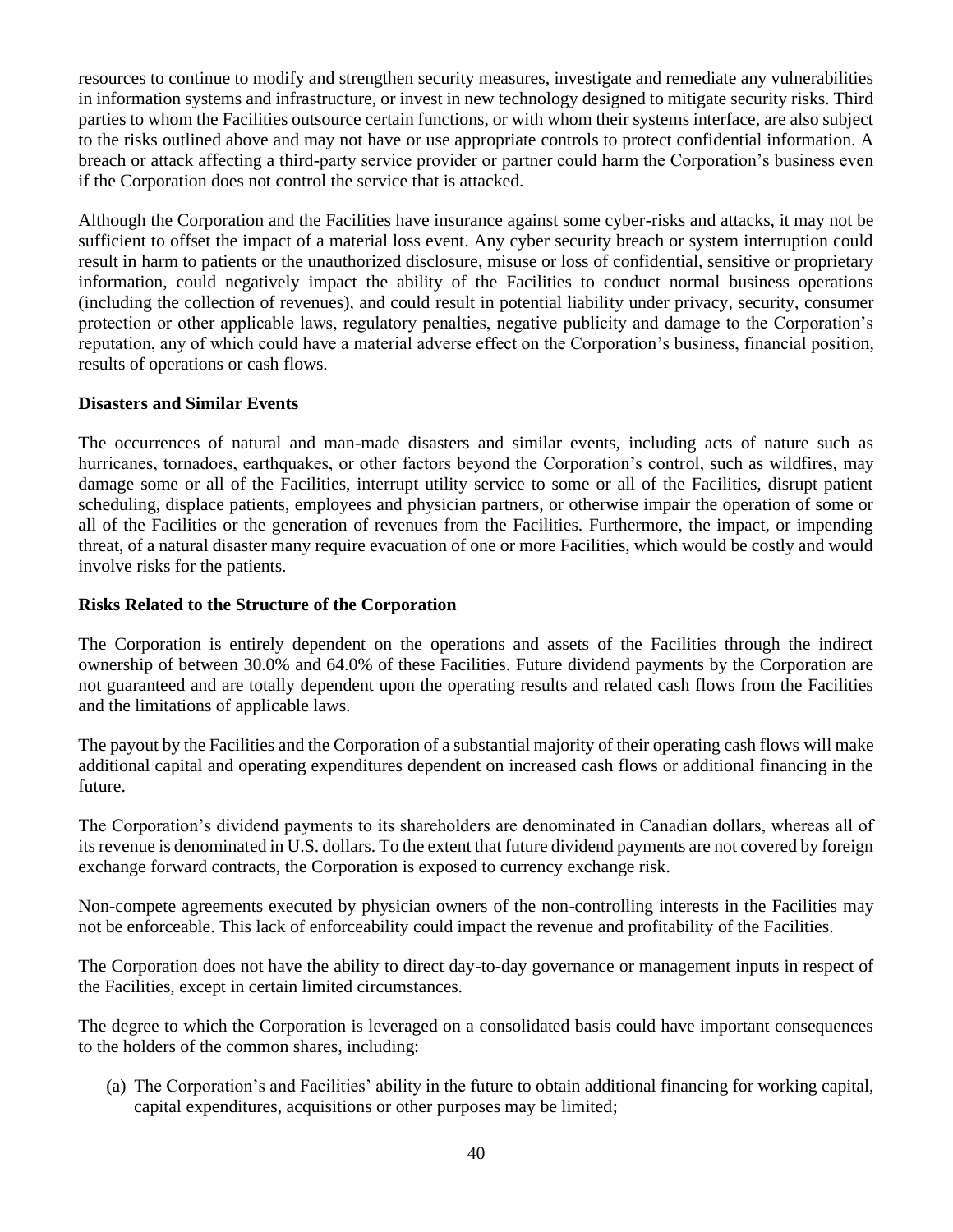- (b) The Corporation or Facilities being unable to refinance indebtedness on terms acceptable to the Corporation or at all; and
- (c) A portion of the Corporation's cash flow (on a consolidated basis) from operations is likely to be dedicated to the payment of the principal of and interest on its indebtedness, thereby reducing funds available for future operations, capital expenditures, acquisitions and/or dividends on its common shares.

The Corporation has a credit facility that contains restrictive covenants which limit the discretion of the Corporation or its management with respect to certain matters. Furthermore, the Facilities have credit facilities that contain restrictive covenants which may limit the Facilities' abilities to make distributions.

Additional common shares may be issued by the Corporation pursuant to exchange agreements with the holders of the non-controlling interests in the Facilities, or in connection with future financing or acquisitions by the Corporation. The issuance of common shares may dilute an investor's investment in the Corporation and reduce distributable cash per common share.

MFA and MFH are organized under the laws of the State of Delaware. The Facilities that are located in South Dakota are formed under the laws of the State of South Dakota. The Facility located in Oklahoma is formed under the laws of the State of Oklahoma, the Facility located in Arkansas is formed under the laws of the State of Arkansas and the Facility located in California and five MFC Nueterra ASCs are formed under the laws of the State of Delaware, and one MFC Nueterra ASC is formed under the laws of the State of Michigan. All of the assets of the Facilities are located outside of Canada and certain of the directors and officers of the Corporation and its subsidiaries are residents of the United States. As a result, it may be difficult or impossible for investors to effect service within Canada upon the Corporation's subsidiaries, the Facilities, or their directors and officers who are not residents of Canada, or to realize against them in Canada upon judgments of courts of Canada predicated upon the civil liability provisions of applicable Canadian provincial securities laws.

The market price of the common shares may be subject to general volatility.

## *Payment of Dividends is not Guaranteed*

Dividends to shareholders are paid at the discretion of the Corporation's board of directors and are not guaranteed. The Corporation may alter its dividend level and dividends from the Corporation, if any, will depend on, among other things, the results of operations, cash requirements, financial condition, contractual restrictions, business opportunities, provisions of applicable law, and other factors that the board of directors may deem relevant. The directors may decrease the level of dividends provided for in their existing dividend policies, or discontinue dividends at any time, and without prior notice.

## *Eligibility for Investment*

There can be no assurance that the common shares will continue to be qualified investments for trusts governed by registered retirement savings plans, registered retirement income funds, deferred profit sharing plans, registered education savings plans, tax-free savings accounts and registered disability savings plans.

## *The Corporation is Subject to Canadian Tax*

As a Canadian corporation, the Corporation is generally subject to Canadian federal, provincial and other taxes. There can be no assurance that Canadian federal income tax laws and Canada Revenue Agency administrative policies respecting the Canadian federal income tax consequences generally applicable to the Corporation or to a holder of common shares will not be changed in a manner which adversely affects holders of the common shares.